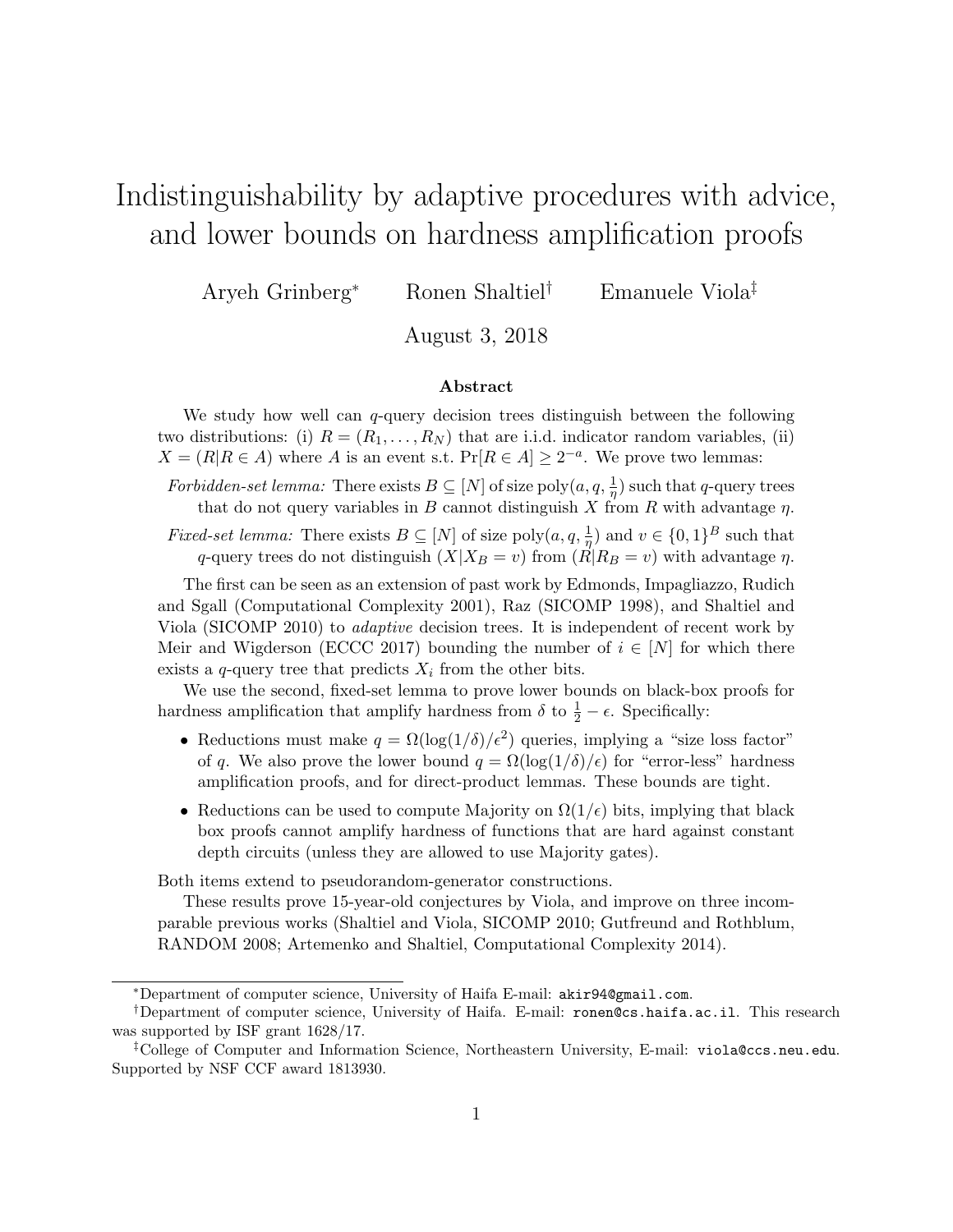# 1 Introduction

In this paper we develop tools to bound the ability of adaptive procedures that make few queries to distinguish between an i.i.d. distribution on which the procedure "receives small advice" and the original i.i.d. distribution. We then use these tools to prove tight lower bounds on hardness amplification proofs.

## 1.1 Adaptive procedures that receive small advice

Let  $R = (R_1, \ldots, R_N)$  be a collection of i.i.d. indicator random variables. Suppose that "a bits of advice" are given about R. That is, let  $A \subseteq \{0,1\}^N$  be an event with  $\Pr[R \in A] \geq 2^{-a}$ , and let  $X = (R | R \in A)$ . We can think of X as "the way that R appears to an adversary that received a bits of information on  $R$ ". We are interested in the following question:

How well can a decision tree making q queries distinguish between X and  $R$ ?

For simplicity, let us focus on the case where each bit  $R_i$  is uniformly distributed. (In some sense, made precise later, this is w.l.o.g.). It is instructive to consider the following two examples:

- **Bad bits:** Consider  $A = \{r : r_1 = 0\}$ , then  $Pr[R \in A] = 2^{-a}$  for  $a = 1$ , and  $R_1$  is a random coin, whereas  $X_1$  is the constant zero. In other words,  $R_1$  and  $X_1$  are far in statistical distance. Consequently, there exists a 1-query decision tree that distinguishes  $R$ from  $X$  with large advantage. (By advantage, we refer to the difference between the probabilities that the decision tree accepts in the two experiments).
- **Pointer chasing:** Let  $N = \ell + 2^{\ell}$ , and for  $r \in \{0, 1\}^N$ , we write  $r = (r^1, r^2)$  where  $|r^1| = \ell$ and  $|r^2| = 2^{\ell}$ . We can interpret  $r^1 \in \{0,1\}^{\ell}$  as a number  $r^1 \in [2^{\ell}]$  and consider  $A = \{r : r^2_r\}$  $r_r^2 = 0$ . Namely, that the bit that  $r^1$  "points to" in  $r^2$  is fixed to zero. Once again,  $Pr[R \in A] = 2^{-a}$  for  $a = 1$ . Note that an  $(\ell + 1)$ -query decision tree P, that queries the bits of  $r<sup>1</sup>$  and "follows the pointer" to decide which query to ask in  $r<sup>2</sup>$ , distinguishes  $R$  from  $X$  with large advantage.

The two examples point out a distinction between two types of "local procedures": Adaptive procedures are general decision trees, that can decide on their next query based on the answers to past queries. We say that a  $q$ -query decision tree  $P$  is nonadaptive, if there exists a set  $Q \subseteq [N]$  of size q, and a function  $f_P$  such that  $P(x) = f_P(x_Q)$  (namely, if all "computation paths" of  $P$  query the variables in  $S$  in some order).

It is interesting to note that a  $q$ -query nonadaptive decision tree cannot substantially distinguish R from X in the case of "pointer chasing" even if q approaches  $2^{\ell}$ , whereas an adaptive  $(\ell + 1)$ -query decision tree can.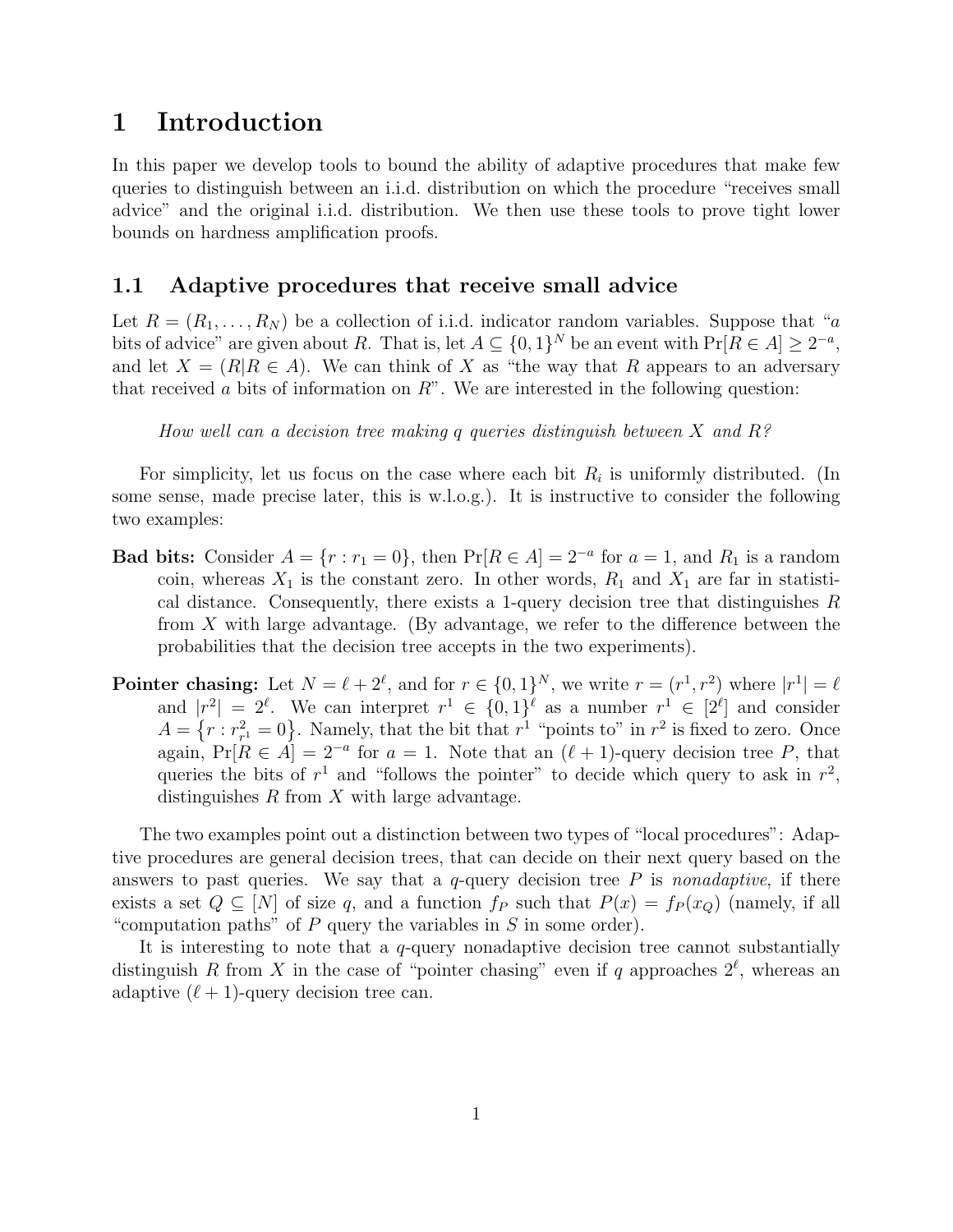#### 1.1.1 Settings in which X and R are indistinguishable by shallow decision trees

We would like to identify settings in which we can argue that adaptive/nonadaptive  $q$ -query decision trees cannot substantially distinguish  $X$  from  $R$ . Given the two examples above, we need additional constraints. We discuss two settings, the second of which is introduced in this paper.

Forbidden sets: Here one forbids decision trees from querying variables in a certain *small* "forbidden set"  $B \subseteq [N]$ . One shows that decision trees that do not make queries in B cannot substantially distinguish R from  $X = (R|R \in A)$ .

Loosely speaking, this means that except for a few "damaged variables" one can assume that X is composed of i.i.d. variables (at least from the point of view of a shallow decision tree).

Fixed sets: Here one fixes the variables in a certain small "fixed set"  $B \subseteq [N]$  to some value v, and considers the conditional distributions  $R' = (R|R_B = v)$  and  $X' =$  $(X|X_B = v) = (R|R_B = v, R \in A)$ . One shows that no decision tree can substantially distinguish  $X'$  from  $R'$ , even if the tree queries variables in  $B$ .

Loosely speaking, this means that we can "get rid" of correlations between bits of X (at least from the point of view of a shallow decision tree) if we are willing to fix few "damaged variables".

In both cases, given integer parameters  $N, q, a$ , and an event A such that  $Pr[R \in A] \geq 2^{-a}$ , we will want that B is of size  $b = \text{poly}(a, q, \frac{1}{\eta})$  where  $\eta > 0$  is measuring the required statistical distance. (It can be easily observed by extending the "bad bits example" that we cannot expect  $b = o(\frac{a \cdot q}{n})$  $\frac{q}{\eta}$ )).

#### 1.1.2 Past work on nonadaptive procedures

A well-known lemma states that if we have N i.i.d. random variables and we condition on an event that has not too small probability, then most variables are still close to uniform.

**Lemma 1.1.** Let N, a be integers. Let  $R = (R_1, \ldots, R_N)$  be i.i.d. indicator random variables, let  $A \subseteq \{0,1\}^N$  be an event such that  $Pr[R \in A] \geq 2^{-a}$ , and let  $X = (R|R \in A)$ . For every  $\eta > 0$ , there exists a set  $B \subseteq [N]$  of size  $O(a/\eta^2)$ , such that for every  $i \in [N] \setminus B$ ,  $R_i$  and  $X_i$  are  $\eta$ -close.<sup>1</sup>

Lemma 1.1 has found many applications in a wide variety of contexts, see for example the 12 references in [MW17]. In our terminology, Lemma 1.1 is a forbidden set lemma for  $q = 1$ . An extension of Lemma 1.1 to  $q > 1$  was given by Shaltiel and Viola [SV10], and is stated next.

<sup>&</sup>lt;sup>1</sup>Here, distance is statistical distance, namely, two distributions are  $\eta$ -close if the probabilities they assign to every event differ by at most  $\eta$ .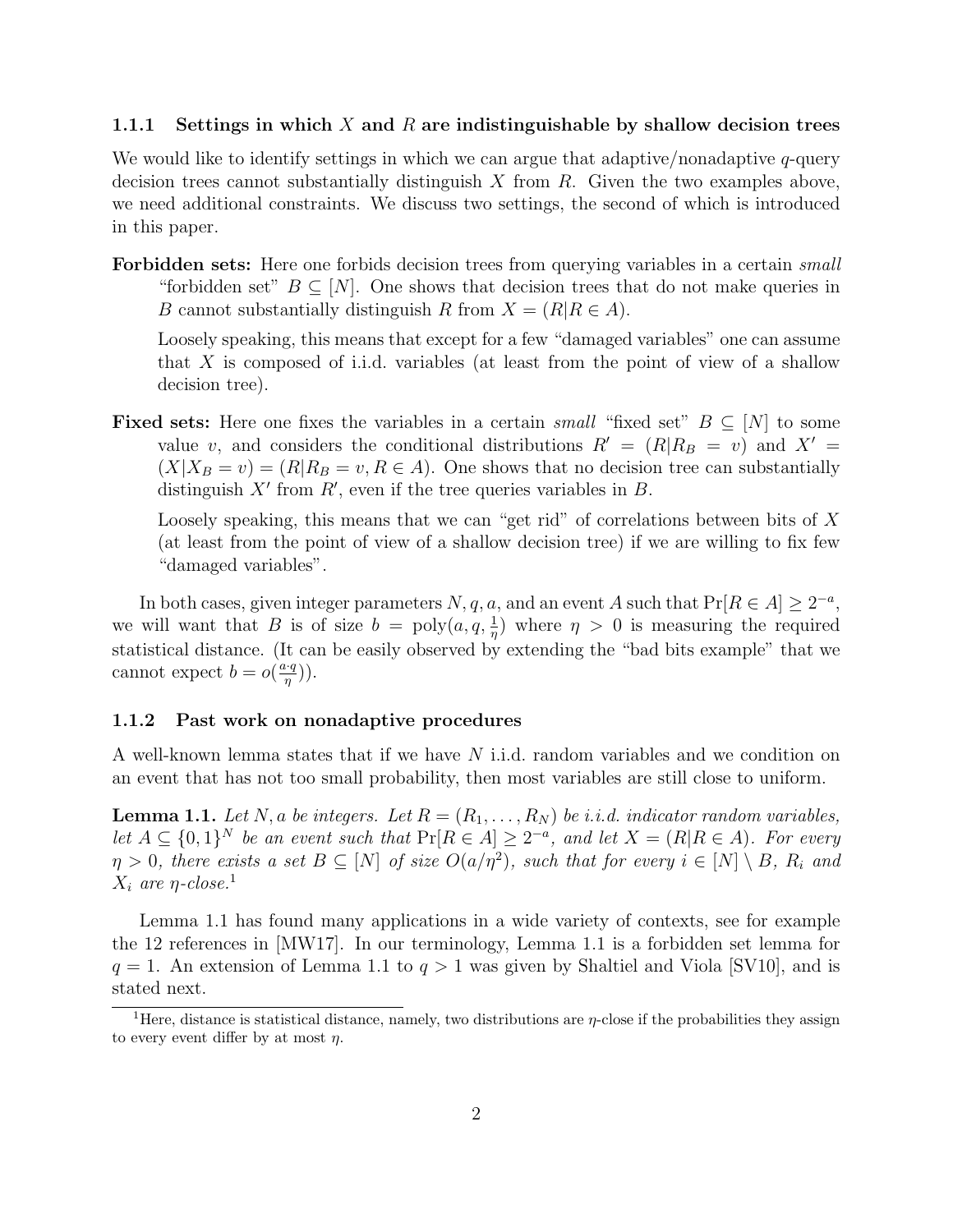**Lemma 1.2** ([SV10]). Let N, a, q be integers. Let  $R = (R_1, \ldots, R_N)$  be i.i.d. indicator random variables, let  $A \subseteq \{0,1\}^N$  be an event such that  $Pr[R \in A] \geq 2^{-a}$ , and let  $X =$  $(R|R \in A)$ . For every  $\eta > 0$ , there exists a set  $B \subseteq [N]$  of size  $O(a \cdot q/\eta^2)$ , such that for every  $Q \subseteq [N] \setminus B$  of size q,  $R_Q$  and  $X_Q$  are  $\eta$ -close.

Lemma 1.2 and so in particular Lemma 1.1 can already be obtained from the techniques in the 1991 paper [EIRS01]. A proof will also be given later in this paper. In our terminology, Lemma 1.2 is a forbidden set lemma for *nonadaptive q*-query decision trees. Namely, it says that for every *nonadaptive* q-query decision tree  $P$  that does not make queries in  $B$ ,  $P$  does not distinguish X and R with advantage  $\eta$ .

The extension of Lemma 1.1 to larger q given by Lemma 1.2 has also found several applications. The application in [SV10] concerns the complexity of hardness amplification proofs. This application is also a main motivation for this work and is discussed in detail below in Section 1.2. Lemma 1.2 has also found application in *data-structure lower bounds*, see [Vio12, Vio09a].

A significant shortcoming of Lemma 1.2 is that it only applies to non-adaptive decision trees. As a consequence, several applications of this result are also proved only in the non-adaptive setting. For example, the bounds in [SV10] on the complexity of hardness amplification proofs only apply to non-adaptive procedures. Although some of the available hardness amplification proofs are indeed non-adaptive, others are not. This point is discussed further in Section 1.2.2.

In the area of data structures, some of the lower bounds obtained using Lemma 1.2 were later generalized to the adaptive setting [Vio12, PV10]. However, in some cases this generalization is not yet available. For example, [Vio09a] proves a non-adaptive lower bound for the *matching brackets* problem, and this is not known in the *adaptive* setting.

Therefore, it will be desirable to extend Lemma 1.2 to handle general, *adaptive* decision trees. In this paper we obtain such an extension. In fact, we shall prove two extensions. The first is closest to the setting of Lemma 1.2 and gives a "forbidden set". However when applying this version, several technical difficulties arise because of adaptive procedures that may query the forbidden set in complicated ways. So we prove a "fixed-set" extension, where these difficulties disappear. We then discuss our main application to hardness amplification proofs. We believe that the results in this paper will also be useful in the study of data structures.

#### 1.1.3 A forbidden set lemma for adaptive decision trees

In this paper we prove a forbidden set lemma for *adaptive* decision trees.

**Lemma 1.3** (Forbidden set lemma for adaptive decision trees). Let  $N$ ,  $a$ ,  $q$  be integers. Let  $R = (R_1, \ldots, R_N)$  be i.i.d. indicator random variables, let  $A \subseteq \{0,1\}^N$  be an event such that  $Pr[R \in A] \geq 2^{-a}$ , and let  $X = (R|R \in A)$ . For every  $\eta > 0$ , there exists a set  $B \subseteq [N]$  of size  $O(\frac{a \cdot q^3}{n^3})$  $\frac{d^2q^3}{m^3}$ ) = poly $(a,q,\frac{1}{\eta})$ , such that for every q-query decision tree P that does not make queries in B,  $P(R)$  and  $P(X)$  are  $\eta$ -close.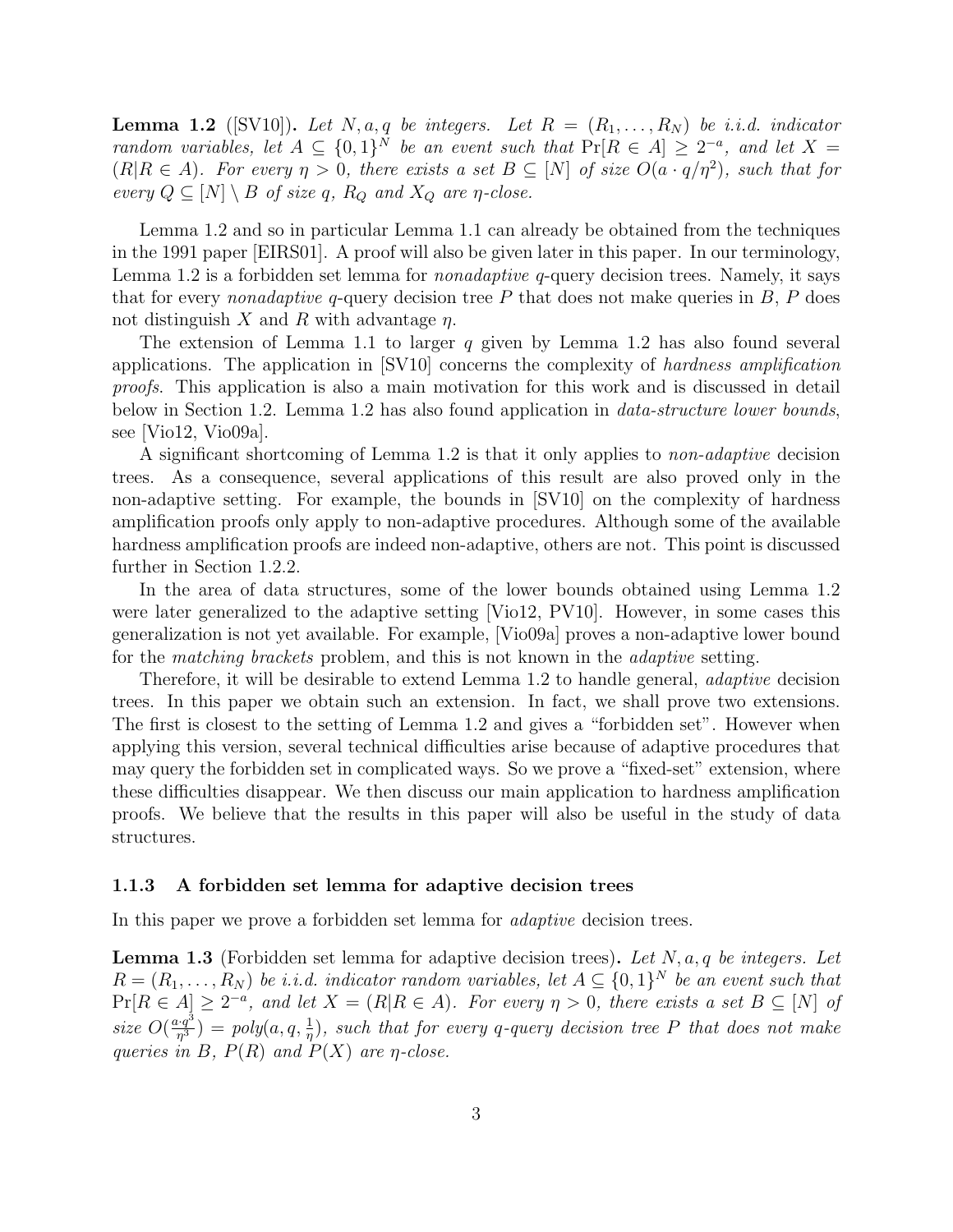Later in this paper we also prove an extension of this lemma where the tree may query variables in B with small probability, see Corollary 3.4.

It is illustrative to note that in the case of the "pointer chasing" example, the forbidden set lemma must put (many of) the "pointer bits" in  $B$  (as otherwise an adaptive decision tree can distinguish by querying the "pointer bits").

Lemma 1.3 is independent of recent work by Meir and Wigderson, see Corollary 1.5 in [MW17], and the follow-up work [ST17]. They prove a result similar to Lemma 1.3 but for unpredictability rather than indistinguishability. Specifically, they show that every variable  $X_i$  except those in a set  $B_{MW}$  of  $O(aq/\epsilon^3)$  variables has the following property: no adaptive decision tree making q queries to other variables can predict  $X_i$  with advantage more than  $\epsilon$  over random guessing. We elaborate more on the difference between the works in Remark 3.10.

#### 1.1.4 A fixed set lemma for adaptive decision trees

Forbidden set lemmas have the drawback that they guarantee nothing in case the decision tree does make queries in B. This is unavoidable, as can be seen by the "bad bits" and "pointer chasing" examples. In this paper we propose the idea of *fixed set lemmas* where X is further conditioned to the distribution  $X'$  by fixing the variables in some set B. A corresponding conditioning is applied to R to obtain  $R'$ , whose bits are independent, |B| of them are fixed, and the rest are unaltered. Then, even decision trees that make queries in B cannot distinguish  $R'$  and  $X'$ . We prove the following fixed set lemma for *adaptive* decision trees.

**Lemma 1.4** (Fixed set lemma for adaptive decision trees). Let  $N$ ,  $a$ ,  $q$  be integers. Let  $R = (R_1, \ldots, R_N)$  be i.i.d. indicator random variables, let  $A \subseteq \{0,1\}^N$  be an event such that  $Pr[R \in A] \geq 2^{-a}$ , and let  $X = (R|R \in A)$ . For every  $\eta > 0$ , there exists a set  $B \subseteq [N]$  of size  $\leq O(a \cdot q/\eta^2)$ , and  $v \in \{0,1\}^B$ , such that for  $R' = (R|R_B = v)$  and  $X' = (X|X_B = v) = (R|R_B = v, R \in A)$ , and every q-query decision tree P,  $P(R')$  and  $P(X')$  are  $\eta$ -close.

In section 3.4 we explain how to reduce the size bound on B in Lemma 1.4 from  $O(a \cdot q/\eta^2)$ to  $O(a \cdot q/\eta)$ .

This loosely means that if the application allows us to fix few bits of  $X$ , then we need not worry about trees that make queries in B.

We note that one can't derive a fixed set lemma from a forbidden set lemma by fixing the bits in B. For example, consider the "pointer chasing" example. A forbidden set lemma may choose B to be the "pointer bits" (namely  $B = \{1, 2, ..., \ell\}$ ). However, if these bits get fixed, then the bit they point to is also fixed and not in  $B$ , and thus a 1-query decision tree can distinguish. By using pointer chasing with several layers, this example can be extended to show that even after many applications of a nonadaptive lemma, and fixing the bad bits, one does not obtain a fixed set lemma.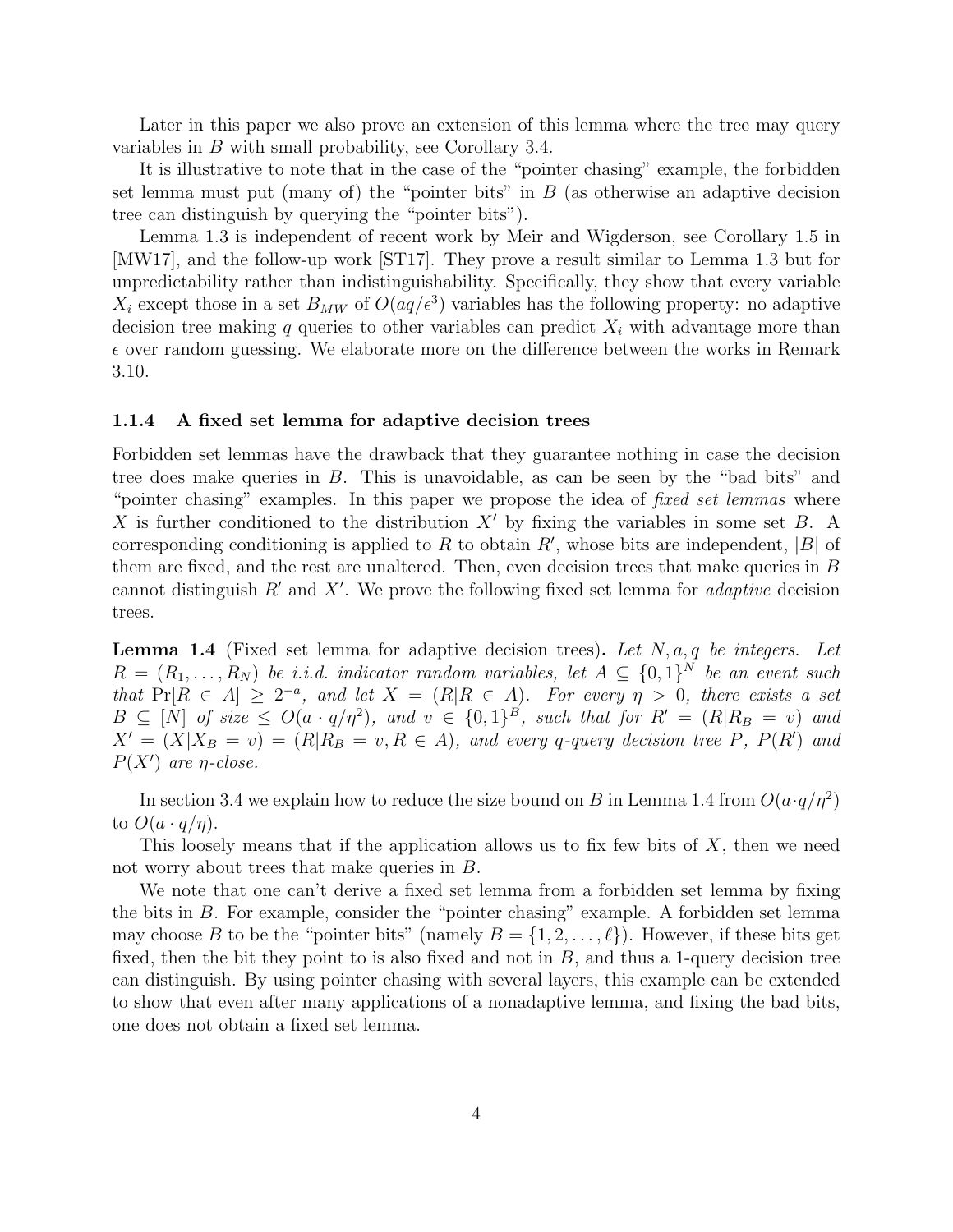Remark 1.5. Stefano Tessaro pointed out the similarity between Lemma 1.4 and results in cryptography related to random oracles with auxiliary input: Theorem 2 in [Unr07] (cf. Theorem 1 in [DGK17]) and Lemma 1 in [CDGS18]. These results seem incomparable to Lemma 1.4. Lemma 1 in  $|CDGS18|$  roughly proves that the distribution X in Lemma 1.4 is indistinguishable by shallow decision trees from a convex combination of distributions of the form  $R|R_B = v$ . Instead, in Lemma 1.4 we show that the distribution  $X|X_B = v$  is indistinguishable from the single distribution  $R|R_B = v$ . Another difference is that actually Lemma 1 in [CDGS18] is not stated for X but rather for an "average conditioning" of R, modeled as an adversary who is given  $f(R)$ , for a function f with bounded output length, and can make few queries to R.

## 1.2 Hardness amplification

Hardness amplification is a technique to transform "hard functions" into "harder functions". It is closely related to error-correcting codes and plays a fundamental role in complexity theory, derandomization, and cryptography. We give a brief survey of the aspects that are most relevant to this work. For additional background we refer the reader to Chapter 17 "Hardness Amplification and Error Correcting Codes" in the textbook [AB09], and to the discussion in [SV10].

Hardness amplification results in the complexity theoretic literature have the following black-box form: Given a function  $f$ , there is a "construction map" that produces a function  $Con_f$ . The proof provides a "reduction" Red, that converts an "adversary" D that "breaks" the (strong hardness) of  $Con_f$ , into an "adversary" C that "breaks" the (weaker hardness) of the original function. A precise definition follows:

**Definition 1.6** (Black-box hardness amplification). <sup>2</sup> We say that two functions  $h_1, h_2$  on the same finite domain W, p-agree if  $Pr_{X \leftarrow W}[h_1(X) = h_2(X)] \ge p$ .

 $A \,\,\delta \to (\frac{1}{2}-\epsilon)$  black-box hardness amplification with input lengths k and n, and list size  $2^a$  is a pair (Con, Red) such that:

- A construction Con is a map from functions  $f: \{0,1\}^k \to \{0,1\}$  to functions Conf:  ${0,1}^n \rightarrow {0,1}.$
- A reduction Red is an oracle circuit Red<sup>(·)</sup> $(x, \alpha)$  that accepts two inputs:  $x \in \{0,1\}^k$ and  $\alpha \in \{0,1\}^a$  (we call  $\alpha$  a "nonuniform advice string"). Red also receives oracle access to a function  $D: \{0,1\}^n \to \{0,1\}.$

We require that for all functions  $f: \{0,1\}^k \to \{0,1\}$  and  $D: \{0,1\}^n \to \{0,1\}$  such that D  $(\frac{1}{2} + \epsilon)$ -agrees with  $\text{Con}_f$ , there exists  $\alpha \in \{0,1\}^a$  such that  $\text{Red}^D(.,\alpha)$   $(1-\delta)$ -agrees with f.

<sup>&</sup>lt;sup>2</sup>In several papers, including [SV10], instead of a single reduction Red that receives an a bit long advice string  $\alpha$ , they define a set of reduction circuits of size  $2^a$ . The two definitions are equivalent. We also remark that we allow the map Con to be arbitrary (with no complexity restrictions) whereas some previous work placed a bound on its complexity. This only makes our results stronger.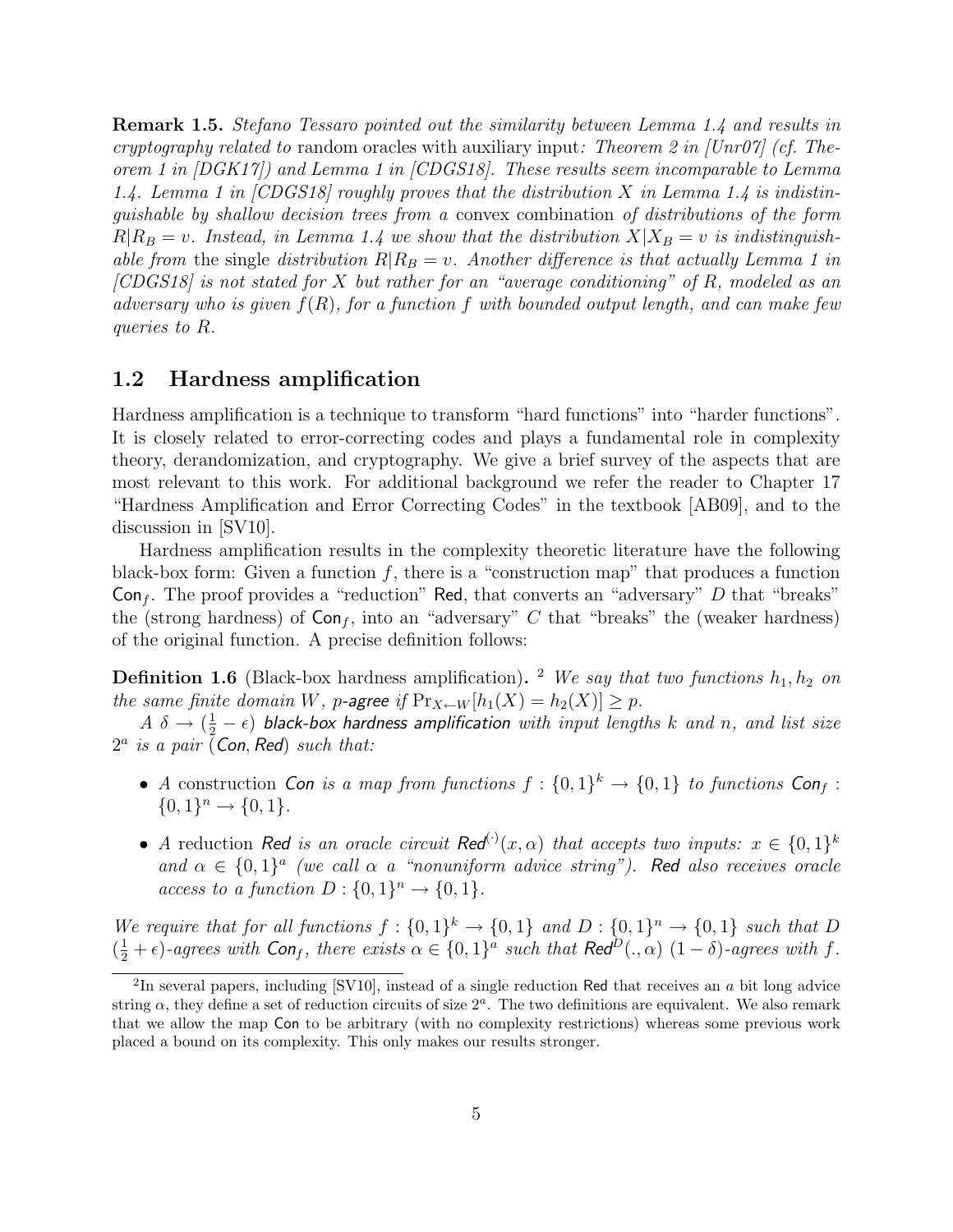Note that for if  $\delta < 2^{-k}$  then it follows that  $\text{Red}^D(.,\alpha)$  1-agrees with f, which means  $Red^D(.,\alpha) = f.$ 

A reduction (or proof) is nonadaptive if the queries Red makes to the oracle are nonadaptive.

The following specific "construction maps" are extensively studied in the literature:

- **Yao's XOR Lemma:** Let  $n = t \cdot k$  for a parameter t and  $Con_f(x_1, \ldots, x_t) = f(x_1) \oplus \ldots \oplus f(x_t)$  $f(x_t)$ . This is the "mother" of all hardness amplifications, dating back to oral presentations by Yao in the 80's, cf. [GNW95]. To give an example setting of parameters, one can start with  $\delta$  constant and then the hardness parameter  $\epsilon$  decays exponentially with  $t$ .
- Direct product Lemma: Let  $n = t \cdot k$  and  $Con_f(x_1, \ldots, x_t) = (f(x_1) \circ \ldots \circ f(x_t))$ . Such results are called "Concatenation Lemma" or "Direct product lemma". Note that here, Conf is nonboolean and outputs t bits, and consequently  $\frac{1}{2} + \epsilon$  should be replaced with  $2^{-t} + \epsilon$ .
- Local list-decodable codes: Let  $K = 2^k$ ,  $N = 2^n$  and  $\textsf{Con}_f(y) = \textsf{Enc}(f)_y$  where  $\textsf{Enc}$ :  $\{0,1\}^K \to \{0,1\}^N$  is an encoding map for a binary error-correcting code, and we view the function  $f: \{0,1\}^k \to \{0,1\}$  as a K-bit string that is the truth table of f. In fact, for  $\delta = 0$ , it is necessary that Enc is a "locally decodable, list-decodable code", and Red is a "local list decoding algorithm". The connection between such codes and hardness amplification is established in [STV01], where it is also said that is was observed independently by other researchers (see [STV01]).

We note that black-box hardness amplification indeed lets us amplify hardness. In short, this is because if there exists a small circuit D that  $(\frac{1}{2}+\epsilon)$ -agrees with  $\textsf{Con}_f$  then the reduction gives a procedure of the form Red<sup>D</sup>(.,  $\alpha$ ) which  $(1 - \delta)$ -agrees with f. Now, if Red<sup>D</sup>(.,  $\alpha$ ) is also a small circuit then this gives a larger circuit  $C(.) = \text{Red}^D(., \alpha)$  that  $(1 - \delta)$ -agrees with f. If the latter is impossible, because we started with a function  $f$  that is sufficiently hard, we have reached a contradiction, which means that D does not exist.

It is evident from this argument that to obtain hardness against a circuit class  $\mathcal D$  one needs to start from hardness against the larger circuit class  $\mathsf{Red}^{\mathcal{D}}$ . The complexity of this class depends on the complexity of Red and on the number of queries that Red is allowed to make. Thus a natural question, and a main focus of this paper, is what is the complexity of Red, and how many queries are required.

Red requires  $TC^0$ . Fifteen years ago Viola [Vio04, Vio06] made several conjectures regarding the complexity of hardness amplification. Informally, he conjectured that the smallest circuit class that can prove hardness amplification with  $\epsilon = 1/n$  is the class TC<sup>0</sup> of constantdepth circuits with majority gates. This is problematic because (1) lower bounds against  $TC^{0}$  are a long-standing open problem in circuit complexity, (2) the "Natural Proofs" barrier [RR97, NR04, MV15] indicates that achieving such bounds will be very difficult, and (3)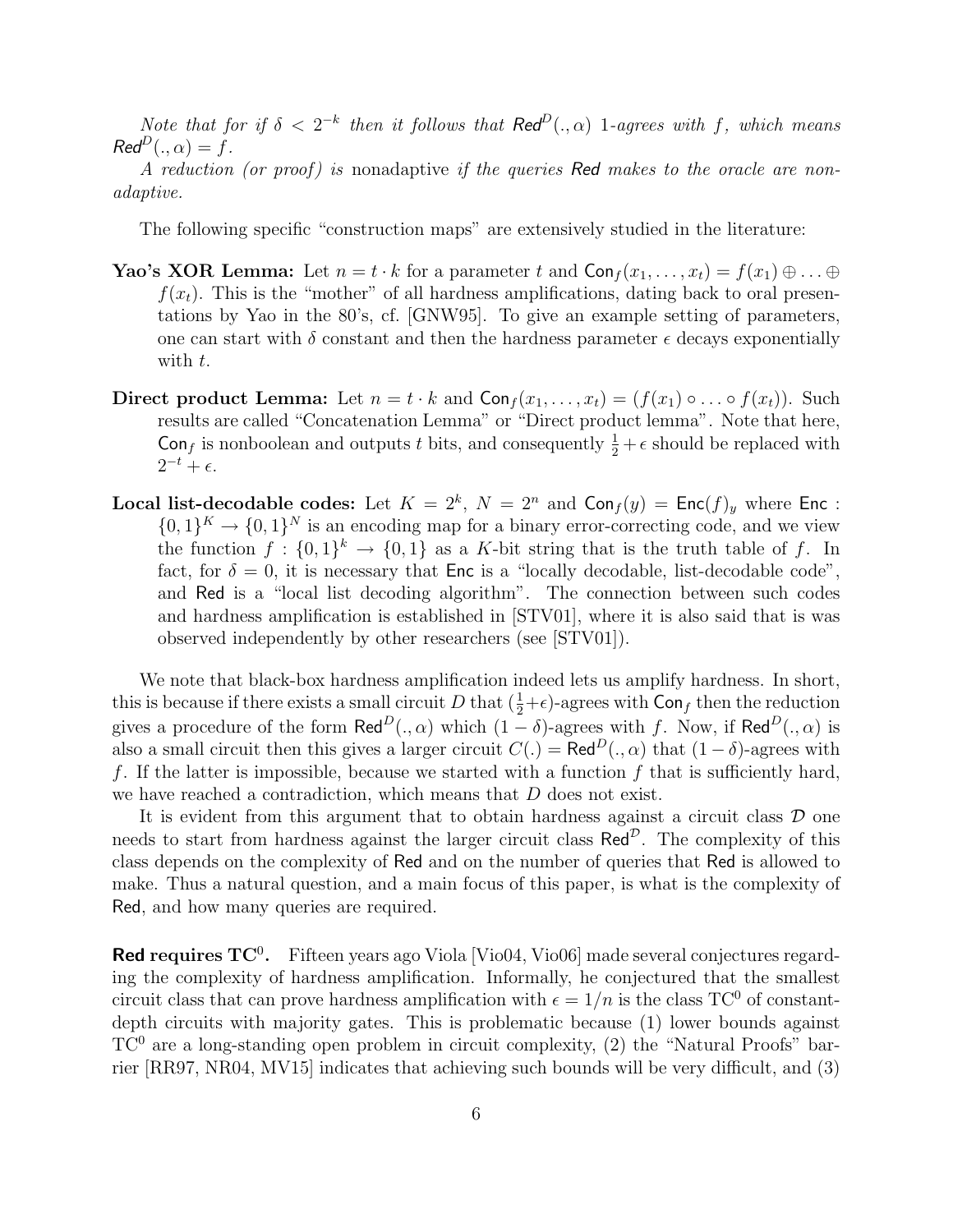average-case hardness with  $\epsilon = 1/n$  is required for several important applications such as the construction of pseudorandom generators a la Nisan [Nis91], and deriving further lower bounds via the so-called "discriminator lemma" [HMP<sup>+</sup>93].

This is especially frustrating because for several important circuit classes, such as constantdepth circuits with mod  $p$  gates for prime  $p$ , or constant-depth circuits with a limited number of Majority gates, explicit hard functions are known, and in fact even functions with hardness  $1/2 - o(1)$ . However, we can't use hardness amplification to amplify the hardness to the point where we could use it to construct pseudorandom generators or infer additional lower bounds. For classes such as constant-depth circuits with parity gates the best known pseudorandom generators have very poor seed length of the form  $m(1-o(1))$  where m is the output length [FSUV13].

More specifically, [Vio06] conjectures that every circuit class that can prove hardness amplification to hardness  $1/2-1/\epsilon$  can compute majority on  $\Omega(1/\epsilon)$  bits, and must use  $\Omega(1/\epsilon)$ queries. A more precise conjecture on the number of queries is  $\Omega(\log(1/\delta)/\epsilon^2)$ . Special cases of these conjectures are proved in [Vio06] and in subsequent works [LTW11, SV10, GR08, AS14], the last three of which are incomparable as they restrict the hardness amplification in different ways. Previous work is discussed in more detail in Section 1.2.2 below.

In this paper we prove the conjectures, thus in particular improving on three incomparable works [SV10, GR08, AS14].

#### 1.2.1 Our results on hardness amplification proofs

First, we prove a tight query lower bound. Showing that reductions in black-box hardness amplification must make at least  $q$  queries translates to saying that when transforming a function f that is hard against circuits of size s to a function  $\textsf{Con}_{f}$  that is harder against circuits of size s', then  $s' \leq s/q$ . This means that a "size loss" is unavoidable in black-box hardness amplification.

**Theorem 1.7** (Lower bound on the number of queries). There exist constants  $\delta_0, \nu > 0$  such that: Let (Con, Red) be a  $\delta \to (\frac{1}{2} - \epsilon)$  black-box hardness amplification with input lengths k and n, and list size  $2^a$ . Assume that:

- Red<sup>(.)</sup> is a size r oracle circuit, that makes at most q queries.
- $n, a, \frac{1}{\epsilon} \le r \le 2^{\nu \cdot k}$  and  $2^{-2k} \le \delta \le \delta_0$ .

Then  $q = \Omega(\log(1/\delta)/\epsilon^2)$ .

The parameters achieved by Theorem 1.7 are tight up to constants, matching the parameters obtained by Klivans and Servedio [KS03] for the XOR lemma, using Impagliazzo's hard-core lemma [Imp95]. Note that the special case of  $\delta = 2^{-2k}$  (which is the same as  $\delta = 0$ ) captures worst-case to average-case hardness amplification, and then the lower bound is  $q = \Omega(k/\epsilon^2)$ .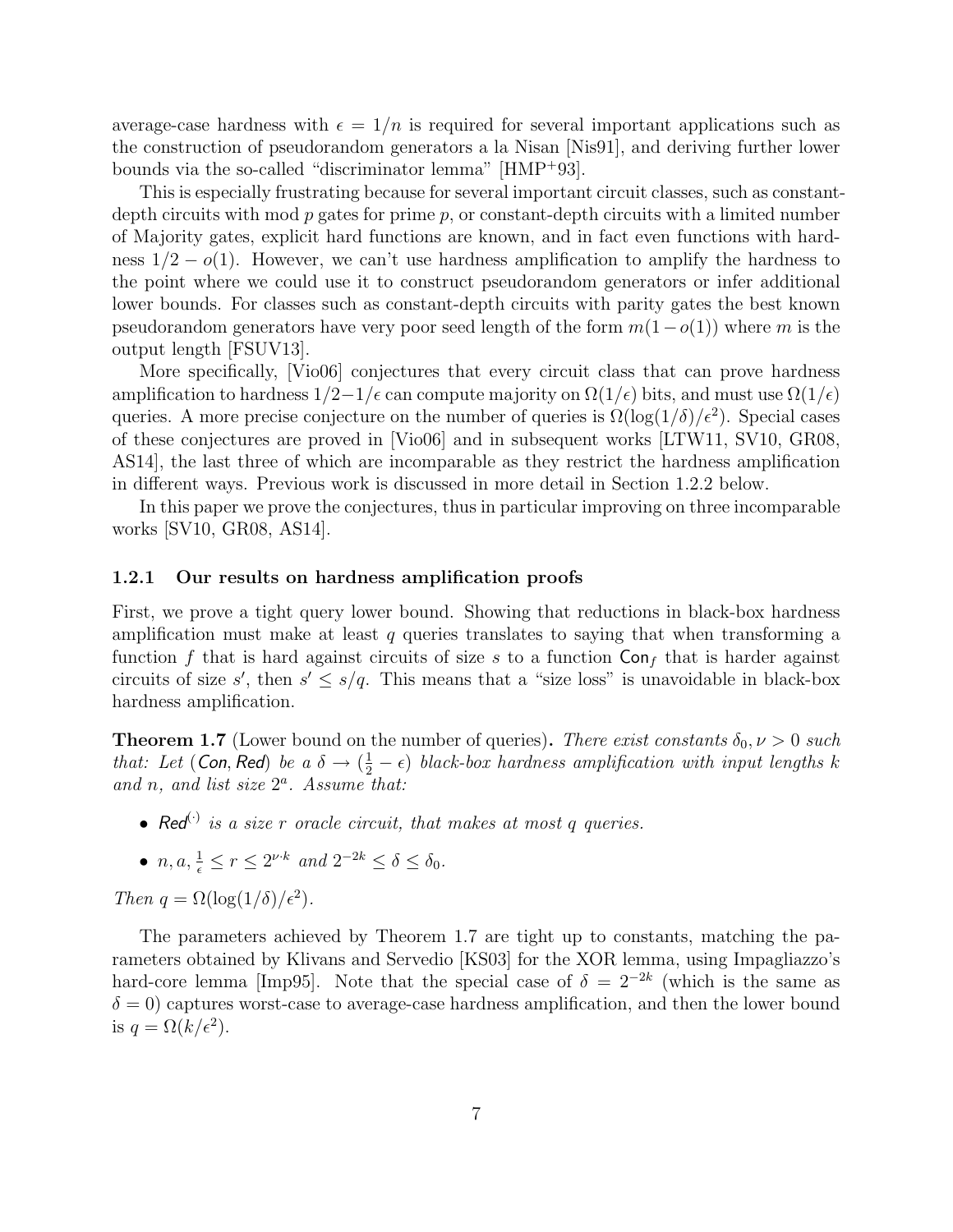**Remark 1.8** (A strengthening of Theorem 1.7). The assumption that Red<sup>(:)</sup> is a size r oracle circuit is not necessary in Theorem 1.7, and can be omitted. We explain how to omit it after proving the theorem in Section 5.1 (see Remark 5.2). Making this additional assumption simplifies the notation in the proof, and note that reductions of exponential size are not useful for proving hardness amplification theorems, and so the additional condition doesn't matter.

We then prove that hardness amplification proofs require majority.

**Theorem 1.9** (Hardness amplification proofs require majority). There exist constants  $\delta_0, \nu >$ 0 such that: Let  $(Con, Red)$  be a  $\delta \rightarrow (\frac{1}{2}-\epsilon)$  black-box hardness amplification with input lengths  $k$  and  $n$ , and list size  $2<sup>a</sup>$ . Assume that:

- Red<sup>(.)</sup> is a size r oracle circuit of depth  $d = O(\log(1/\epsilon))$  (over a set of gates that includes the standard boolean gates with unbounded fan-in)
- $n, a, \frac{1}{\epsilon} \le r \le 2^{\nu \cdot k}$  and  $\delta \le \delta_0$ .

Then there exists a circuit C of size poly(r), and depth  $O(d)$  that uses the gates allowed to Red, and computes the majority function on inputs of length  $\Omega(1/\epsilon)$ .

In particular, if  $\epsilon = 1/n$  and Red(.,  $\alpha$ ) are constant-depth circuits with And, Or, and Parity gates of unbounded fan-in, and Not gates, then its size must be  $2^{n^{\Omega(1)}}$  by the known lower bounds [Raz87].

Theorem 1.9 is tight in the sense that Klivans [Kli01] observed that there are reductions that can be implemented by a constant-depth circuit with only one Majority gate. For an exposition of a simplification of Klivans' argument, due to Klivans and Vadhan, see Lectures 6 and 7 in [Vio09b].

Lower bounds on local decoding algorithms for list-decodable codes. The aforementioned results of [STV01] show that a  $0 \rightarrow (\frac{1}{2} - \epsilon)$  black-box hardness amplification (Con, Red) with list-size  $2^a$  yields  $(\frac{1}{2} - \epsilon, 2^a)$ -list decodable code, with an encoding map Enc :  $\{0,1\}^{2^k} \to \{0,1\}^{2^n}$ , given by Enc $(f)$  = Con<sub>f</sub> (here functions are identified with their truth tables) and Red is a "local list-decoding algorithm".<sup>3</sup> In this terminology, our results give lower bounds on the complexity, and on the number of queries of local list decoding algorithms for list decodable codes.

Limitations on direct-product lemmas and decoding from erasures. Another extensively studied construction map is the nonboolean map  $\text{Con}_{f}(x_1, \ldots, x_t) = (f(x_1), \ldots, f(x_t)),$ and proofs for this map are known as concatenation lemmas or direct product lemmas. Our techniques also apply in this setting, and give the lower bound of  $q = \Omega(\log(1/\delta)/\epsilon)$  in this case. This is tight [IJKW10]. We also consider hardness amplification in the "error-less"

<sup>&</sup>lt;sup>3</sup>A function  $\textsf{Enc}: \{0,1\}^K \to \{0,1\}^N$  is  $(\rho, \ell)$ -list decodable if for every  $y \in \{0,1\}^N$ , there are at most  $\ell$ elements  $x \in \{0,1\}^K$  such that  $\mathsf{Enc}(x)$   $\rho$ -agrees with y.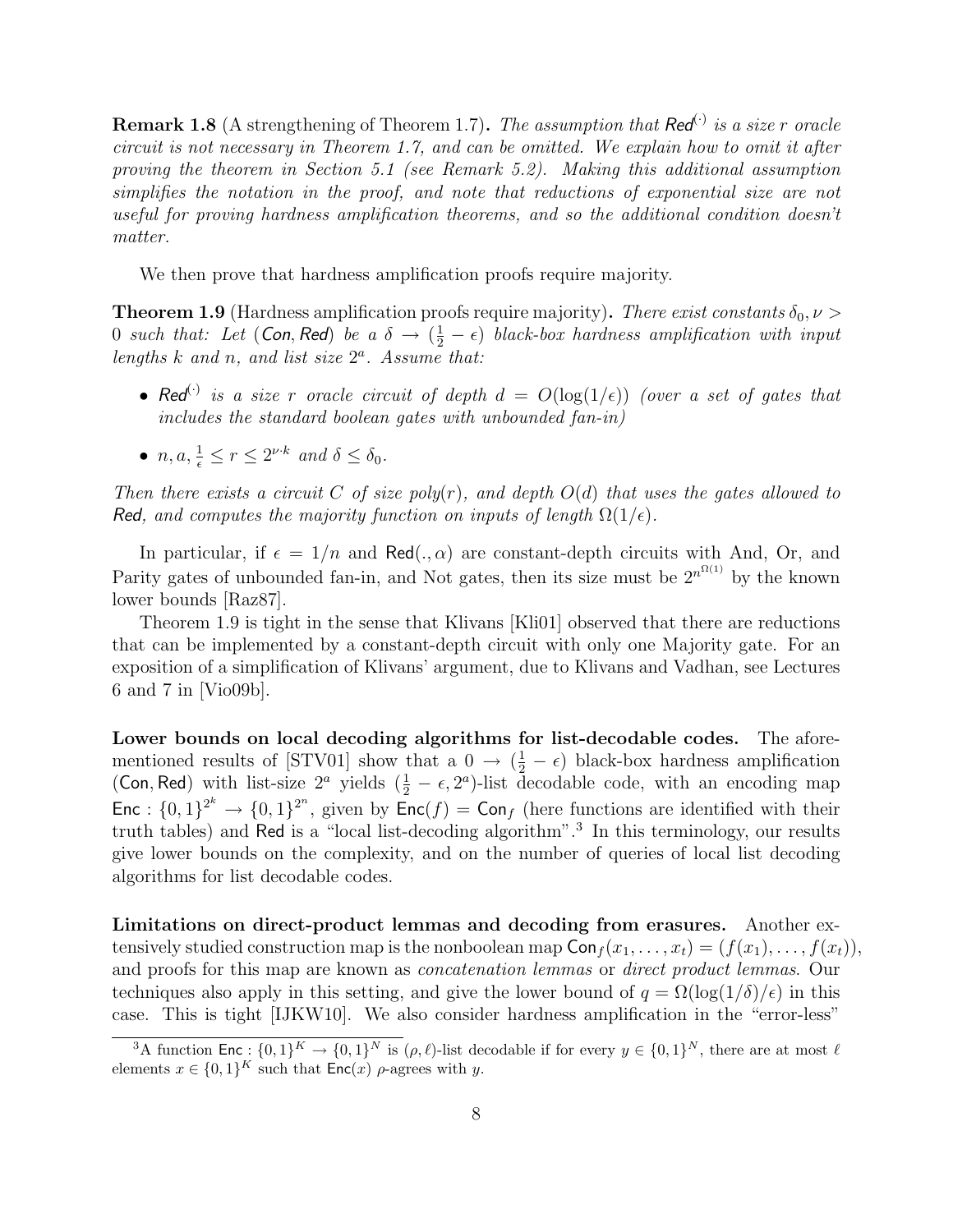setting, a study initiated by Bogdanov and Safra [BS07]. We prove a query lower bound of  $q = \Omega(\log(1/\delta)/\epsilon)$ , which matches a construction by Watson [Wat15]. These results follow by proving lower bounds on the more general setup of "basic hardness amplification" considered by Artemenko and Shaltiel [AS14] and Watson [Wat15]. It should be noted that these proofs can be implemented by constant-depth circuits, and so computing majority is not required. This was observed in [Vio06] for the direct product lemma, and can be verified by inspection for example of [Wat15] for error-less hardness amplification, see [AS14] for discussion.

Limitations on black-box PRG constructions. Our techniques also apply to "hardness versus randomness", that is to constructing pseudorandom generators from hard functions. Loosely speaking, we show the same lower bounds for constructing pseudorandom generators with error  $\epsilon$  as for amplifying hardness to  $1/2 - \epsilon$ .

## 1.2.2 More on related work, and why previous negative results do not capture all available techniques

As mentioned earlier, previous works proved special cases of the conjectures by restricting the hardness amplification in various ways. One way to restrict was requiring that the proof Red is non-adaptive, that is, only makes non-adaptive query to the oracle. The restriction to non-adaptive reductions is severe because there exist hardness amplification proofs that do exploit adaptivity, such as  $\vert$ SU05, Uma03, GGH<sup>+</sup>07, GR08. We note that the proofs of [SU05, Uma03] use adaptive reductions for a slightly different task: converting hard functions to pseudorandom generators. As mentioned earlier, our lower bounds also apply to pseudorandom-generator constructions.

Another way to restrict was to limit the length of the advice string  $a$ , that is, considering reductions Red that are uniform. Some reductions for hardness amplification in the literature use as little as  $a = O(\log(1/\epsilon))$  bits of nonunifomity [IJKW10], but most reductions use  $a = \text{poly}(1/\epsilon)$  (or more) bits of nonuniformity.

Viola [Vio06] proves that majority is necessary for hardness amplification proofs based on the Hadamard code, or on the Reed-Muller code concatenated with Hadamard. This result applies to adaptive proofs, however only if the list size a is small  $(a = O(\log(1/\epsilon)))$ . Viola [Vio06] also proves the query lower bound  $q \geq \Omega(\min\{1/\epsilon, k/\log k\})$ . This result can handle large a, even  $a = 2^{\Omega(k)}$ , but only applied to non-adaptive reductions. These results were subsumed by the next three works.

Shaltiel and Viola [SV10] proved limitations on *non-adaptive reductions*. Their results are identical to Theorem 1.7 and Theorem 1.9, except that it only handles nonadaptive reductions. Our results extend theirs by allowing for adaptive reductions.

Gutfreund and Rothblum [GR08] extend the above result about Reed-Muller code concatenated with Hadamard to any code. That is, they can handle any hardness amplification but they require a to be small. Our results extend theirs by allowing large a.

Artemenko and Shaltiel [AS14] proved a lower bound of  $q = \Omega(1/\epsilon)$  for the number of queries (allowing both adaptivity and large advice). Their approach is to consider a hardness amplification variant that corresponds to codes that are locally list-decodable from erasures.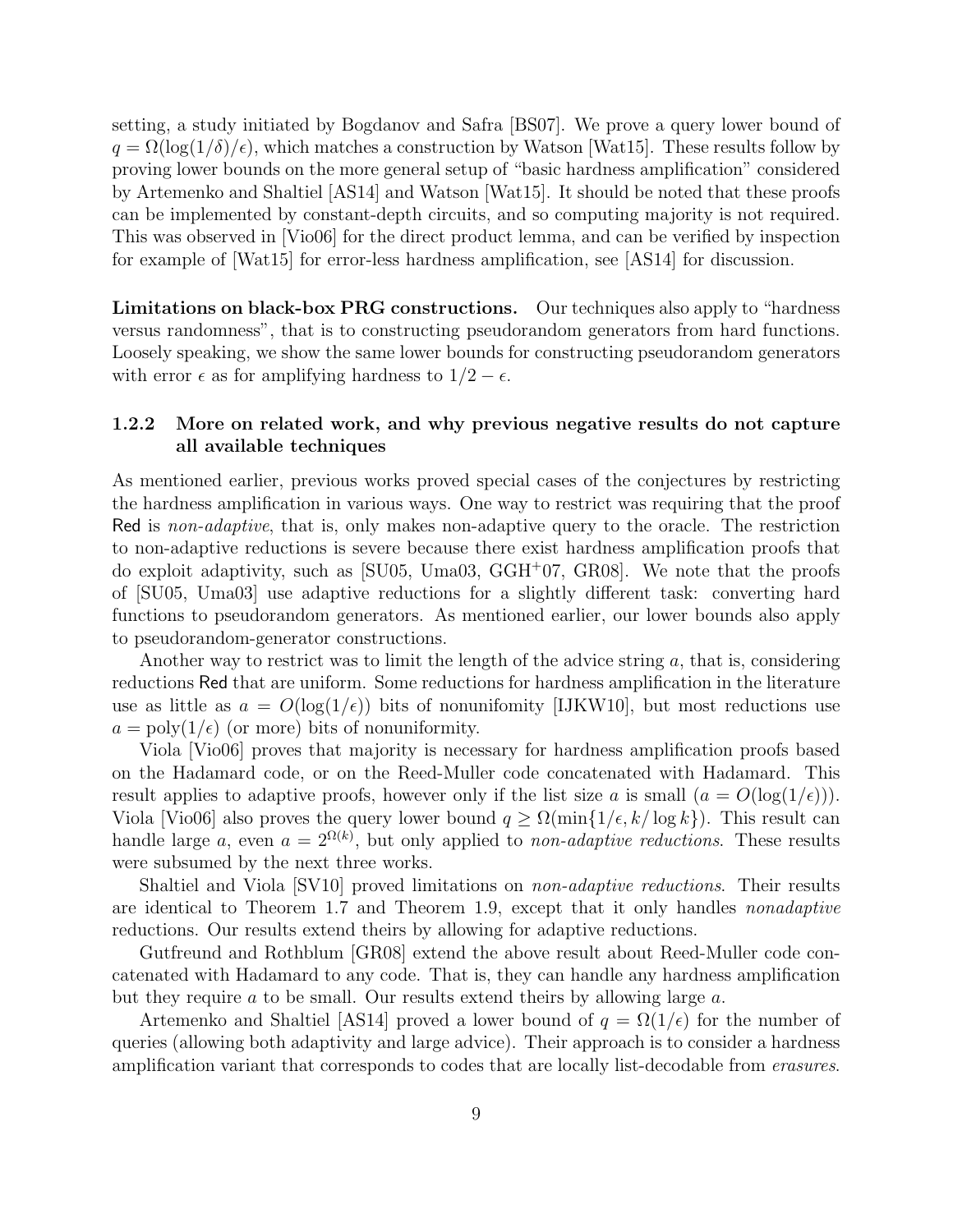They called this setup "basic hardness amplification." Our results extend their work and give a (tight) lower bound of  $q = \Omega(\log(1/\delta)/\epsilon)$  in that setup.

Watson [Wat15] considered an intermediate setup of "errorless amplification" and obtained a tight lower bound of  $q = \Omega(\log(1/\delta)/\epsilon)$  on *nonadaptive* reductions (by reducing to the lower bound of  $\text{[SVI0]}$ . Our results extend this lower bound to *adaptive* reductions.

Applebaum, Artemenko, Shaltiel and Yang [AASY15] considered a more powerful class of reductions that are allowed to be nondeterministic oracle circuits. They prove limitations on such reductions for the case that  $\epsilon \ll 1/r$ . These results are incomparable to ours.

# 2 Techniques

In this section we aim to give an informal overview of our arguments, trying to sum up the main ideas. The technical section of this paper includes full proofs, and does not build on this informal overview.

## 2.1 The forbidden and fixed set lemma

Our proofs of the new forbidden set lemma and fixed set lemma use basic information theory (as is the case for the proofs of Lemma 1.1 and Lemma 1.2). For simplicity let us focus on the case where  $R_1, \ldots, R_N$  are i.i.d. and uniformly distributed. (In Section 3 we observe that it is indeed sufficient to study the case of the uniform distribution to obtain results on arbitrary i.i.d. variables).

The setting for Lemmas 1.1, 1.2, 1.3 and 1.4 is the following: Let  $X = (R | R \in A)$  for A such that  $Pr[R \in A] \geq 2^{-a}$ . We aim to show that X and R cannot be distinguished from uniform by shallow decision trees. It is immediate that  $H(X) \geq N - a$ , where H is the Shannon entropy function. All previous works in this area eventually connect entropy and statistical distance using Pinsker's inequality, which guarantees that a distribution  $Y$  over  $n$ bits is  $\eta$ -close to uniform if  $H(Y) \geq n - \eta^2$ .

#### 2.1.1 Previous proofs for the nonadaptive case

It is instructive to first explain the argument used in Lemma 1.1 and Lemma 1.2, and point out where this approach fails for adaptive decision trees. The proof of Raz [Raz98] for Lemma 1.1 works by first using the chain rule for entropy:

$$
N - a \le H(X) = \sum_{i \in [N]} H(X_i | X_1, \dots, X_{i-1}).
$$

Then, choose  $\alpha = \eta^2$ , and let B be the set of indices i such that  $H(X_i|X_1,\ldots,X_{i-1}) < 1-\alpha$ . By a Markov argument, there are at most  $a/\alpha = a/\eta^2$  such "weak" *i*. For every  $i \in [N] \setminus B$ ,

$$
H(X_i) \ge H(X_i | X_1, \dots, X_{i-1}) \ge 1 - \alpha = 1 - \eta^2,
$$

which by Pinsker's inequality gives that  $X_i$  is  $\eta$ -close to uniform.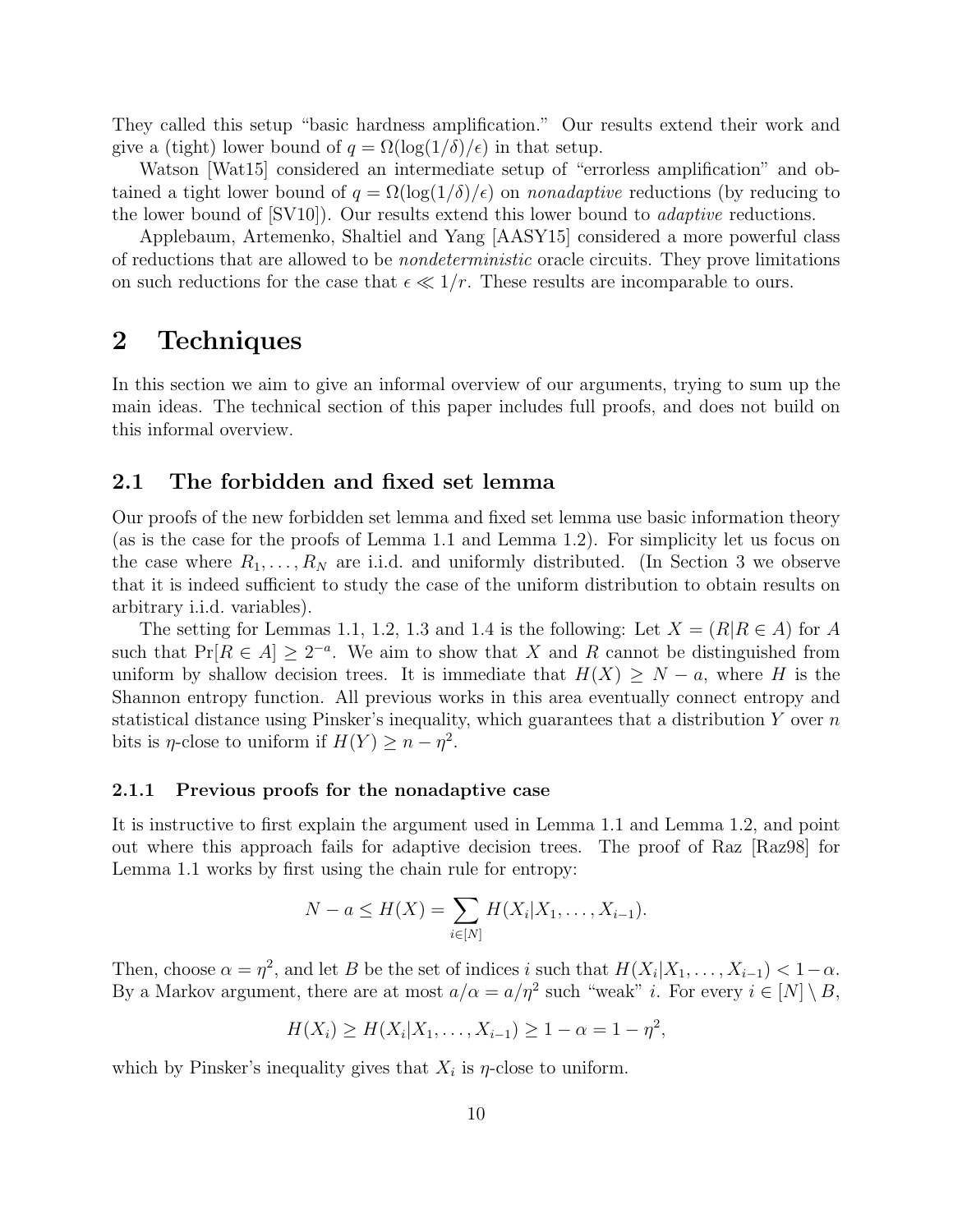An extension of this argument was used in [SV10], where they choose  $\alpha = \eta^2/q$  and for  $i_1, \ldots, i_q \notin B$ ,

$$
H(X_{i_1},\ldots,X_{i_q})=\sum_{j\in [q]}H(X_{i_j}|X_{i_1},\ldots,X_{i_{j-1}})\geq \sum_{j\in [q]}H(X_{i_j}|X_1,X_2,\ldots,X_{i_j-1})\geq q\cdot(1-\alpha)=q-\eta^2,
$$

which by Pinsker's inequality gives that  $(X_{i_1},...,X_{i_q})$  is  $\eta$ -close to uniform.

It is instructive to consider that in the pointer chasing example, this argument produces  $B = \emptyset$  and does not identify the indices of the pointer. Loosely speaking, this means that the criteria used by the proofs above for finding "bad indices" and placing them in  $B \sin t$ suited for adaptive decision trees.

#### 2.1.2 The forbidden set lemma

We explain the argument for Lemma 1.3. We need to come up with a criteria for selecting indices that does identify the "pointer bits" in the pointer chasing example. We use the following idea (inspired by a similar argument from [EIRS01]). We say that an  $i \in [N]$  is  $\alpha$ weak if  $H(X_i|X_{[N]\setminus\{i\}}) < 1-\alpha$ . A key observation is that this criteria (which is less stringent than the one used above) does identify the bits of the pointer in the pointer chasing example. Moreover, we can bound the number of  $\alpha$ -weak bits, by the following iterative process: while there is an  $\alpha$ -weak bit i', remove it, place it in B and continue. In an iteration of this process, by the chain rule:

$$
H(X_{[N]\setminus\{i'\}}) = H(X) - H(X_{i'}|X_{[N]\setminus\{i'\}}) \ge N - a - (1 - \alpha) = (N - 1) - (a - \alpha),
$$

and so in each iteration the gap between the bit-length of X and its entropy decreases by α. The initial gap is a, and so, we can have at most  $a/\alpha$  iterations, as entropy is bounded above by bit-length. We will choose  $\alpha = \text{poly}(\eta/q)$ , so that after the last iteration we have a "forbidden set" B of size  $b \le a/\alpha = \text{poly}(a, q, 1/\eta)$ .

To conclude we need to show that if an adaptive  $q$ -query decision tree P that does not make queries in B distinguishes X from R with advantage  $\eta$ , then there exists some  $i' \in [N] \setminus B$  that is not  $\alpha$ -weak (which gives a contradiction). Essentially, we use the "distinguisher to predictor hybrid argument" [GM84, BM84, Yao82] to obtain an index i' such that the bit  $X_{i'}$  can be predicted from  $X_{[N]\setminus\{i'\}}$  with large advantage over random guessing, showing that i' is  $\alpha$ -weak.

#### 2.1.3 The fixed set lemma

We explain the argument for Lemma 1.4. The proof will follow the same overall approach of the forbidden set lemma. However, this time, we will show that if a  $q$ -query decision tree distinguishes X from uniform, then we can fix a few bits of  $X$ , and reduce the gap between its bit-length and its entropy.

More precisely, we will show that if there exists a decision tree  $P$  that distinguishes X from R with advantage  $\eta$ , then for  $\alpha = \eta^2$ , there exist  $i_1, \ldots, i_q \in [N]$ , and  $v_1, \ldots, v_q \in \{0, 1\}$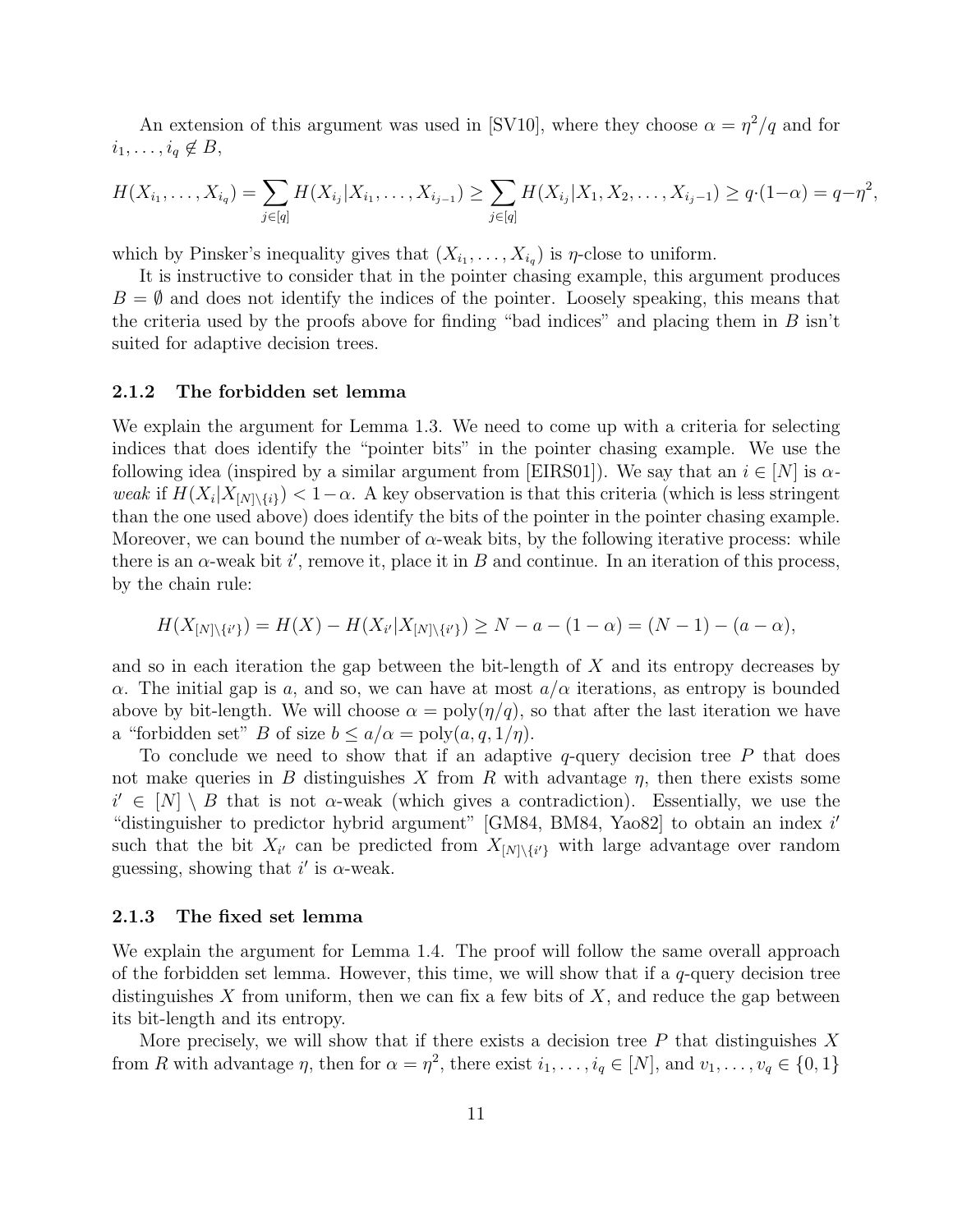such that:

$$
H(X|X_{i_1} = v_1, \dots, X_{i_q} = v_q) \ge (N - q) - (a - \alpha). \tag{1}
$$

For this purpose, let  $I = (I_1, \ldots, I_q)$  be the indices of the variables queried by P on input X. Note I is a random variable that is a function of X. By the chain rule we have that:

$$
H(X) = H(X, X_{I_1}, \dots, X_{I_q}) = H(X_{I_1}, \dots, X_{I_q}) + H(X|X_{I_1}, \dots, X_{I_q})
$$

This gives that:

$$
H(X|X_{I_1},\ldots,X_{I_q})=H(X)-H(X_{I_1},\ldots,X_{I_q})\geq N-a-(q-\alpha)=(N-q)-(a-\alpha),
$$

where the inequality follows by Pinsker's because the answers  $(X_{I_1},...,X_{I_q})$  are not  $\eta$ -close to uniform. Equation (1) now follows by an averaging argument that fixes  $X_I$  and hence I.

Equation (1) gives that we are able to fix q variables, and decrease the gap between the bit-length of X and its entropy by  $\alpha$ . Once again, this gap is initially less than a, and so, this can happen at most  $a/\alpha$  times. Consequently, by iteratively applying this process, we end up with a distribution where we fixed at most  $q \cdot a/\alpha = \text{poly}(a, q, 1/\eta)$  bits to some specific values. The final distribution has that the bits that we did not fix cannot be distinguished from uniform by a  $q$ -query decision tree. The precise argument appears in Section 3. In that section we also include and discuss a slightly different argument suggested to us by an anonymous referee. It only easily applies to distributions uniform on their support, which are sufficient for our application, but it avoids entropy and Pinsker's inequality, and gives a better dependence on  $\eta$ .

### 2.2 Lower bounds on hardness amplification

Past work of Viola [Vio06] and Shaltiel and Viola [SV10] provides a framework that can be used in conjunction with lemmas of the type discussed in the previous section to obtain lower bounds on black-box hardness amplification. Theorem 1.7 (on the number of queries) directly follows by extending the approach of [SV10] using Lemma 1.4 (instead of Lemma 1.2). Proving Theorem 1.9 (on "hardness amplification implies majority") raises additional difficulties that do not come up in the nonadaptive case. We start by a high-level explanation of the approach of [SV10].

#### 2.2.1 The Zoom lemma

Let Noise<sub>p</sub><sup>N</sup> denote the distribution of N i.i.d. indicator random variables, where each is one with probability p. The approach of  $SVI0$  is to show a "Zoom lemma" saying that: under certain conditions, a black-box hardness amplification ( $Con, Red$ ) implies a procedure  $P$  on  $N = 2^n$  variables that distinguishes Noise<sup>N</sup> from Noise<sup>N</sup><sub> $\frac{1}{2} - \epsilon$ </sub> with probability roughly  $1 - \delta$ . The complexity of this procedure is inherited by the complexity of Con and Red specifically:

• If Red makes at most q queries, then P can be implemented by a  $q$ -query decision tree.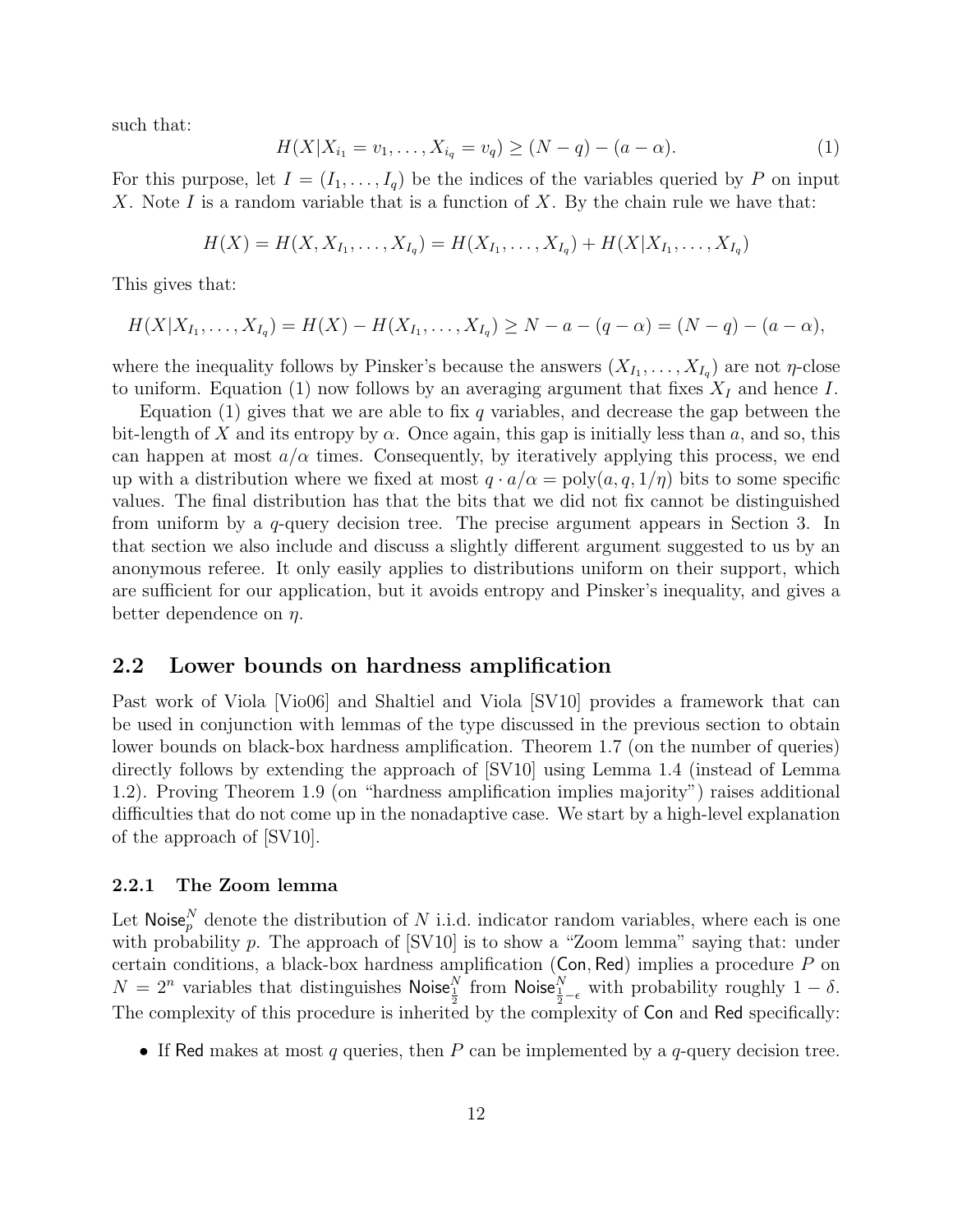• We can view an element in  $\{0,1\}^N$  as a function  $D: \{0,1\}^n \to \{0,1\}$ . In this notation, the distinguishing procedure P is an oracle procedure  $P^{(\cdot)}$  that receives oracle access to D that is chosen from either  $\mathsf{Noise}_{\frac{1}{2}}^N$  or  $\mathsf{Noise}_{\frac{1}{2}-\epsilon}^N$ . Using this terminology,  $P^D$  = Red<sup>Con</sup> $f \oplus D(x, \alpha)$  for some specific function f, input x and advice string  $\alpha$  that are chosen in the proof.

Our first step is to use our new tools to prove a zoom lemma for adaptive reductions. The lemma appears in Section 4. A side benefit of our new approach is that our new tools simplify the proof of the zoom lemma (even in the nonadaptive case).

The argument for the zoom lemma. The high level idea of the proof of the zoom lemma is to fix some function  $f: \{0,1\}^k \to \{0,1\}$  and consider the behavior of the reduction when given oracle access to  $\textsf{Con}_f \oplus \textsf{Noise}_{\frac{1}{2}}^N$  and  $\textsf{Con}_f \oplus \textsf{Noise}_{\frac{1}{2}-2\epsilon}^N$ . In the first case, the noise completely masks  $Con<sub>f</sub>$  and the reduction receives no information about f. This means that for a random f, Red is unlikely to 0.51-agree with f. In the second case, for any f, Conf  $\oplus$  Noise $\frac{N}{2}$  is (w.h.p.) an oracle on which there exists  $\alpha$  (which can be an arbitrary function of  $\mathsf{Noise}_{\frac{1}{2}-2\epsilon}^N$  on which  $\mathsf{Red}(\cdot,\alpha)$  needs to  $(1-\delta)$ -agree with f. This intuitively means that the procedure Red can distinguish Noise $\frac{N}{2}$ <sub>2</sub> from uniform when it receives a "advice bits". Thus, in order to prove the zoom lemma, it is sufficient to show that Red cannot distinguish  $R = \text{Noise}_{\frac{1}{2}-2\epsilon}^N$  from  $X = (R|R \in A)$  where A is an event of probability  $2^{-a}$ . This is the setup considered in Section 1.1.

Lower bound on the number of queries Theorem 1.7 immediately follows from the first item in the zoom lemma, as a q query decision tree that distinguishes Noise<sup>N</sup> from Noise $\frac{N}{2-\epsilon}$  with probability  $1-\delta$ , must make  $\Omega(\log(1/\delta)/\epsilon^2)$  queries, cf. [SV10]. The precise statement appears in Section 5.1.

Hardness amplification proofs require majority Viola [Vio06] and Shaltiel and Viola [SV10], used an idea of Sudan (see discussion in [Vio06]) to give a reduction from the task of computing Majority on  $\frac{1}{\epsilon}$  bits, to the task of distinguishing Noise $\frac{N}{\frac{1}{2}}$  from Noise $\frac{N}{\frac{1}{2}-\epsilon}$ . For constant distinguishing advantage, this reduction transforms a constant depth distinguisher into a constant depth circuit (of polynomially related size) that computes Majority. Thus, in order to obtain Theorem 1.9 we need to simulate the computation Red<sup>Con<sub>f</sub>⊕D</sup>(x,  $\alpha$ ) (from the second item of the zoom lemma) by a small constant depth circuit. In this computation,  $x, \alpha$ , and f are fixed, while D is not.

Simulating this computation raises another difficulty: it is not clear how to compute  $Con_f$ . Although in some cases this can be done (see Footnote 8) in general it is not clear. This problem is even more pronounced in our extensions to pseudorandom-generator construction, where the relevant oracle is the NP function which checks if the string is in the support of the generator.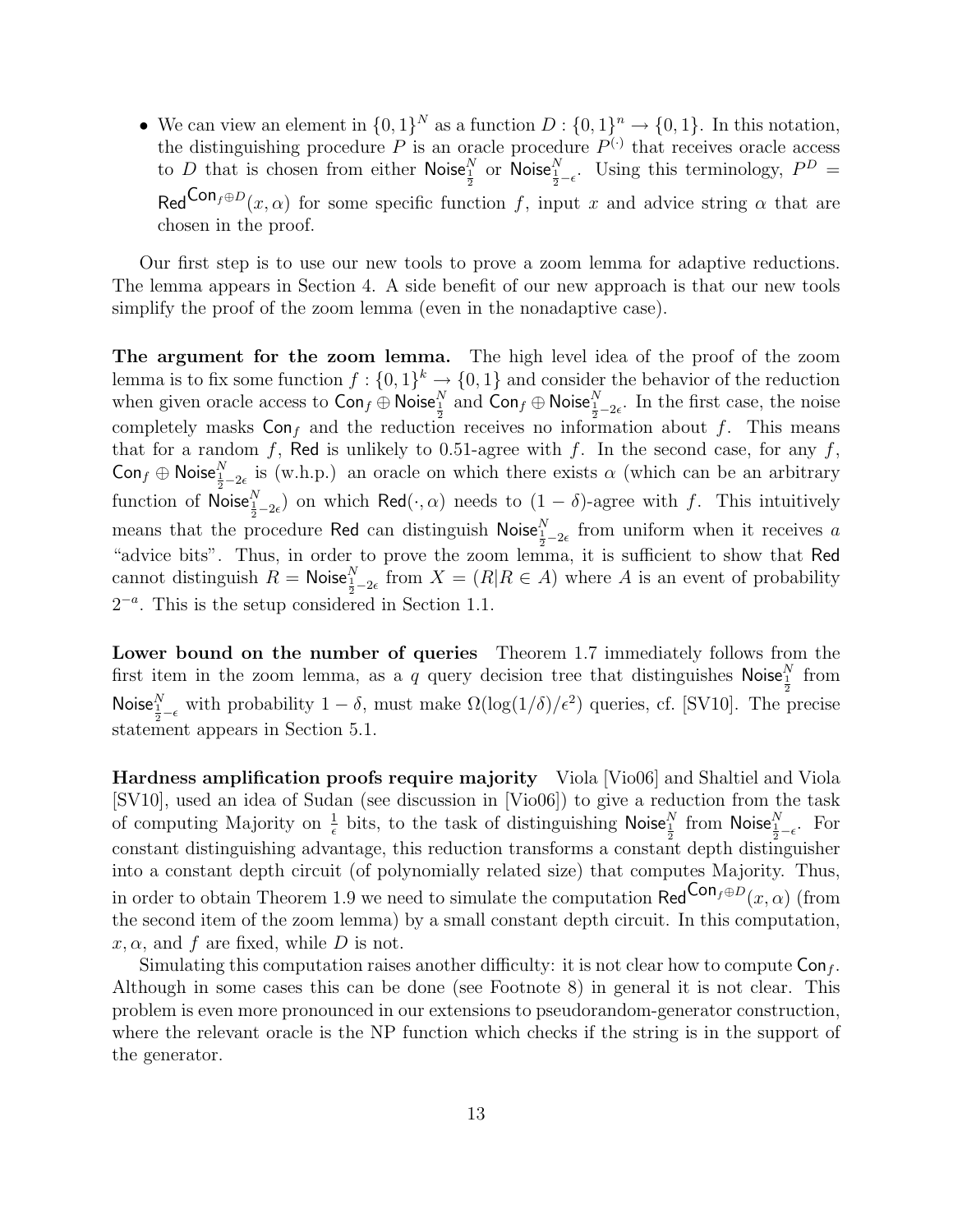To overcome this difficulty we adapt an idea of [GR08] which removes the need to compute Con<sub>f</sub>. Roughly, using a hybrid argument we can arrange so that there exists a depth i in the computation of  $\text{Red}^{\text{Con}_{f} \oplus D}(x, \alpha)$  so that the queries at depth  $\langle i \rangle$  have a fixed answer (where  $Con<sub>f</sub>$  can be hardwired), and the queries at depth  $> i$  have a completely uniform answer (independent of  $Con_f$ ). This holds however only for queries not in the fixed set B: we note that even with this idea we need a fixed-set lemma, as otherwise we do not know how to control the query answers at depth larger than i.

Pseudorandom-generator constructions. The above ideas can be extended in a rather straightforward way to pseudorandom-generator constructions. Roughly, the oracle  $\textsf{Con}_{f} \oplus D$ is replaced by the oracle  $\text{Dist}_f \oplus D$  where  $\text{Dist}_f$  is the indicator function of the support of the pseudorandom generator.

Organization. In Section 3 we prove our forbidden and fixed set lemmas. In Section 4 we state and prove the zoom lemma. In Section 5 we prove our lower bounds on hardness amplification proofs and pseudorandom generator constructions. In particular, we prove theorems 1.7 and 1.9 from the introduction. We conclude in Section 6 and also discuss some open problems.

# 3 Forbidden and fixed set lemmas for adaptive decision trees

In this section we state and prove the forbidden set lemma (Lemma 1.3) and the fixed set lemma (Lemma 1.4). We will be interested in a more general setup where the variables are over an alphabet that is not necessarily binary.

The proofs rely on the notion of Shannon entropy  $H(X)$  of a random variable X, defined as  $H(X) := \sum_{x} Pr[X = x] \cdot log(1/Pr[X = x])$ , and the related notion of conditional entropy  $H(X|Y)$  of a random variable X conditioned to another random variable Y, defined as  $H(X|Y) := E_{y \in Y} H(X|Y = y)$  (cf. [CT06, Chapter 2]). We list next a few standard properties of entropy that we will use extensively in this section.

Lemma 3.1. Entropy satisfies the following.

- 1. Chain rule: For any random variables X and Y we have  $H(X,Y) = H(X) + H(Y|X)$  $|CT06, Theorem 2.5.1|.$
- 2. Conditioning reduces entropy: For any random variables X, Y, Z we have  $H(X|Y) \ge$  $H(X|Y,Z)$ .
- 3. High entropy implies near-uniformity (Pinsker's inequality): Let V be a random variable taking values in a set S and suppose that  $H(V) \ge \log |S| - \alpha$ ; then V is  $c \cdot \sqrt{\alpha}$ -close to uniform over S, where  $c = \frac{1}{\sqrt{2}}$  $\frac{1}{2}$  < 1. [CK82, Chapter 3; Exercise 17].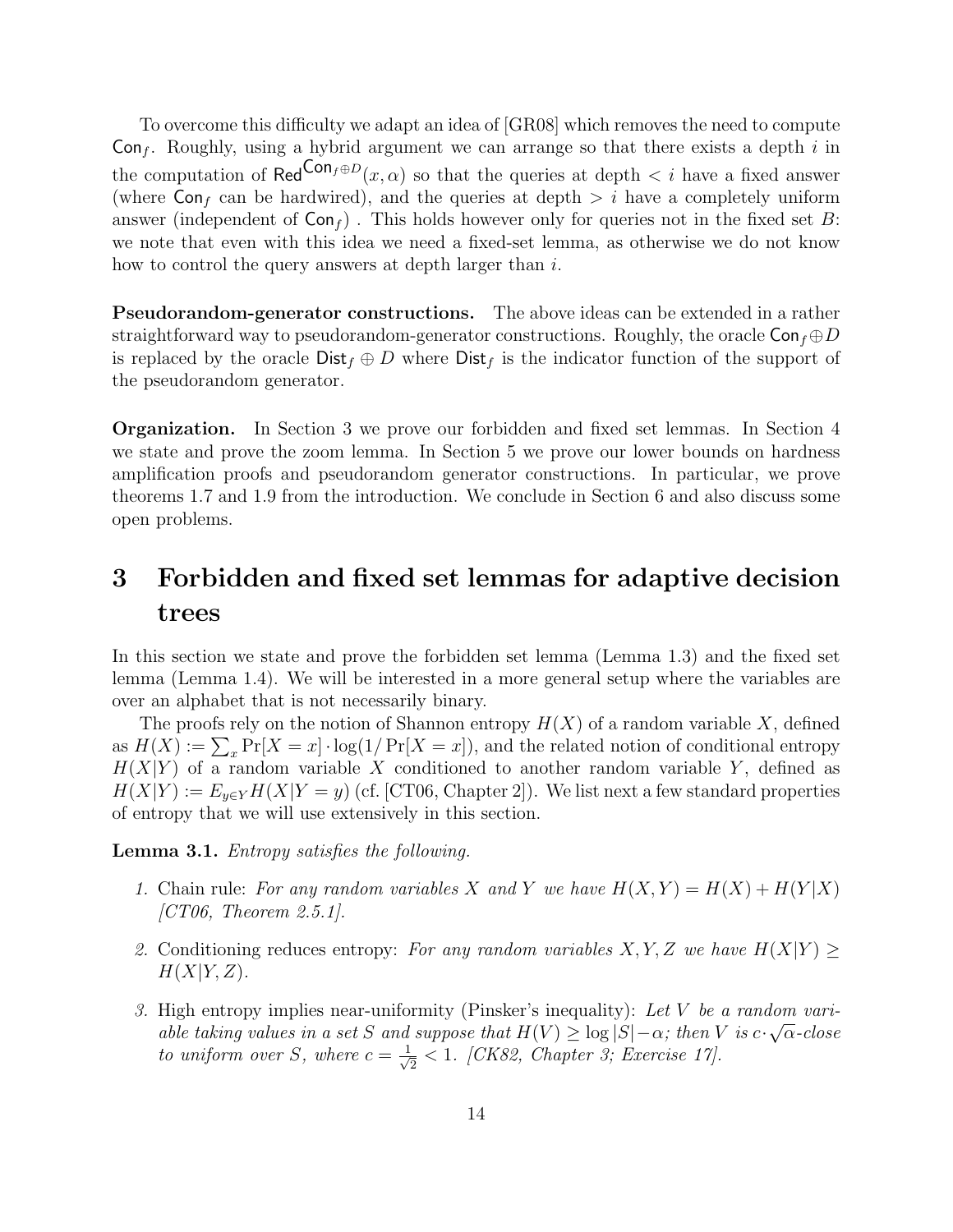## 3.1 Decision trees with variables in a finite alphabet

We consider a general case in which the  $N$  variables of a decision tree are not boolean, but rather from a finite alphabet  $\Sigma$ . We call such decision trees  $\Sigma^N$ -decision trees. Each internal node in such a decision tree has  $|\Sigma|$  children, corresponding to each of the possible  $|\Sigma|$  answers to the value of the queried variable.

**Definition 3.2** (adaptive and non-adaptive decision trees). Let  $\Sigma$  be a finite alphabet, and V be some finite set. (We think of V as a set of variables, and typically  $V = [N]$  for some integer N. We think of the set  $\Sigma^V$  as the set of inputs to a decision tree.)

We say that a function  $P: \Sigma^V \to O$  (for some finite set O) is implemented by a q-query  $\Sigma^V$ -decision-tree if there exists a depth q decision tree, where each internal node is labeled by a "variable"  $i \in V$ , and has  $|\Sigma|$  children (each labeled by an element of  $\Sigma$ ), and leaves are labeled by elements of O. Every  $z \in \Sigma^V$ , defines a path from the root to a leaf (in the obvious way), and  $P(z)$  is the label of that leaf.

In the special case that  $V = [N]$  we call the tree a  $\Sigma^N$ -decision tree.

A decision tree is nonadaptive if exists a sequence of q distinct  $y_1, \ldots, y_q \in V$  such that every path of the decision trees queries these variables in this order, and note that in that case there exists some function  $f_P : \Sigma^q \to O$ , such that  $P(z) = f_P(z_{y_1}, \ldots, z_{y_q})$ .

In addition to the added generality, moving to a large alphabet  $\Sigma$ , has the advantage that the forbidden set lemma and fixed set lemma for i.i.d. variables (chosen according to a distribution that isn't necessarily uniform) will follow by proving the special case where each of the i.i.d. variables is uniform over a sufficiently large alphabet  $\Sigma$ . This will allow us to concentrate on distances to the *uniform distribution*, which by Pinsker's lemma (Lemma) 3.1) is reduced to understanding the entropy of distributions.<sup>4</sup>

## 3.2 The forbidden set lemma

We restate lemma 1.3 for decision trees over some finite alphabet  $\Sigma$  (rather than for Boolean alphabet).

**Lemma 3.3** (Forbidden set lemma). Let N, a, q be integers. Let  $R = (R_1, \ldots, R_N)$  be i.i.d. random variables where each one is over some finite set  $\Sigma$ , let  $A \subseteq \Sigma^N$  be an event such that  $Pr[R \in A] \geq 2^{-a}$ , and let  $X = (R|R \in A)$ . For every  $\eta > 0$ , there exists a set  $B \subseteq [N]$  of size  $\leq \frac{a \cdot q^3}{n^3}$  $\frac{d^2q^3}{r^3}$  = poly $(a, q, \frac{1}{\eta})$ , such that for every q-query  $\Sigma^N$ -decision tree P that does not make queries in B,  $P(R)$  and  $P(X)$  are  $\eta$ -close.

Note that the  $R_i$  might not be uniform over  $\Sigma$ . We can state the following corollary in which we allow P to make queries in B, as long as the probability that  $P(X)$  makes a query in B is small. Note that we don't have to explicitly require that the probability that  $P(R)$ makes a query in  $B$  is small.

<sup>&</sup>lt;sup>4</sup>We mention that several past works, such as Raz [Raz98], took a different approach and used Pinsker's lemma in a more general setting where it connects the statistical distance between two distributions to the informational divergence (also know as Kullback Leibler distance) between the two distributions. The two approaches are equivalent, and we choose the former, to make the proofs more transparent.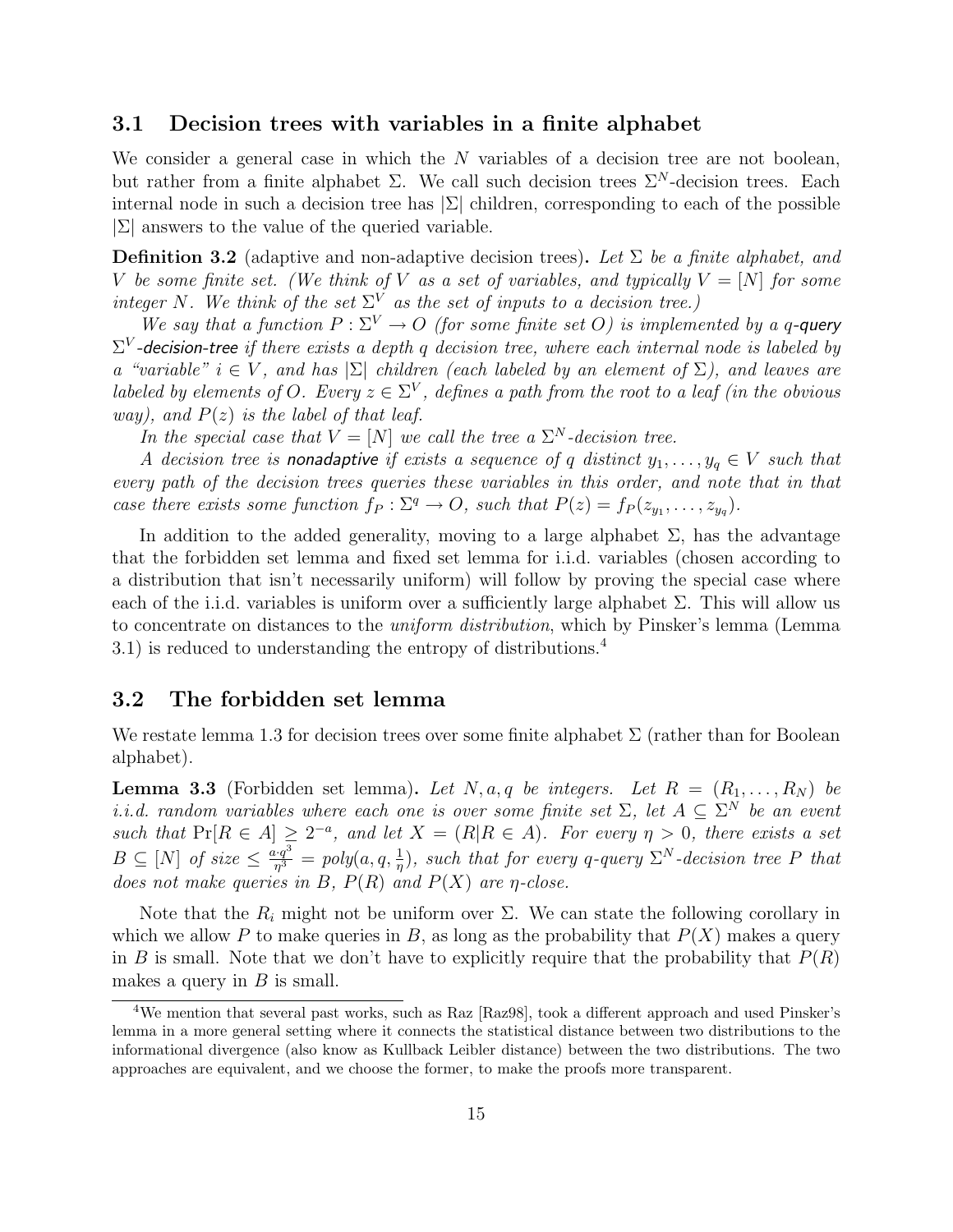**Corollary 3.4.** Let N, a, q be integers. Let  $R = (R_1, \ldots, R_N)$  be i.i.d. random variables (where each one is over some finite set  $\Sigma$ ), let  $A \subseteq \Sigma^N$  be an event such that  $Pr[R \in A] \geq 2^{-a}$ , and let  $X = (R|R \in A)$ . For every  $\eta > 0, \beta > 0$ , there exists a set  $B \subseteq [N]$  of size  $poly(a, q, \frac{1}{\eta})$ , such that for every q-query  $\Sigma^N$ -decision tree P, if  $P(X)$  makes a query in B with probability at most  $\beta$  then  $P(R)$  and  $P(X)$  are  $(\eta + \beta)$ -close.

*Proof.* (of Corollary 3.4) Let B be the set guaranteed by Lemma 3.3. Let  $P'$  be a randomized decision tree that on input  $z = (z_1, \ldots, z_N)$ , simulates  $P(z)$  with the following modification: Whenever P wants to make a query to  $z_i$  for  $i \in B$ , P' does not make the query, and instead samples a fresh, uniform answer A distributed like  $R_i$ , and supplies it to P. It immediately follows that  $Pr[P(X) \neq P'(X)] \leq \beta$ , and that  $P(R)$  is distributed exactly like  $P'(R)$ .

Assume towards a contradiction that  $|\Pr[P(X) = 1] - \Pr[P(R) = 1]| > \beta + \eta$ . By the triangle inequality  $|\Pr[P(X) = 1] - \Pr[P'(R) = 1]| > \eta$ , and by an averaging argument the randomness of  $P'$  can be fixed to yield a deterministic q-query decision tree  $P''$  with the same property. Note that  $P''$  never makes a query in  $B$ . This contradicts Lemma 3.3.  $\Box$ 

Lemma 3.3 follows directly from the following lemma (that can be thought of as the special case in which variables  $R_i$  are uniformly distributed over  $\Sigma = \{0, 1\}^m$ ).

**Lemma 3.5** (Entropy version of forbidden set lemma). Let N, m, a, q be integers. Let  $Z =$  $(Z_1, \ldots, Z_N)$  be a distribution over  $(\{0,1\}^m)^N$  with  $H(Z) \geq N \cdot m - a$ . For every  $\eta > 0$ , there exists a set  $B \subseteq [N]$  of size  $O(\frac{aq^3}{r^3})$  $\frac{q\cdot q^3}{m^3}$  = poly $(a,q,\frac{1}{\eta})$  such that for every q-query  $(\{0,1\}^m)^N$ . decision tree P, that does not make queries in B,  $P(Z)$  is  $\eta$ -close to  $P(U_{N\cdot m})$ .

We are now ready to derive Lemma 3.3 from Lemma 3.5.

*Proof.* (of Lemma 3.3) Let  $R = (R_1, \ldots, R_N)$  be i.i.d. random variables where each one is distributed according to some distribution Q on  $\Sigma$ . There exists an integer m and  $g: \{0,1\}^m \to$ Σ, such that  $g(U_m) = Q^5$  Consider the probability space in which  $Z = (Z_1, \ldots, Z_N)$  is chosen from  $U_{N-m}$ , and for every  $i \in [N]$ ,  $R_i = g(Z_i)$ . We can imagine that R is chosen this way, and interpret  $A \subseteq \Sigma^N$  as

$$
A' = \{(z_1, \ldots, z_N) : (g(z_1), \ldots, g(z_N)) \in A\}.
$$

Note that  $R \in A$  iff  $Z \in A'$ , and  $Pr[Z \in A'] = Pr[R \in A] \geq 2^{-a}$ . This implies that  $H(Z) \geq N \cdot m - a$ . Moreover, any q-query  $\Sigma^N$ -decision tree can be simulated by a q-query  $({0,1}^m)^N$ -decision tree (in the obvious way). Thus, we can apply Lemma 3.5 on Z and obtain the consequence of Lemma 3.3.  $\Box$ 

<sup>&</sup>lt;sup>5</sup>It may be that Q assigns probabilities that are not multiples of  $2^{-m}$  to some elements, and then this is true only up to some arbitrarily close precision. As we are allowed statistical distance of  $\eta > 0$ , we can ignore this technicality.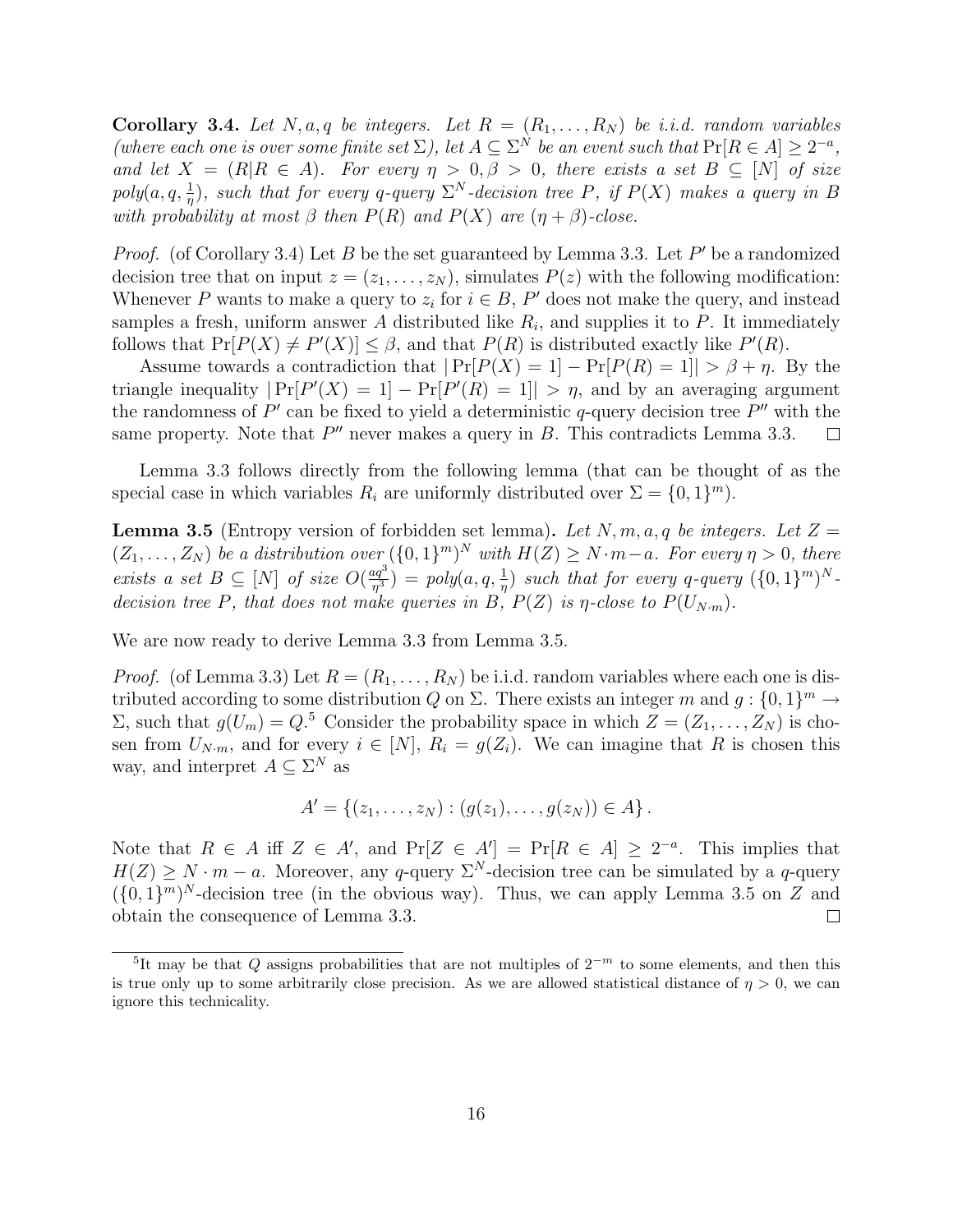#### 3.2.1 Proof of Lemma 3.5

The first step is inspired by an argument used in [EIRS01]. Namely, we will identify  $i \in [N]$ which are weak, in the following sense.

**Definition 3.6** (Weak indices). We say that  $i \in [N]$  is  $\alpha$ -weak with respect to  $T \subseteq [N]$  if  $H(Z_i | Z_{T \setminus \{i\}}) < m - \alpha.$ 

**Lemma 3.7.** For every  $\alpha > 0$ , there exists a set  $B \subseteq [N]$  of size  $b \leq \frac{a}{\alpha}$  $\frac{a}{\alpha}$  such that every  $i \in T := [N] \setminus B$  is not  $\alpha$ -weak with respect to T.

*Proof.* Consider the following iterative process. We start with  $B = \emptyset$ , and  $T = [N]$ . In each step, we have some set  $B \subseteq [N]$ , and let  $T = [N] \setminus B$ . We will keep the invariant that at step  $j$ :

•  $|B| = j$ .

• 
$$
H(Z_T) \geq (N-j) \cdot m - a + j \cdot \alpha
$$
.

Note that this indeed holds in the beginning where  $j = 0$ . We now describe a step in the process: By the chain rule, for every  $i \in [T]$ 

$$
H(Z_T) = H(Z_{T \setminus \{i\}}) + H(Z_i | Z_{T \setminus \{i\}}).
$$

If there exists  $i \in T$  that is  $\alpha$ -weak with respect to T then,

$$
H(Z_{T\setminus\{i\}}) = H(Z_T) - H(Z_i|Z_{T\setminus\{i\}})
$$
  
\n
$$
\geq (N-j) \cdot m - a + j \cdot \alpha - (m - \alpha)
$$
  
\n
$$
= (N - (j+1)) \cdot m - a + (j+1) \cdot \alpha.
$$

Therefore, we keep the invariant if we add  $i$  to  $B$  and continue. We stop this iterative process, if at some step j, there is no  $\alpha$ -weak  $i \in T$  with respect to T. Note that if the process continues for j steps, then  $Z_T$  is a distribution over  $(N - j) \cdot m$  bits, that has entropy  $\geq (N-j) \cdot m - a + j \cdot \alpha$ . The entropy of  $Z_T$  is upper bounded by the length of  $Z_T$ , and therefore the process must stop within  $\frac{a}{\alpha}$  steps.  $\Box$ 

We apply Lemma 3.7 with  $\alpha = (\frac{\eta}{2 \cdot q})^2$  and obtain a set B of size  $b \leq \frac{a}{\alpha} = O(\frac{aq^3}{\eta^3})$  $\frac{aq^{\circ}}{\eta^{3}}$ ). Let  $T = [N] \setminus B$ .

We assume (for contradiction) that there exists a q-query  $\Sigma^N$ -decision tree P that does not make queries in  $B$ , and

$$
|\Pr[P(Z) = 1] - \Pr[P(U_{N \cdot m}) = 1]| > \eta.
$$

We consider the following hybrid executions of  $P$ :

**Definition 3.8** (Hybrid executions). For  $0 \leq j \leq q$ , we consider the following experiment  $E^j$ :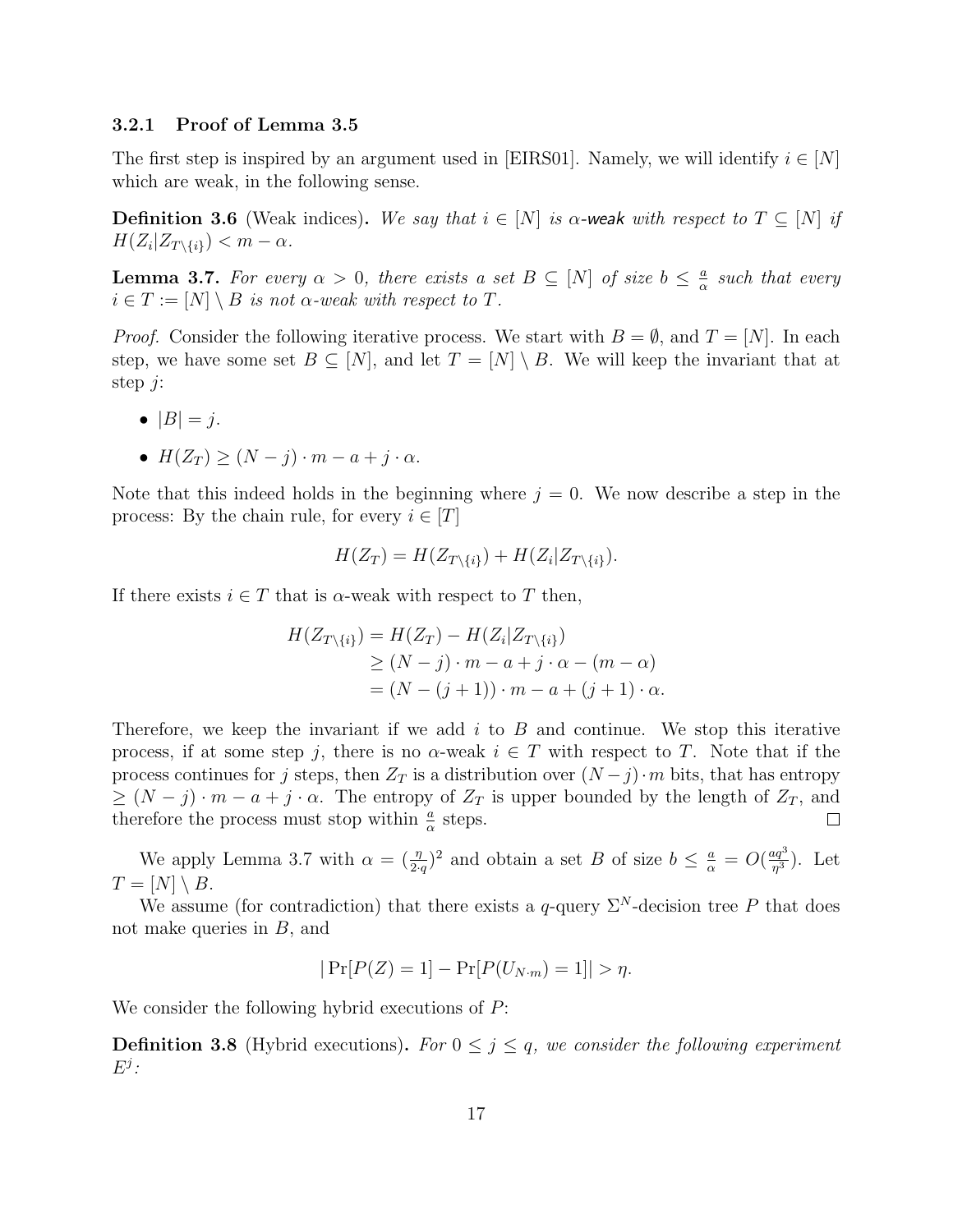- The probability space is over independently chosen Z and  $R \leftarrow U_{N \cdot m}$ .
- We simulate a run of  $P$  where in the first j queries, we answer queries using  $R$ , and in the remaining queries we answer queries using Z.
- Let  $H^j = (H_1^j)$  $H_1^j, \ldots, H_q^j$  be the q answers that P obtained in experiment  $E^j$ .
- Note that the output of P is completely determined by a sequence  $a_1, \ldots, a_q$  of answers, and we will denote this output by  $\hat{P}(a_1, \ldots, a_q)$ .
- Let  $p^j = Pr[\hat{P}(H^j) = 1]$  (namely the probability that P answers one in experiment  $E^j$ ).

Note that  $E^0$  is the experiment where P is run on Z, and  $E^q$  is the experiment where P is run on R. We have that  $|p^0 - p^q| > \eta$ , and therefore, there exists  $j \in [q]$  such that  $|p^{j-1}-p^j|>\frac{\eta}{a}$  $\frac{\eta}{q}.$ 

Note that the first  $j-1$  answers in both  $H_j$  and  $H_{j-1}$  are distributed identically, and are composed of independent uniform random variables. By averaging, it follows that there exists values  $a_1, \ldots, a_{j-1} \in \{0, 1\}^m$  such that for:

•  $\hat{H}^{j-1} = (H^{j-1}|H_1^{j-1} = a_1, \ldots, H_{j-1}^{j-1} = a_{j-1}) = (a_1, \ldots, a_{j-1}, H_j^{j-1}, \ldots, H_q^{j-1}),$  and

• 
$$
\hat{H}^j = (H^j | H_1^j = a_1, ..., H_{j-1}^j = a_{j-1}) = (a_1, ..., a_{j-1}, H_j^j, ..., H_q^j),
$$

it holds that:  $|\Pr[\hat{P}(\hat{H}^{j-1}) = 1] - \Pr[\hat{P}(\hat{H}^{j}) = 1] > \frac{\eta}{a}$  $\frac{\eta}{q}.$ 

In both  $\hat{H}^{j-1}$  and  $\hat{H}^j$ , the first  $j-1$  answers are fixed to  $a_1, \ldots, a_{j-1}$ . Therefore, both computations follow the same path in the decision tree, and reach the same fixed node after  $j-1$  queries. Let Q be the subtree of P that starts at that node (note that Q makes at most q queries). Let i' be the variable that is queried at the root of Q. Let  $\tilde{H}^{j-1}$ ,  $\tilde{H}^j$  be the  $q - (j-1)$  final answers of  $\hat{H}^{j-1}$  and  $\hat{H}^j$  respectively (namely, these are the answers in experiments  $E^{j-1}$  and  $E^j$  that we have not fixed). We have that:

$$
|\Pr[\hat{Q}(\tilde{H}^{j-1}) = 1] - \Pr[\hat{Q}(\tilde{H}^{j}) = 1] > \frac{\eta}{q}.
$$

Namely, Q distinguishes between the following two scenarios:

- When its answers are from  $\tilde{H}^{j-1}$ : Namely, the query on i' is answered by  $Z_{i'}$  and remaining queries are answered using Z.
- When its answers are from  $\tilde{H}^j$ : Namely, the query on i' is answered by  $R_{i'}$  and remaining queries are answered using Z.

We now return to viewing Q as a function over  $({0,1})^m$ . At this point, we can forget that this function is implemented by a decision tree, and only recall that it does not depend on variables in B, which in particular means that  $i' \in T$ . To simplify notation we can reorder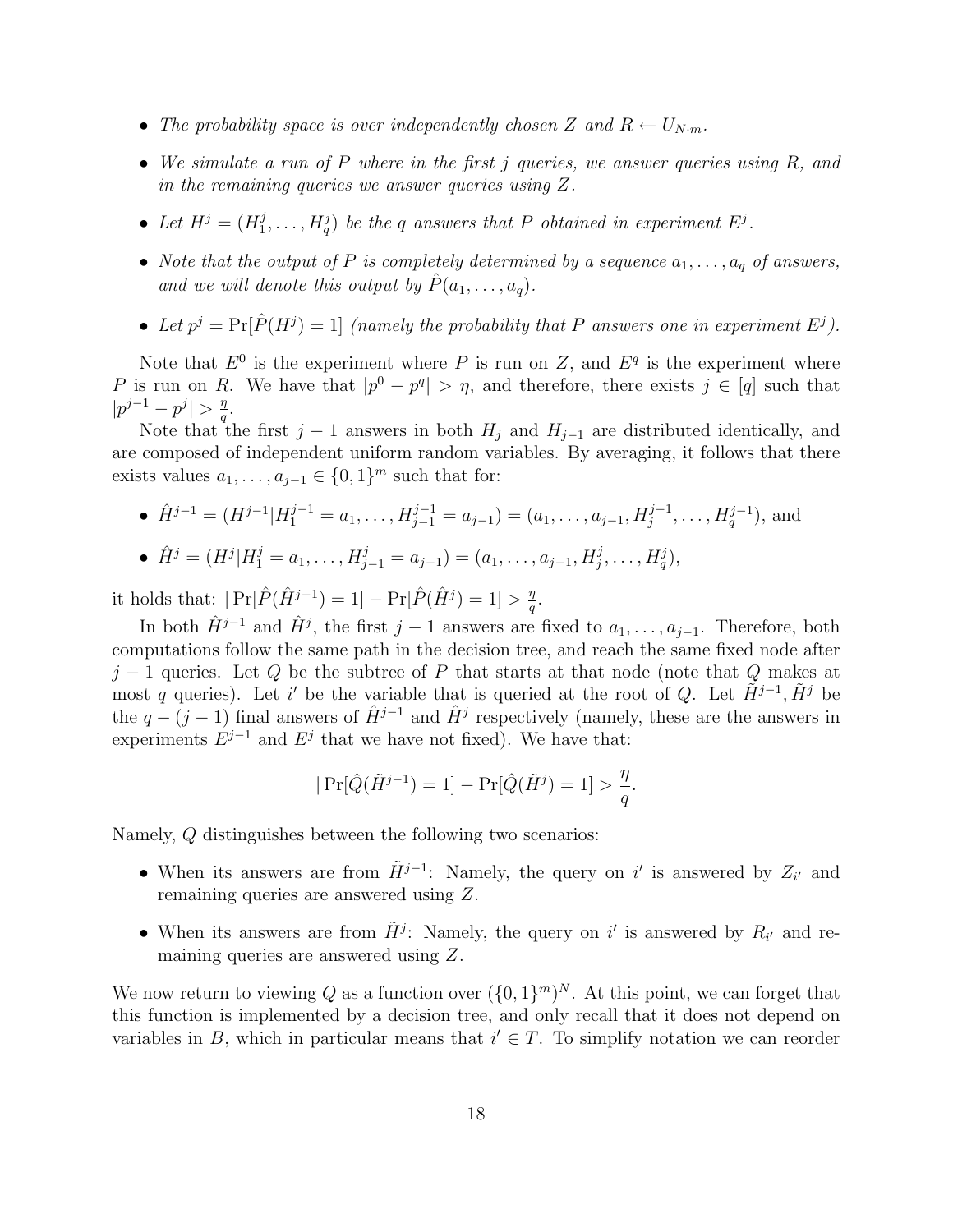the variables and assume w.l.o.g. that  $i' = 1$ , and  $T = [N - b]$ . With this choice we have that there exists a function  $Q: (\{0,1\}^m)^{N-b} \to \{0,1\}$  such that:

$$
|\Pr[Q(U_m, Z_2, \ldots, Z_{N-b}) = 1] - \Pr[Q(Z_1, Z_2, \ldots, Z_{N-b}) = 1]| > \frac{\eta}{q}.
$$

This is a contradiction to the fact that i' is not  $\alpha$ -weak with respect to T, as is shown in the next lemma.

**Lemma 3.9.** The distributions  $(U_m, Z_2, \ldots, Z_{N-b})$  and  $(Z_1, Z_2, \ldots, Z_{N-b})$  are  $\frac{\eta}{q}$ -close.

*Proof.* We have that 1 is not  $\alpha$ -weak in  $T = [N-b]$ . This means that  $H(Z_1|Z_2,\ldots,Z_{N-b}) \ge$  $m - \alpha$ . Let

$$
G = \{(z_2, \ldots, z_{N-b}) : H(Z_1 | (Z_2, \ldots, Z_{N-b}) = (z_2, \ldots, z_{N-b})) \ge m - \alpha^{2/3}\}.
$$

By Markov's inequality,  $Pr[(Z_2, \ldots, Z_{N-b}) \in G] > 1-\alpha^{1/3}$ . By Pinsker's lemma (Lemma 3.1) for every  $(z_2, \ldots, z_{N-b}) \in G$ ,  $(Z_1 | (Z_2, \ldots, Z_{N-b}) = (z_2, \ldots, z_{N-b})$  is  $\alpha^{\frac{1}{3}}$ -close to  $U_m$ . Overall, it follows that  $(U_m, Z_2, \ldots, Z_{N-b})$  and  $(Z_1, Z_2, \ldots, Z_{N-b})$  are  $\epsilon$ -close for  $\epsilon = 2 \cdot \alpha^{1/3} \leq \frac{\eta}{\alpha}$  $\frac{\eta}{q}.$ 

This concludes the proof of Lemma 3.5.

Remark 3.10. Recent work by Meir and Wigderson [MW17] (with quantitative improvements by Smal and Talebanfard [ST17]) consider a notion that is closely related to weak indices. Loosely speaking, recall that we say that an index i is weak with respect to  $T$ , if  $Z_i$  can be predicted from  $Z_{T\setminus\{i\}}$ . Let's say that i is  $(\epsilon, q)$ -weak with respect to T, if there exists a q-query decision tree that predicts  $Z_i$  with probability  $\frac{1}{2} + \epsilon$  given access to  $Z_{T\setminus\{i\}}$ . (We remark that the prediction success is measured in different units with this definition, that only makes sense in case  $Z_i$  is a bit). With this notation, the aforementioned works show that if Z is over N bits, and has  $H(Z) \geq N - a$  then, the number of indices i that are  $(\epsilon, q)$ -weak with respect to  $[N]$  is at most poly $(q \cdot a/\epsilon)$ . (In fact, a stronger claim is true that holds for bounded-width DNF.) This is incomparable to Lemma 3.7. The latter is stronger (as it doesn't require the predictor to be a decision tree) while the former gives "with respect to" [N] rather than  $T = [N] \setminus B$  (as is the case in Lemma 3.7). We further remark that (with some care) it is possible to use the result of Meir and Wigderson (in place of Lemma 3.7) in our proof of Lemma 3.5.

## 3.3 The fixed set lemma

We restate lemma 1.4 for decision trees over some finite alphabet  $\Sigma$  (rather than for Boolean alphabet).

**Lemma 3.11** (Fixed set lemma). Let N, a, q be integers. Let  $R = (R_1, \ldots, R_N)$  be i.i.d. indicator random variables (where each one is over some finite set  $\Sigma$ ), let  $A \subseteq \Sigma^N$  be an event such that  $Pr[R \in A] \geq 2^{-a}$ , and let  $X = (R|R \in A)$ . For every  $\eta > 0$ , there exists a set  $B \subseteq [N]$  of size  $\frac{a \cdot q}{\eta^2} = poly(a, q, \frac{1}{\eta})$ , and  $v \in \{0, 1\}^B$  such that for  $R' = (R | R_B = v)$  and  $X' = (X|X_B = v) = (R|R_B = v, R \in A)$ , and every q-query decision tree P,  $P(R')$  and  $P(X')$  are  $\eta$ -close.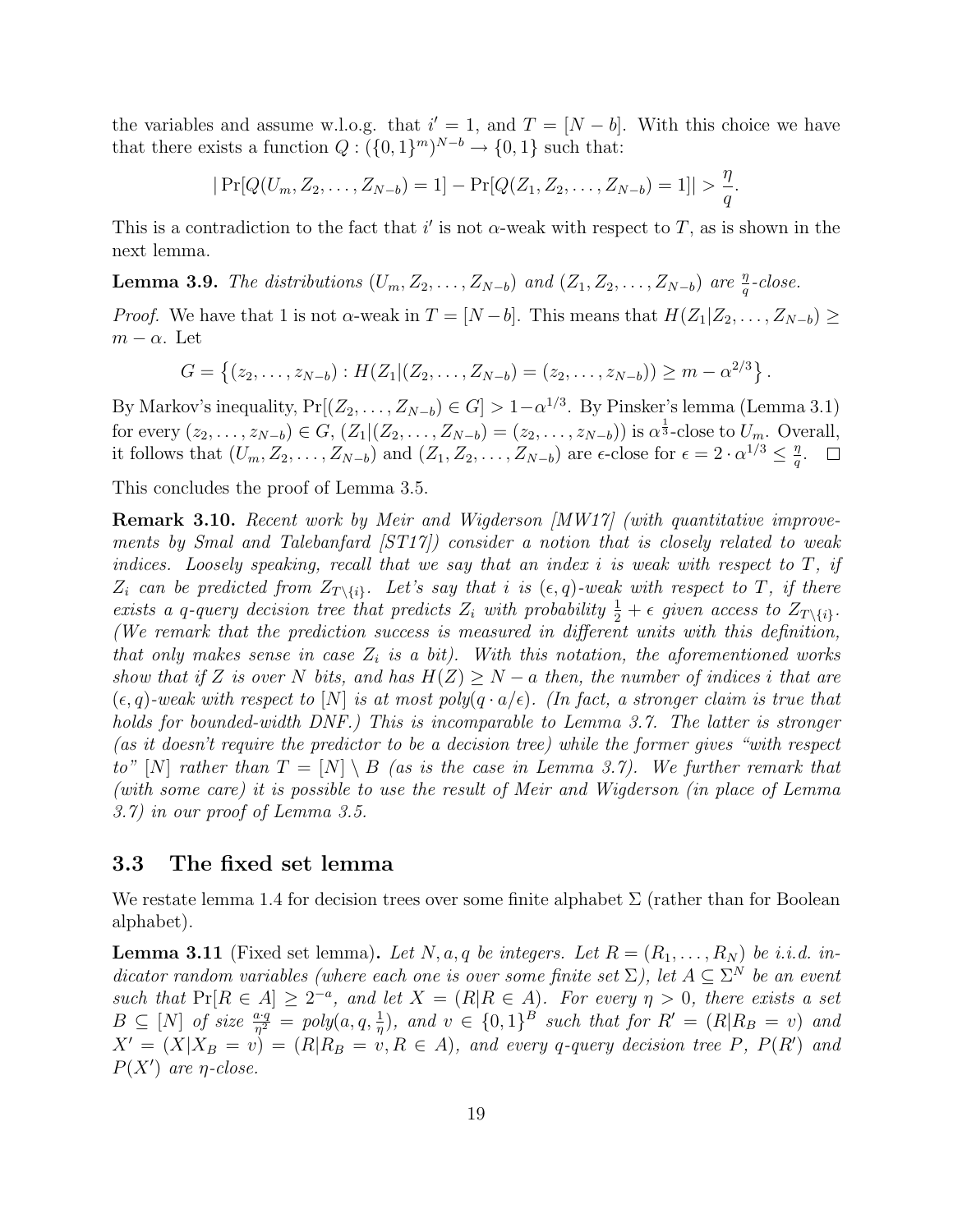Lemma 3.11 follows directly from the following lemma (that can be thought of as the special case in which variables  $R_i$  are uniformly distributed over  $\Sigma = \{0, 1\}^m$ ).

**Lemma 3.12** (Entropy version of fixed set lemma). Let  $N, m, a, q$  be integers. Let  $Z =$  $(Z_1, \ldots, Z_N)$  be a distribution over  $(\{0,1\}^m)^N$  with  $H(Z) \geq N \cdot m - a$ , and let  $R \leftarrow U_{N \cdot m}$ . For every  $\eta > 0$ , there exists a set  $B \subseteq [N]$  of size  $\frac{a \cdot q}{\eta^2} = poly(a, q, \frac{1}{n})$ , and  $v \in (\{0, 1\}^m)^B$ such that the following holds: Let  $Z' = (Z|Z_B = v)$  and let  $R' = (R|R_B = v)$ . For every q-query  $({0,1}^m)^N$ -decision tree P,  $P(Z')$  and  $P(R')$  are  $\eta$ -close.

We can now derive Lemma 3.11 from Lemma 3.12. The argument is identical to the way we derived Lemma 3.3 from Lemma 3.5. We repeat it below for completeness.

*Proof.* (of Lemma 3.11) Let  $R = (R_1, \ldots, R_N)$  be i.i.d. random variables where each one is distributed according to some distribution Q on  $\Sigma$ . There exists an integer m and  $g: \{0,1\}^m \to \Sigma$ , such that  $g(U_m) = Q^{6}$  Consider the probability space in which  $Z =$  $(Z_1, \ldots, Z_N)$  is chosen from  $U_{N,m}$ , and for every  $i \in [N]$ ,  $R_i = g(Z_i)$ . We can imagine that R is chosen this way, and interpret  $A \subseteq \Sigma^N$  as

$$
A' = \{(z_1, \ldots, z_N) : (g(z_1), \ldots, g(z_N)) \in A\}.
$$

Note that  $R \in A$  iff  $Z \in A'$ , and  $Pr[Z \in A'] = Pr[R \in A] \geq 2^{-a}$ . This implies that  $H(Z) \geq N \cdot m - a$ . Moreover, any q-query  $\Sigma^N$ -decision tree can be simulated by a q-query  $({0,1}^m)^N$ -decision tree (in the obvious way). Thus, we can apply Lemma 3.12 on Z and obtain the consequence of Lemma 3.11.  $\Box$ 

In the next subsection we prove Lemma 3.12.

#### 3.3.1 Proof of Lemma 3.12

The next lemma shows that if there exists a decision tree that distinguishes, then we can fix the variables along one of its computation paths, and decrease the "entropy deficiency".

**Lemma 3.13.** Let N, m, q be integers. Let  $Z = (Z_1, \ldots, Z_N)$  be a distribution over  $(\{0,1\}^m)^N$ , and let  $R \leftarrow U_{N-m}$ . If there exists a q-query  $({0,1})^m$ <sup>N</sup>-decision tree P such that  $P(Z)$  and  $P(R)$  are not  $\eta$ -close, then there exists a set  $B \subseteq N$  of size q, and  $v \in (\{0,1\}^m)^B$  such that  $H(Z|Z_B = v) \geq H(Z) - q \cdot m + \eta^2$ .

*Proof.* On input  $x = (x_1, \ldots, x_N)$ , the query  $y_j$  made by  $P(x_1, \ldots, x_N)$  at step j is completely determined by answers to previous queries:  $x_{y_1}, \ldots, x_{y_{j-1}}$ . Let  $f_j$  be the function that determines the j'th query, namely, for every j, the j'th query of P on  $(x_1, \ldots, x_N)$  is given by:

$$
y_j = f_j(x_{y_1},\ldots,x_{y_{j-1}}).
$$

<sup>&</sup>lt;sup>6</sup>It may be that Q assigns probabilities that are not multiples of  $2^{-m}$  to some elements, and then this is true only up to some arbitrarily close precision. As we are allowed statistical distance of  $\eta > 0$ , we can ignore this technicality.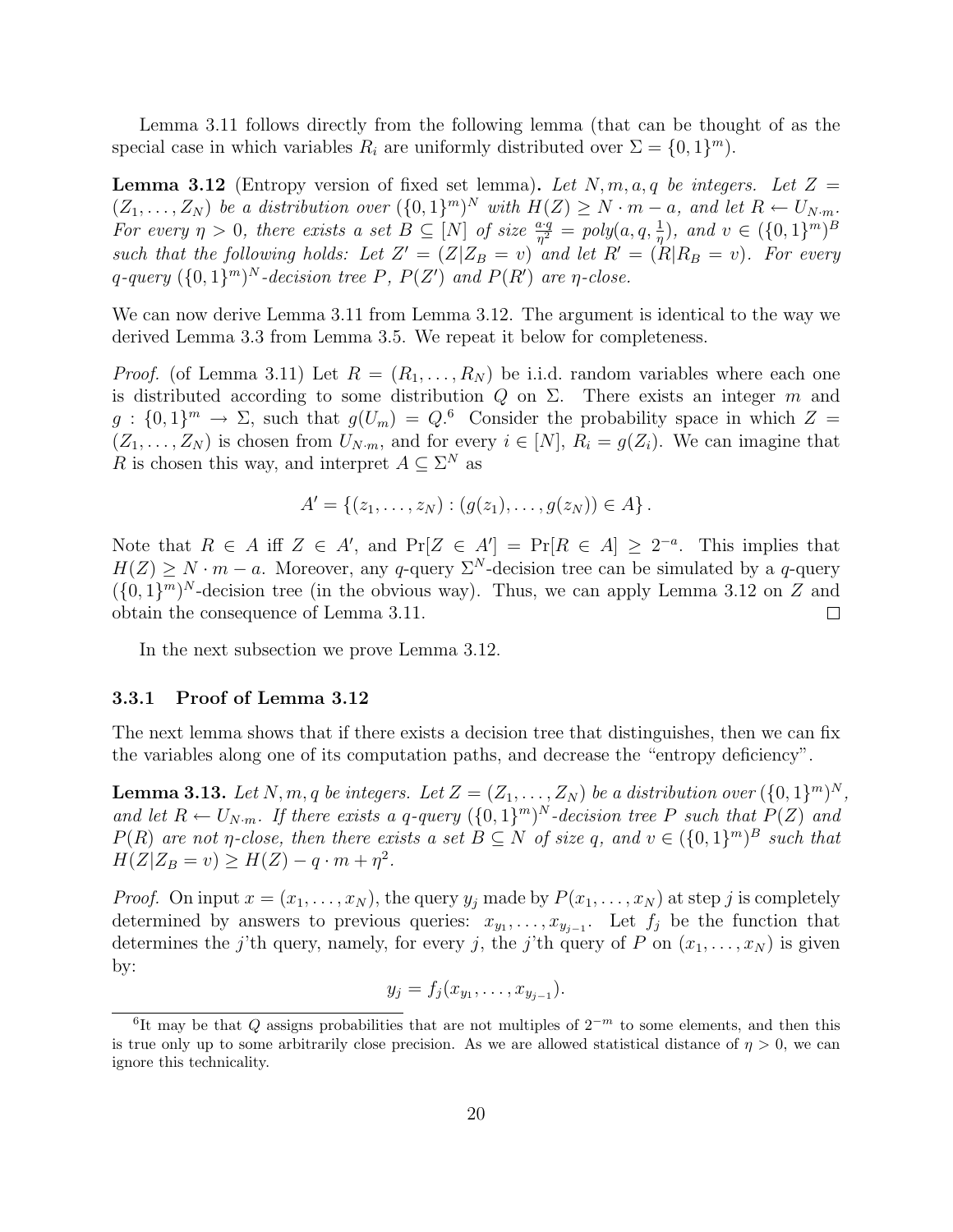The output of P on input  $x = (x_1, \ldots, x_N)$  is completely determined by  $x_{y_1}, \ldots, x_{y_q}$ . Let g be the function that determines this output. Namely,

$$
P(x_1,\ldots,x_N)=g(x_{y_1},\ldots,x_{y_q}).
$$

Let  $Y = (Y_1, \ldots, Y_q)$  be the queries of P on input Z, and let  $Y' = (Y'_1, \ldots, Y'_q)$  be the queries of  $P$  on input  $R$ .

We have that  $P(Z)$  is not  $\eta$ -close to  $P(R)$ . This implies that  $Z_Y$  is not  $\eta$ -close to  $R_{Y'}$ . Note that by definition  $R_{Y'}$  is a uniform string of length  $m \cdot q$ . Thus, we have that  $Z_{Y'}$  is not  $\eta$ -close to  $U_{m,q}$ . By Pinsker's lemma (Lemma 3.1) this implies that:  $H(Z_Y) < q \cdot m - \eta^2$ 

By the chain rule for entropy, and the fact that  $Z_Y$  is a function of Z we have that:

$$
H(Z) = H(Z, Z_Y) = H(Z_Y) + H(Z|Z_Y).
$$

We use that to show:

$$
H(Z|Z_Y) = H(Z) - H(Z_Y) \ge H(Z) - (q \cdot m - \eta^2).
$$

By averaging, there exists  $z' \in (\{0,1\}^m)^q$  such that:

$$
H(Z|Z_Y = z') \ge H(Z|Z_Y) \ge H(Z) - q \cdot m + \eta^2.
$$

Note that  $(Y|Z_Y = z')$  is a constant rather than a random variable. Specifically, there is a fixed  $y = (y_1, \ldots, y_q)$  such that  $(Y|Z_Y = z') = y$ . This is because fixing the answers to q queries, also fixes the variables queried by a decision tree. Thus, setting  $B = \{y_1, \ldots, y_q\}$ (and we can assume w.l.o.g. that the  $q$  queries are distinct) we have that:

$$
H(Z|Z_B = z') \ge H(Z) - q \cdot m + \eta^2,
$$

as required.

We are now ready to prove Lemma 3.12.

*Proof.* (of Lemma 3.12) We apply Lemma 3.12 iteratively, until there is no q-query  $({0, 1}^m)^N$ decision tree P for which  $P(Z)$  and  $P(R)$  are not  $\eta$ -close. At step i, we have fixed  $i \cdot q$ variables, let  $B^i$  (of size  $i \cdot q$ ) be the set of variables we have fixed, and  $v^i \in \Sigma^{B^i}$  be the values to which we fixed them. At this point we hold a distribution  $Z^{i} = (Z|B^{i} = v^{i})$  which has  $N-i \cdot q$  variables that were not yet fixed. Therefore,  $H(Z^i) \leq (N-i \cdot q) \cdot m$ . On the other hand, as we started with  $H(Z^0) \geq N \cdot m - a$ , by Lemma 3.13 we have that at step i,

$$
H(Zi) \ge H(Z0) - i \cdot q \cdot m + i \cdot \eta2 \ge N \cdot m - a - i \cdot q \cdot m + i \cdot \eta2 = (N - i \cdot q) \cdot m - a + i \cdot \eta2.
$$

It follows that this process must stop after at most  $a/\eta^2$  steps, and so the final  $B^i$  is of size no more than  $\frac{a \cdot q}{\eta^2}$  as required. When the process stops we are guaranteed that there does not exist a q-query  $({0, 1})^m$ <sup>N</sup>-decision tree P for which  $P(Z|Z_{B^i} = v^i)$  and  $P(R|R_{B^i} = v^i)$  are not  $\eta$ -close.  $\Box$ 

 $\Box$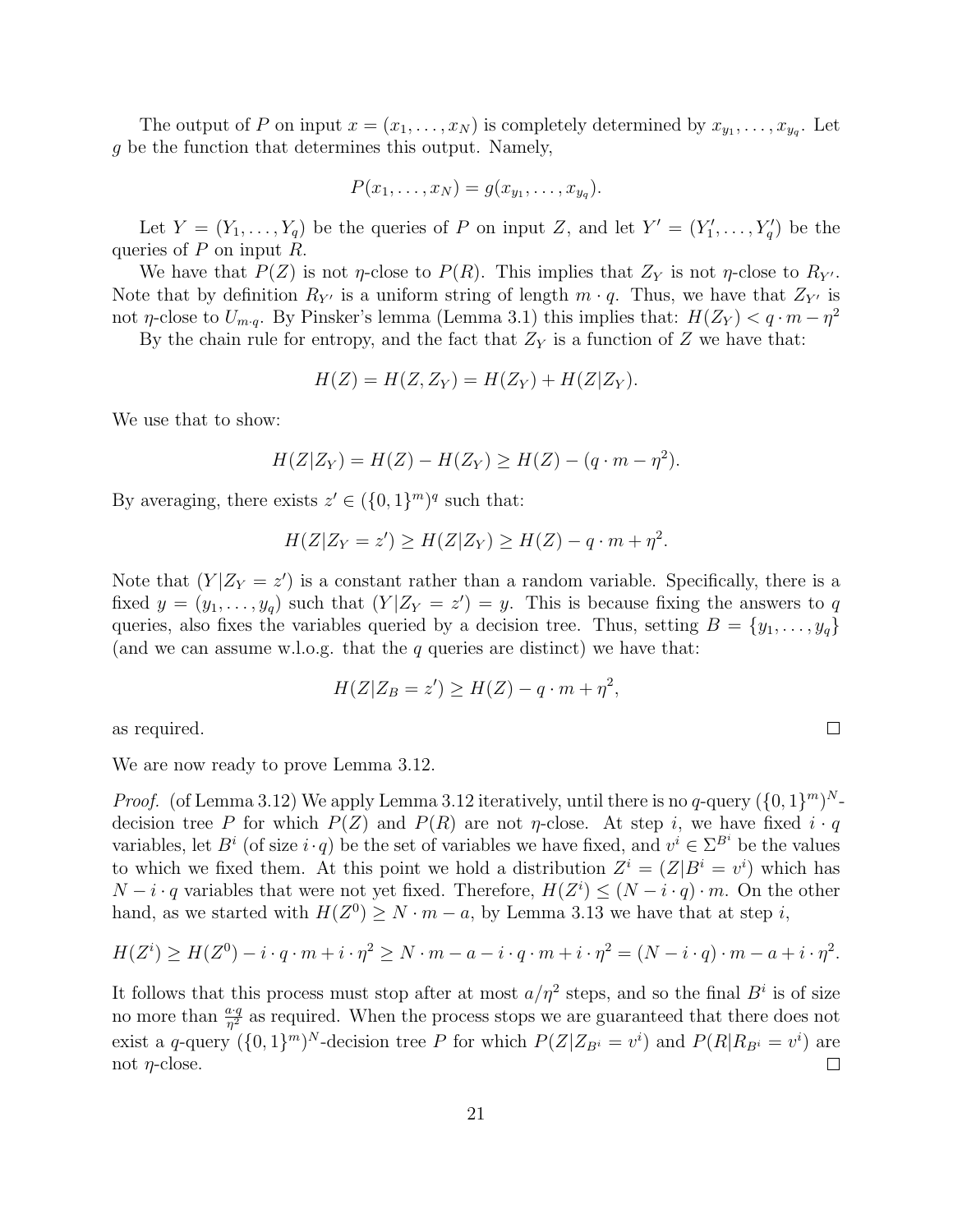## 3.4 An alternative proof of the fixed-set lemma

In this section we give a slightly different proof of the fixed-set lemma, suggested by an anonymous referee whom we thank. This alternative proof follows the same strategy in the previous section, but it is a bit simpler because it essentially replaces the measure of "entropy" by measuring "support size" (which is equivalent to entropy if one maintains a distribution that is uniform over a subset). This removes the need for Pinsker's inequality and saves a square in the dependency on  $\eta$ . This is interesting because (i) it is a tight bound and (ii) it is better than what one can have for forbidden-set lemmas: it is well-known that in the forbidden-set lemma a quadratic dependence on  $\eta$  is necessary even for  $q = 1$  (condition n bits on the majority being 1). (The quadratic improvement on  $\eta$  is inconsequential for our applications.)

The proof only easily applies to random variables that are uniform on their support, but that is all that we need for the zoom lemma. First we state the lemma, which generalizes Lemma 1.4 from the introduction to  $m > 1$ .

**Lemma 3.14** (Alternative version of fixed set lemma). Let N, m, a, q be integers. Let  $Z =$  $(Z_1, \ldots, Z_N)$  be a distribution over  $(\{0,1\}^m)^N$  that is uniform over a set of size at least  $2^{N \cdot m-a}$ . Let  $R \leftarrow U_{N \cdot m}$ . For every  $\eta > 0$ , there exists a set  $B \subseteq [N]$  of size  $O(a \cdot q/\eta)$ , and  $v \in (\{0,1\}^m)^B$  such that the following holds: Let  $Z' = (Z|Z_B = v)$  and let  $R' = (R|R_B = v)$ . For every q-query  $({0,1}^m)^N$ -decision tree P,  $P(Z')$  and  $P(R')$  are  $\eta$ -close.

*Proof.* While there is a set  $T \subseteq [N]$  of size q and values  $a = (a_1, a_2, \ldots, a_q) \in \{0, 1\}^m$  such that  $Pr[Z_T = a] \ge (1 + \eta)/2^{mq}$ , let  $Z^* := (Z|Z_T = a)$ . Note that  $Z^*$  is still uniform over its support. We claim that the density of  $Z^*$  increases. Indeed

$$
\frac{|\mathsf{Supp}(Z^*)|}{2^{m(N-q)}} = \frac{|\mathsf{Supp}(Z)| \cdot \Pr_Z[Z_T = a]}{2^{m(N-q)}} \geq \frac{|\mathsf{Supp}(Z)| (1+\eta) 2^{-mq}}{2^{m(N-q)}} = \frac{|\mathsf{Supp}(Z)| (1+\eta)}{2^{mN}}.
$$

Hence the density increased by a factor of  $(1 + \eta)$ . Since at the beginning the density was  $≥ 2<sup>-a</sup>$ . This can happen at most  $O(a/\eta)$  times.

Let B be the collection of variables that were fixed, and  $v$  the corresponding values. By above,  $|B| \leq O(qa/\eta)$ . Now consider a q-query decision tree P. Let  $\Pi$  be the collection of paths leading to output 1. Each path  $\pi \in \Pi$  is specified by a set  $T_{\pi}$  of variables and corresponding values  $a_{\pi}$ . Without loss of generality  $|T_{\pi}| = q$  always. We have

$$
\Pr[P(Z') = 1] = \sum_{\pi \in \Pi} \Pr[Z'_{T_{\pi}} = a_{\pi}] \le \sum_{\pi \in \Pi} \Pr[R'_{T_{\pi}} = a_{\pi}](1 + \eta) \le \Pr[P(R') = 1](1 + \eta).
$$

 $\Box$ 

The same can be established for  $Pr[P(Z') = 0]$ , and the result follows.

**Remark 3.15** (Tightness of Lemma 3.12). Lemma 3.14 gives a set B of size  $O(a \cdot q/\eta)$ whereas Lemma 3.12 gives a set B of size  $O(a \cdot q/\eta^2)$ . We now observe that the bound in Lemma 3.12 cannot be improved, and B must have size at least  $\Omega(a \cdot q/\eta^2)$  under the conditions of Lemma 3.12. Loosely speaking, this follows because  $H(\frac{1}{2} - \eta) = 1 - O(\eta^2)$  while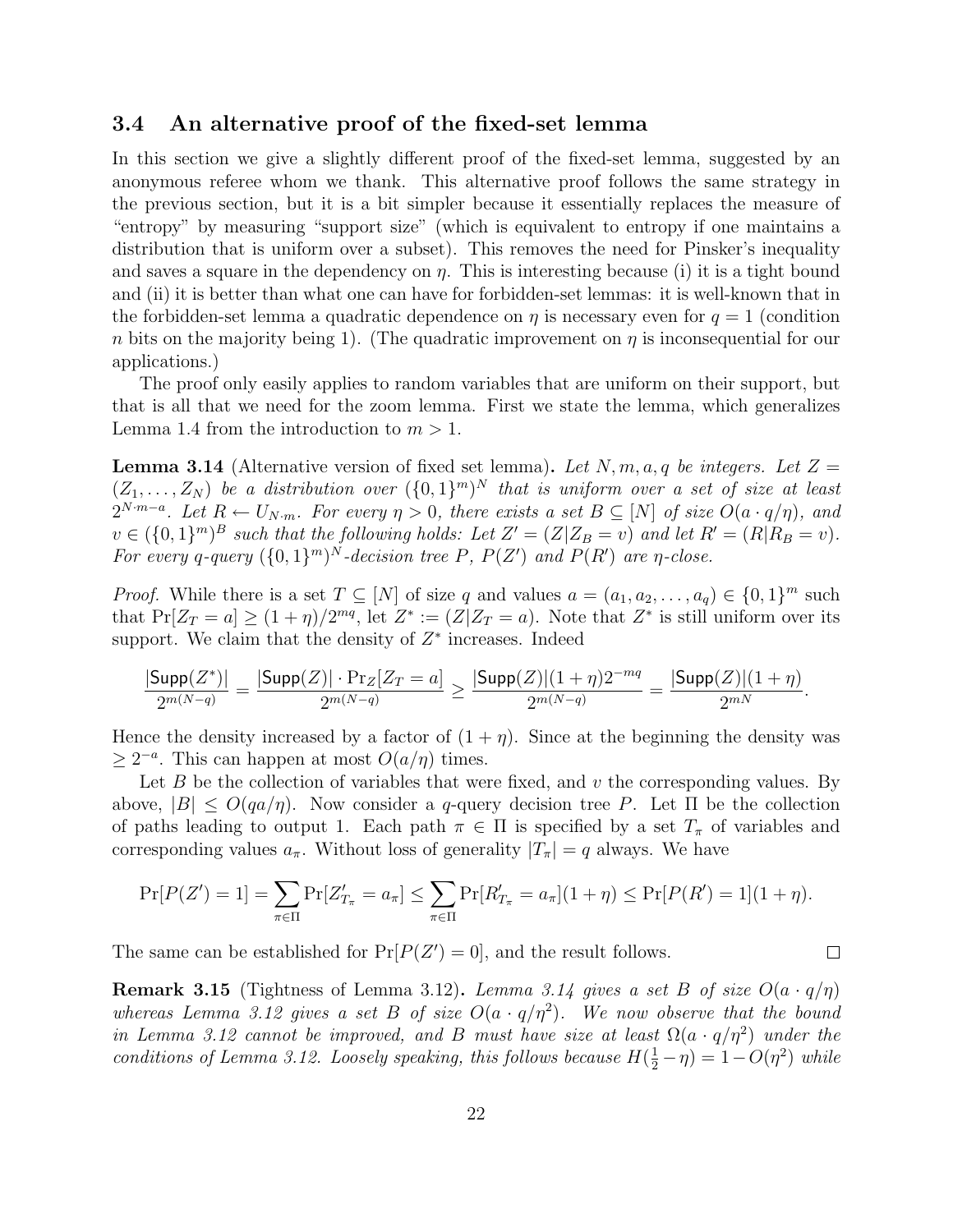the statistical distance between the distributions  $(1/2 - \eta, 1/2 + \eta)$  and  $(1/2, 1/2)$  on  $\{0, 1\}$ is η.

Specifically let  $Z = (Z_1, \ldots, Z_N)$  be independent indicator random variables, where the become that  $Z = (Z_1, \ldots, Z_N)$  be independent indicator random our dates, where the first t bits are distributed like a coin with bias  $p = \frac{1}{2} - \eta/\sqrt{q}$ , and the remaining  $N - t$  bits are uniform. Note that:

$$
H(Z) = t \cdot H(p) + N - t = t \cdot (1 - O(\eta^2/q)) + N - t \ge N - a,
$$

by setting  $t = \Theta(q \cdot a/\eta^2)$ . However, for any fixing of  $t - q = \Omega(q \cdot a/\eta^2)$  bits of Z, at least q of the first t bits of Z remain unfixed (and are distributed like q biased coins with bias  $p = \frac{1}{2} - \beta$  for  $\beta = \eta/\sqrt{q}$ . The distance of such a distribution from uniform is at least  $\Omega(\sqrt{q} \cdot \beta) = \Omega(\eta)$  (assuming  $\sqrt{q} \cdot \beta \leq 1/10$ ).<sup>7</sup> Thus, a depth q decision tree can distinguish with advantage  $\Omega(\eta)$  (even nonadaptively). This argument also shows the tightness of the size of B in Lemma 3.12.

## 4 The zoom lemma

In this section we prove the zoom lemma. Given a black-box hardness amplification (Con, Red) the lemma allows to "zoom in" on a particular reduction  $\text{Red}(x, \alpha)$  that can be used to distinguish uniform noise from noise that is  $\epsilon$ -close to uniform.

We first need a couple of definitions and a lemma. First we define "noise."

**Definition 4.1.** We use Noise<sub>p</sub><sup>N</sup> to denote the distribution of N i.i.d. random variables over  $\{0,1\}$ , where each one has probability p to be one. For some finite set V, we use Noise $_V^V$  to denote such a distribution over  $N = |V|$  variables, indexed by elements in V (rather than by  $[V]$ ).

$$
\begin{aligned} \Pr[\text{Noise}_{\frac{1}{2}-\beta}^q = x] &= (\frac{1}{2}+\beta)^{q-|x|} \cdot (\frac{1}{2}-\beta)^{q-|x|} \cdot (\frac{1}{2}-\beta)^{2|x|-q} \\ &= \frac{(1+2\beta)^{q-|x|} \cdot (1-2\beta)^{q-|x|} \cdot (1-2\beta)^{2|x|-q}}{2^q} \\ &= \frac{(1-4\beta^2)^{q-|x|} \cdot (1-2\beta)^{2|x|-q}}{2^q} \\ &\leq \frac{1-\Omega(\beta \cdot (2|x|-q))}{2^q} \\ &\leq 2^{-q} \cdot (1-\Omega(\sqrt{q}\cdot \beta)). \end{aligned}
$$

<sup>&</sup>lt;sup>7</sup>For completeness, we include a proof for this claim (as we can't find a reference). Specifically, let Noise<sub>p</sub> denote the distribution of  $q$  i.i.d. indicator random variables where each one has probability  $p$  to be one. We show that assuming  $\sqrt{q} \cdot \beta < 1/10$ , the statistical distance between Noise $\frac{q}{2}$  and Noise $\frac{q}{2}$  is at least  $\Omega(\sqrt{q}\cdot\beta)$ . Let  $A = \{x \in \{0,1\}^q : |x| \ge q/2 + \sqrt{q}\}$ , where |x| denotes  $\sum x_i$  (i.e., the hamming weight of x). It is sufficient to show that  $\mathsf{Noise}_{\frac{1}{2}}^q(A) - \mathsf{Noise}_{\frac{1}{2} - \beta}^q(A) \ge \Omega(\sqrt{q} \cdot \beta)$ . As  $|A| = \Omega(2^q)$ , it is sufficient to show that for every  $x \in A$ , Pr[Noise $\frac{q}{\frac{1}{2} - \beta} = x$ ]  $\leq 2^{-q} \cdot (1 - \Omega(\sqrt{q} \cdot \beta))$ . For this we observe that for  $x \in A$ :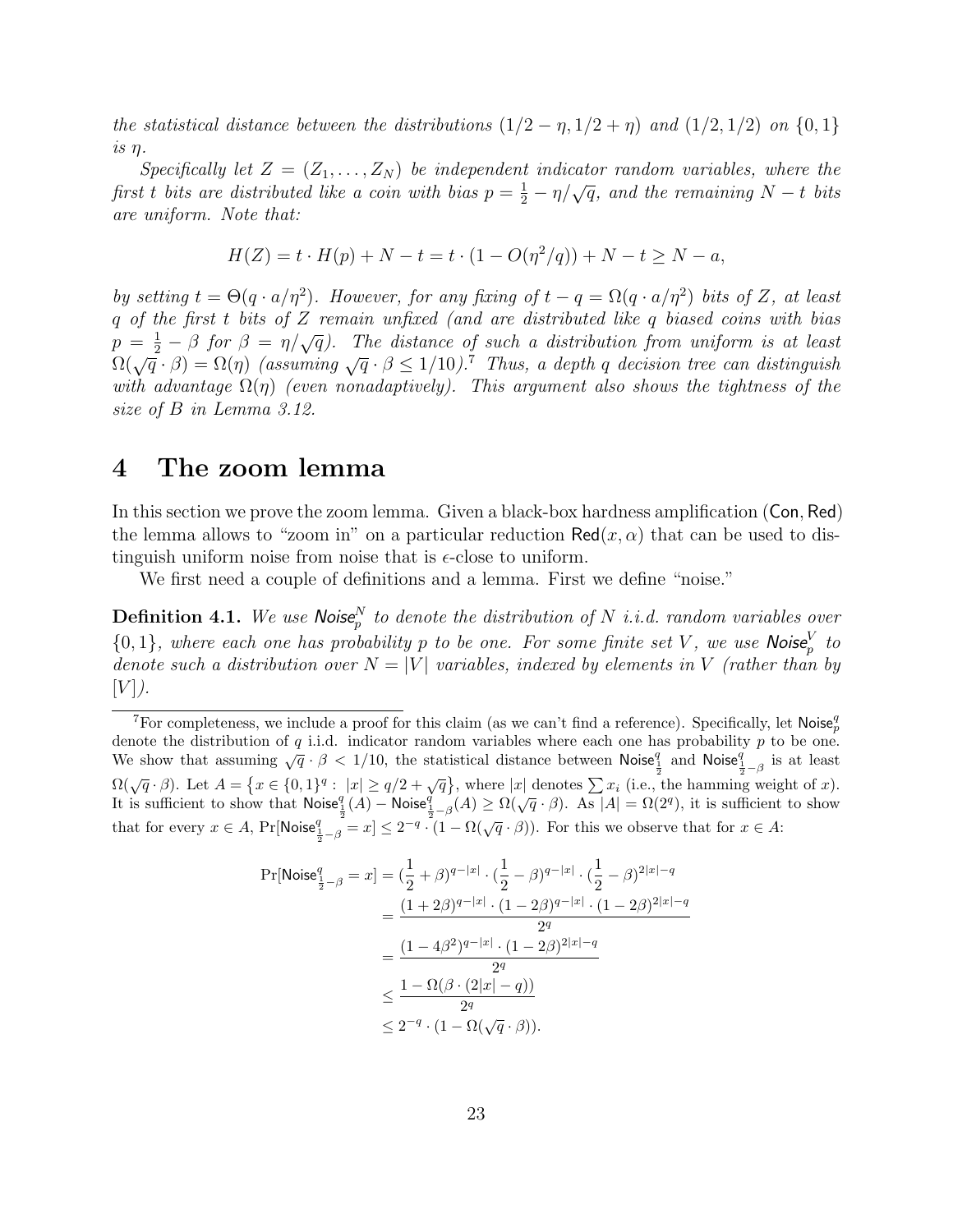We have two kinds of random access procedures: The first is  $\Sigma^V$ -decision trees, and the second is oracle circuits  $C^{(\cdot)}$ . It will be natural to view an input to a tree as an oracle to a circuit, and vice-versa.

**Definition 4.2** (Identification of functions and truth tables). For a finite alphabet  $\Sigma$  and a finite set V, we can view elements  $D \in \Sigma^V$  in two ways:

- As functions  $D: V \to \Sigma$ .
- As strings, namely we order V in some way, and view D as a string of length  $|V|$  over alphabet  $\Sigma$  defined by  $D = (D_y)_{y \in V}$ .

We will allow ourselves to hold both views (without introducing different notations for the two views).

We will typically have that  $\Sigma = \{0, 1\}$  and  $V = \{0, 1\}^n$  for some integer n. We shall also need to talk about hard functions.

**Definition 4.3** (Hard functions). We say that a function  $f: \{0,1\}^k \rightarrow \{0,1\}$  is  $\rho$ -hard for circuits of size s, if for every circuit C of size s,  $Pr_{x \leftarrow \{0,1\}^k}[C(x) = f(x)] \leq p$  for  $p = \frac{1}{2} + \rho$ .

The following lemma follows by a standard counting argument.

**Lemma 4.4** (Existence of hard functions). There exists a constant  $\lambda > 0$  such that for every sufficiently large k, there exists a function  $f: \{0,1\}^k \to \{0,1\}$  that is  $\frac{1}{s}$ -hard for circuits of size  $s = 2^{\lambda \cdot k}$ .

We can now state the zoom lemma. Following  $SVI0$  we want to use Red to distinguish noise  $1/2 - \epsilon$  from noise  $1/2$ . The next lemma gives a fixed advice  $\alpha$  and a fixed input x for which  $\text{Red}(x,\alpha)$  distinguishes.

**Lemma 4.5** (Zoom Lemma). There exist constants  $\delta_0, \nu > 0$  and  $d > 1$  such that: Let (Con, Red) be a  $\delta \to (\frac{1}{2} - \epsilon)$  black-box hardness amplification with input lengths k and n, and list size  $2^a$ . Suppose for every x and  $\alpha$  the reduction Red is a circuit of size r that makes at most q oracle queries. Assume  $n, a, q, \frac{1}{\epsilon} \leq r \leq 2^{\nu \cdot k}$ , and  $\delta \leq \delta_0$ . Let  $\eta := \delta + 2^{-\nu \cdot k}$ , and  $V = \{0,1\}^n$ . Let  $f : \{0,1\}^k \to \{0,1\}$  be a function that is 1/200-hard for circuits of size  $s=r^d$ .

Then, there exists a set  $B \subseteq \{0,1\}^n$  of size  $(aq/\eta)^{O(1)}$ , a string  $v \in \{0,1\}^B$ ,  $x \in \{0,1\}^k$ and  $\alpha \in \{0,1\}^a$  such that

\n- $$
\Pr_{D \leftarrow \text{Noise}_{\frac{1}{2}-2\epsilon}^V}[\text{Red}^{\text{Con}_{f} \oplus D}(x, \alpha) = f(x)|D(B) = v] \ge 1 - 2\sqrt{\delta} - 2^{-\nu \cdot k},
$$
\n- $\Pr_{D \leftarrow \text{Noise}_{\frac{1}{2}}^V}[\text{Red}^{\text{Con}_{f} \oplus D}(x, \alpha) = f(x)|D(B) = v] \le 0.51.$
\n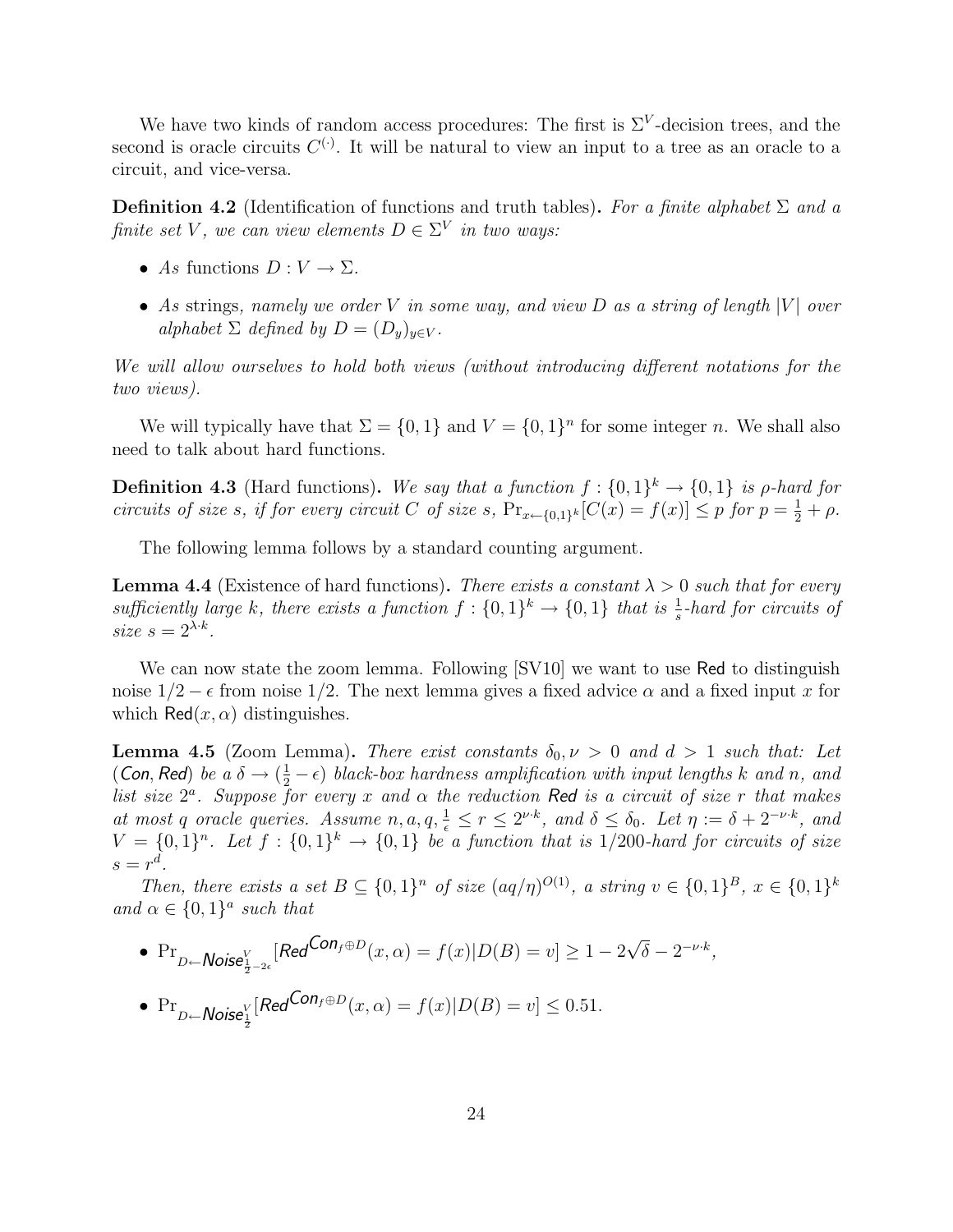#### 4.1 Proof

In this proof we fix  $V = \{0,1\}^n$ . We first show that there exists a string  $\alpha \in \{0,1\}^a$  for which the reduction succeeds with probability about  $2^{-a}$  on the oracle  $\textsf{Con}_f \oplus \textsf{Noise}_{\frac{1}{2}-2\epsilon}^V$ .

**Lemma 4.6.** There exist  $\alpha \in \{0,1\}^a$  and  $A \subseteq \{0,1\}^V$  such that:

$$
\Pr_{D \leftarrow \text{Noise}_{\frac{1}{2}-2\epsilon}^{V}} [D \in A] \ge 2^{-(a+1)}
$$

and for every  $D: \{0,1\}^n \to \{0,1\}$  such that  $D \in A$ ,

$$
\Pr_{X \leftarrow \{0,1\}^k}[\text{Red}^{\text{Con}_f \oplus D}(X,\alpha) = f(X)] \ge 1 - \delta.
$$

Proof. The proof amounts to a Chernoff bound and an averaging argument. Specifically, by a Chernoff bound, with probability  $1 - 2^{-\Omega(\epsilon^2 \cdot 2^n)}$  over Noise $\frac{V}{\frac{1}{2} - 2\epsilon}$  the Hamming weight of the obtained  $2^n$ -bit long string D is less than  $(\frac{1}{2}-\epsilon)\cdot 2^n$ . This means that  $\textsf{Con}_f \oplus D$   $(\frac{1}{2}+\epsilon)$ -agrees with Con<sub>f</sub>. Therefore, for every  $D \in \{0,1\}^V$  with that property, there exists  $\alpha \in \{0,1\}^a$ such that

$$
\Pr_{X \leftarrow \{0,1\}^k}[\text{Red}^{\text{Con}_f \oplus D}(X,\alpha) = f(X)] \ge 1 - \delta.
$$

Therefore, by an averaging argument, there must exist some  $\alpha \in \{0,1\}^a$ , and  $A \subseteq \{0,1\}^V$ that satisfy the required properties. П

We now apply the fixed set lemma (Lemma 3.11) with the following choices:

- Let  $\Sigma = \{0, 1\}$  and we consider the distribution  $\textsf{Con}_f \oplus \textsf{Noise}^1_{\frac{1}{2}-2\epsilon}$  on  $\Sigma$ .
- Let  $N = 2^n$ , and we identify  $V = \{0, 1\}^n$  with  $[N]$ .
- We use the event  $A \subseteq \{0,1\}^V$  which we interpret as  $A \subseteq \{0,1\}^N$ .

Recall that the parameter  $\eta$  is chosen in the statement of the lemma. We obtain a set  $B \subseteq V$  of size poly $(a, q, 1/\eta)$ , and  $v \in \{0, 1\}^B$  such that for every  $x \in \{0, 1\}^k$ ,

$$
|\Pr_{D \leftarrow \text{Noise}_{\frac{1}{2}-2\epsilon}^{V}}[\text{Red}^{\text{Con}_{f} \oplus D}(x, \alpha) = 1 | D(B) = v] -
$$
\n
$$
\Pr_{D \leftarrow \text{Noise}_{\frac{1}{2}-2\epsilon}^{V}}[\text{Red}^{\text{Con}_{f} \oplus D}(x, \alpha) = 1 | D(B) = v, D \in A]| \le \eta. \quad (2)
$$

This follows as for every  $x \in \{0,1\}^k$ , Red<sup>Con<sub>f</sub> $\oplus D(x,\alpha)$  can be viewed as q-query  $\{0,1\}^V$ -</sup> decision tree with input  $D \in \{0,1\}^V$ .

It follows from Lemma 4.6 that:

$$
\Pr_{X \leftarrow \{0,1\}^k, D \leftarrow \textsf{Noise}_{\frac{1}{2}-2\epsilon}^V}[\textsf{Red}^{\textsf{Con}_{f} \oplus D}(X, \alpha) = f(X)|D(B) = v, D \in A] \ge 1-\delta.
$$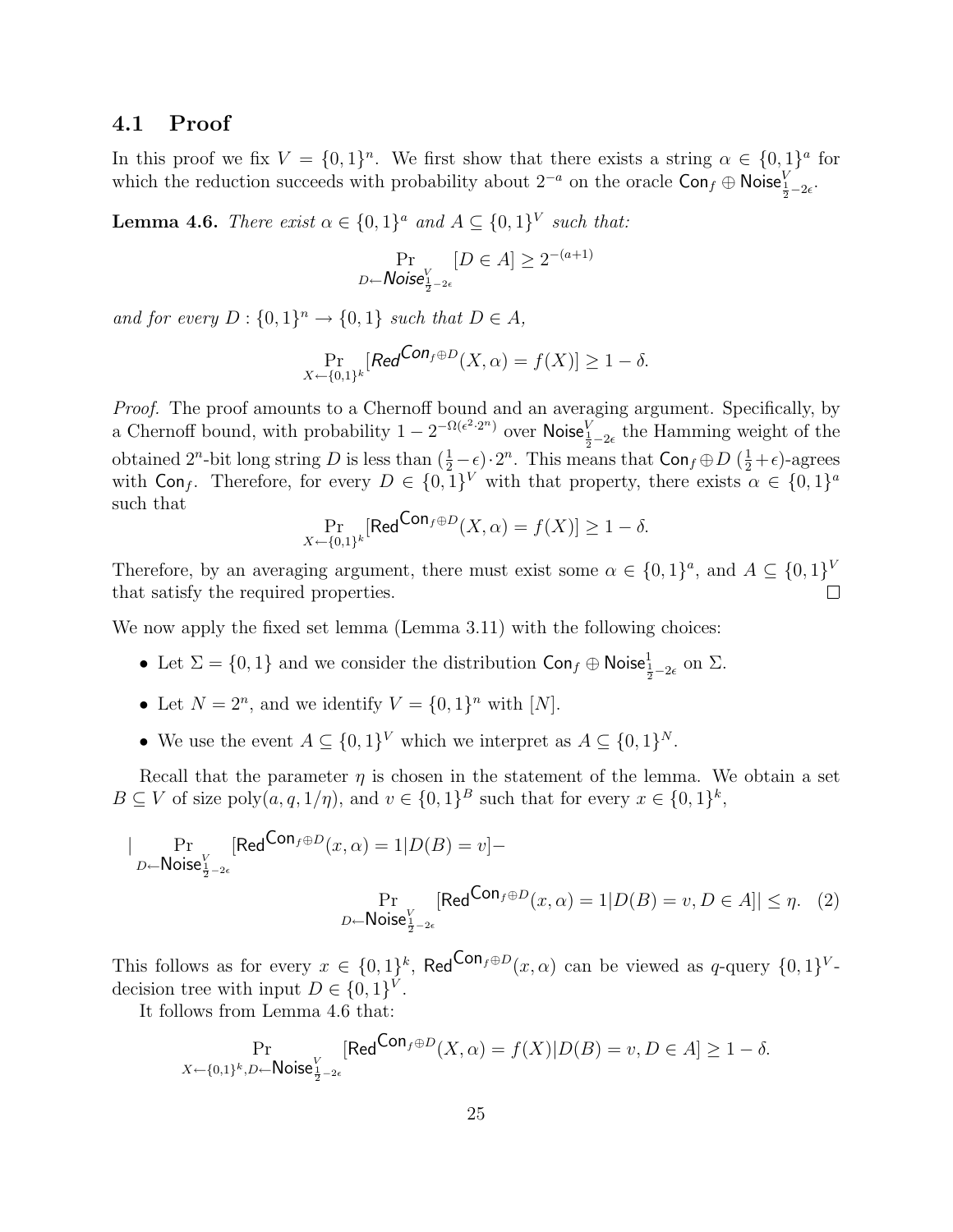Specifically, the lemma guaranteed this for every  $D \in A$ . So in particular it also holds for every  $D \in A$  that satisfies the further condition  $D(B) = v$ .

By a Markov argument, for a  $(1 - \sqrt{\delta})$ -fraction of  $x \in \{0,1\}^k$ ,

$$
\Pr_{D \leftarrow \text{Noise}_{\frac{1}{2}-2\epsilon}^V}[\text{Red}^{\text{Con}_{f} \oplus D}(x,\alpha)(D) = f(x)|D(B) = v, D \in A] \ge 1 - \sqrt{\delta}.
$$

Combining this equation with Equation (2) yields

$$
\Pr_{D \leftarrow \text{Noise}_{\frac{1}{2}-2\epsilon}^{V}}[\text{Red}^{\text{Con}_{f} \oplus D}(x,\alpha)(D) = f(x)|D(B) = v] \ge 1 - 2\sqrt{\delta} - 2^{-\nu \cdot k}.
$$
 (3)

Recall that f is  $\frac{1}{200}$ -hard for circuits of size s. Using the hardness of f, the bound on  $|B|$ , and the restriction on the size of Red, it follows that:

**Lemma 4.7.** 
$$
\Pr_{X \leftarrow \{0,1\}^k, D \leftarrow \text{Noise}_{\frac{1}{2}}^V}[\text{Red}^{\text{Con}_f \oplus D}(X, \alpha) = f(X)|D(B) = v] \le \frac{1}{2} + \frac{1}{200}.
$$

*Proof.* Consider the randomized circuit R that on input x, simulates Red<sup>(.)</sup> $(x, \alpha)$  and whenever Red makes an oracle query y, then if  $y \in B$ , then R answers the query by  $Con_f(y) \oplus v_y$ , and otherwise it answers by a fresh random coin. We claim that for every  $x \in \{0,1\}^k$ ,

$$
\Pr[R(x) = f(x)] = \Pr_{D \leftarrow \text{Noise}_{\frac{1}{2}}^V}[\text{Red}^{\text{Con}_{f} \oplus D}(x, \alpha) = f(X)|D(B) = v].
$$

This is because the distribution  $\mathsf{Con}_f \oplus \mathsf{Noise}^V_{\frac{1}{2}}$  is the same as  $\mathsf{Noise}^V_{\frac{1}{2}}$ . Note that R is a (distribution over) circuits of size  $r + (n \cdot |B|)^{O(1)}$ . By the bound on |B| and our parameters, we can choose the constant d to be sufficiently large so that R is of size at most  $s = r<sup>d</sup>$ . By averaging, we get that there exists a fixing for  $R$ 's random coins so that the obtained deterministic circuit  $R'$  satisfies:

$$
\Pr_{X \leftarrow \{0,1\}^k, D \leftarrow \textsf{Noise}^V_{\frac{1}{2}}}[\textsf{Red}^{\textsf{Con}_f \oplus D}(X, \alpha) = f(X)|D(B) = v] = \Pr_{X \leftarrow \{0,1\}^k}[R'(X) = f(X)] \le \frac{1}{2} + \frac{1}{200}
$$

Where the last inequality follows by the fact that  $f$  is  $\frac{1}{200}$ -hard for size s circuits.  $\Box$ 

By a Markov argument we obtain that for a  $\frac{1}{200}$ -fraction of  $x \in \{0,1\}^k$ ,

$$
\Pr_{D \leftarrow \text{Noise}_{\frac{1}{2}}^{\text{V}}}[\text{Red}^{\text{Con}_{f} \oplus D}(x,\alpha) = f(x)|D(B) = v] \le 0.51. \tag{4}
$$

.

We can pick the constant  $\delta_0$  so that for  $\delta \leq \delta_0$ , √  $\delta < \frac{1}{200}$ , and by a union bound, there must exists  $x' \in \{0,1\}^k$  such that for this x', both Equation (3) and (4) hold. This concludes the proof.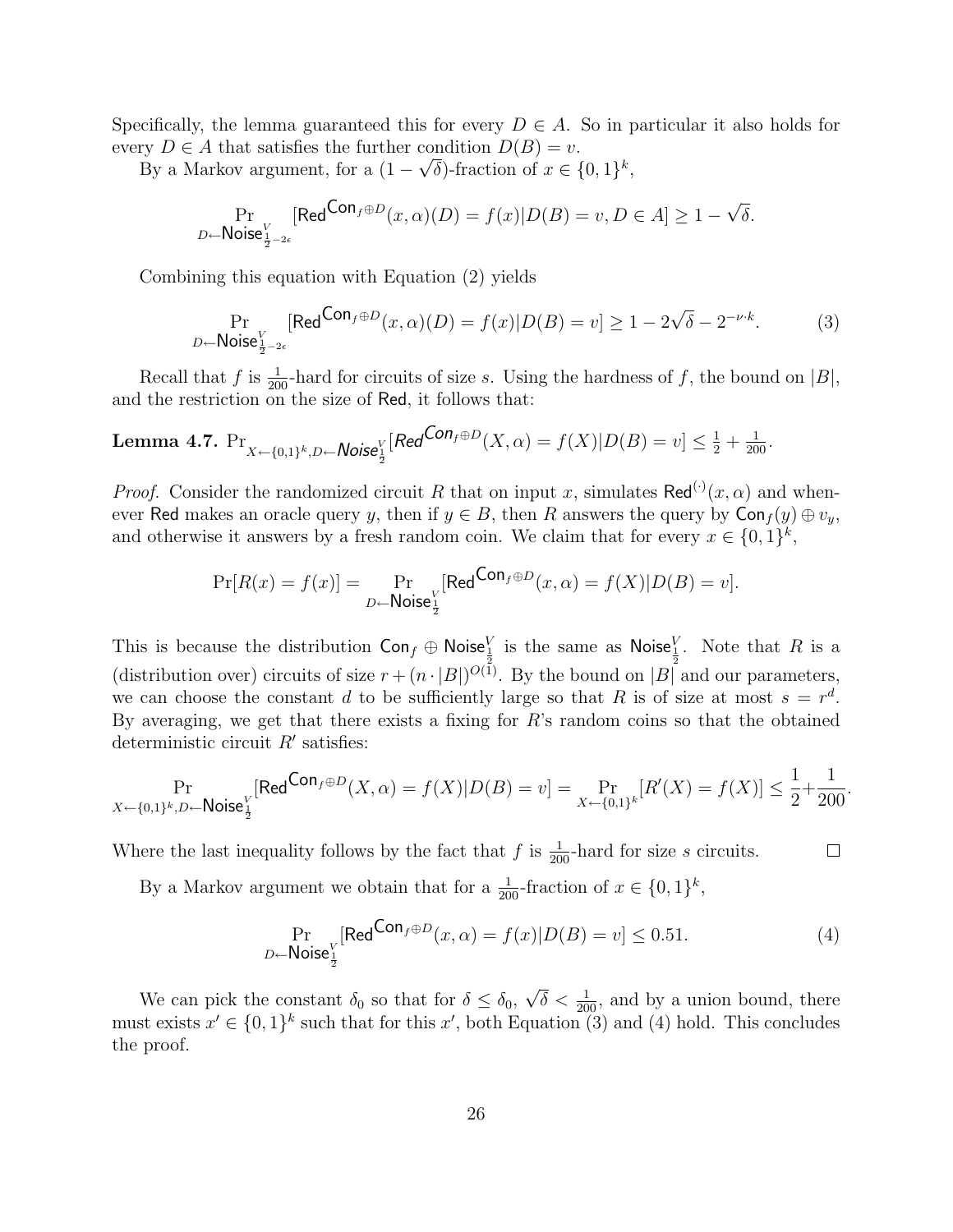## 4.2 Making  $\text{Con}_{f}$  easy to compute

The zoom lemma proved in the previous section is sufficient to prove our lower bound on the number of queries. For our results on the necessity of majority we need to simulate the circuits  $\text{Red}^{\text{Con}_f \oplus D}(x, \alpha)$ . The straightforward simulation involves computing  $\text{Con}_f$ . Although this can be done in some cases<sup>8</sup> in general it is not clear how to do that. We now use an argument of Gutfreund and Rothblum [GR08] that removes the need to compute  $Con<sub>f</sub>$  altogether.

Lemma 4.8. Let the hypothesis of the zoom lemma be satisfied. Further assume that Red  $(x, \alpha)$  is an oracle circuit of depth H. Then there exists a circuit  $C: \{0,1\}^q \to \{0,1\}$  of size poly(r) and depth  $O(H)$  such that

$$
\left|\Pr\left[C(\textit{Noise}_{1/2-2\epsilon}^q)=1\right]-\Pr\left[C(\textit{Noise}_{1/2}^q)=1\right]\right|\geq \Omega(1/H).
$$

*Proof.* We apply the zoom lemma to obtain  $B, v, x$ , and  $\alpha$ . Here, we don't expect to gain in the case that  $\delta$  is very small, and will therefore assume that  $\delta$  is a sufficiently small constant, so that it doesn't affect the size of B. If  $y \in B \subseteq \{0,1\}^n$  we write  $v(y)$  for the corresponding bit of v. Because Red $(x, \alpha)$  has depth H we can think of its gates as being arranged in H layers, where Layer 1 is the input and Layer  $H$  is the output.

Let  $U_1,U_2,\ldots,U_H$  be sampled from  $\mathsf{Noise}_{1/2}^N$  and  $B_1,B_2,\ldots,B_H$  be sampled from  $\mathsf{Noise}_{\frac{1}{2}-2\epsilon}^V,$ where  $V = \{0,1\}^n$ . Consider the function g which maps H input oracles  $o_1, o_2, \ldots, o_H$ :  $\{0,1\}^n \to \{0,1\}$  to a bit as follows. g simulates Red<sup>(·)</sup>(x, \alpha). Whenever Red makes an oracle query  $y \in \{0,1\}^n$ , g answers it as follows. If  $y \in B$  then the answer is  $(\text{Con}_f \oplus v)(y)$ . If  $y \notin B$  and the query is made at level i then g answers it with  $o_i$ .

Note that by definition

$$
\Pr[g(\mathsf{Con}_f \oplus U_1, \mathsf{Con}_f \oplus U_2, \dots, \mathsf{Con}_f \oplus U_H) = f(x)]
$$
  
= 
$$
\Pr_{D \leftarrow \mathsf{Noise}_\frac{1}{2}^V}[\mathsf{Red}^{\mathsf{Con}_f \oplus D}(x, \alpha) = f(x)|D(B) = v],
$$

and

$$
\Pr[g(\mathsf{Con}_f \oplus B_1, \mathsf{Con}_f \oplus B_2, \dots, \mathsf{Con}_f \oplus B_H) = f(x)]
$$
  
= 
$$
\Pr_{D \leftarrow \mathsf{Noise}_{\frac{1}{2}-2\epsilon}^V}[\mathsf{Red}^{\mathsf{Con}_f \oplus D}(x, \alpha) = f(x)|D(B) = v].
$$

<sup>&</sup>lt;sup>8</sup>For XOR lemma, this can be accomplished using parity gates as follows. Pick f that in addition to being hard for size s only depends on  $O(\log s)$  bits and therefore can be computed with slightly larger circuit size poly(s). Using such an f one can verify that  $Con_f$  can also be computed in size poly(s) using parity gates. One can also handle Con that is obtained by concatenating the Reed-Muller and the Hadamard code reasoning similarly and following [Vio06], Section 6.2.2.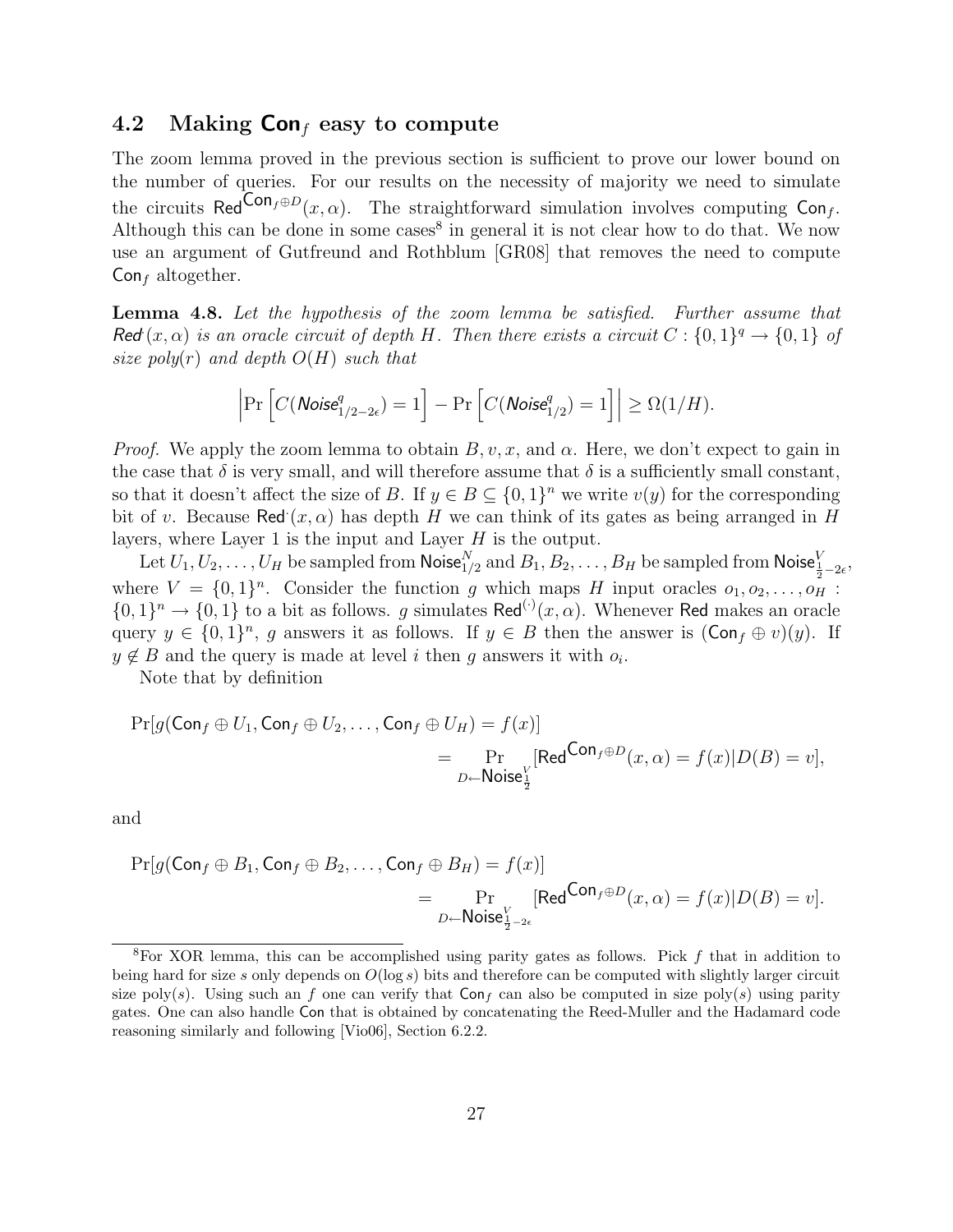By the conclusion of the zoom lemma, using that  $\delta$  is sufficiently small

 $\bigg\}$ 

$$
\begin{aligned} \left| \Pr[g(\mathsf{Con}_f \oplus B_1, \mathsf{Con}_f \oplus B_2, \dots, \mathsf{Con}_f \oplus B_H) = f(x)] \\ &- \Pr[g(\mathsf{Con}_f \oplus U_1, \mathsf{Con}_f \oplus U_2, \dots, \mathsf{Con}_f \oplus U_H) = f(x)] \right| \ge \Omega(1). \end{aligned}
$$

We can now consider  $H + 1$  hybrid distributions where the first  $i - 1$  oracles are  $B_j$  and the rest are  $U_j$ . By the triangle inequality, there exists an i such that the i and  $i+1$  hybrid exhibit a gap of  $\Omega(1/H)$ :

$$
\begin{aligned}\n& \left| \Pr[g(\mathsf{Con}_f \oplus B_1, \dots, \mathsf{Con}_f \oplus B_{i-1}, \mathsf{Con}_f \oplus B_i, \mathsf{Con}_f \oplus U_{i+1}, \dots, \mathsf{Con}_f \oplus U_H) = f(x) \right| \\
& \left| -\Pr[g(\mathsf{Con}_f \oplus B_1, \dots, \mathsf{Con}_f \oplus B_{i-1}, \mathsf{Con}_f \oplus U_i, \mathsf{Con}_f \oplus U_{i+1}, \dots, \mathsf{Con}_f \oplus U_H) = f(x)] \right| \ge \Omega(1/H).\n\end{aligned}
$$
\nNote that  $\text{Con}_f \oplus U_j = U_j$  hence we get

$$
\begin{aligned} \left| \Pr[g(\mathsf{Con}_f \oplus B_1, \dots, \mathsf{Con}_f \oplus B_{i-1}, \mathsf{Con}_f \oplus B_i, U_{i+1}, \dots, U_H) = f(x)] \\ &- \Pr[g(\mathsf{Con}_f \oplus B_1, \dots, \mathsf{Con}_f \oplus B_{i-1}, \mathsf{Con}_f \oplus U_i, U_{i+1}, \dots, U_H) = f(x)] \right| \ge \Omega(1/H). \end{aligned}
$$

By averaging we can fix the first  $i-1$  oracles to maintain the gap. Thus there exist functions  $b_j: \{0,1\}^n \to \{0,1\}$  such that

$$
\left| \underbrace{\Pr[g(\mathsf{Con}_{f} \oplus b_{1}, \ldots, \mathsf{Con}_{f} \oplus b_{i-1}, \mathsf{Con}_{f} \oplus B_{i}, U_{i+1}, \ldots, U_{H})}_{A} = f(x) \right|
$$
\n
$$
- \underbrace{\Pr[g(\mathsf{Con}_{f} \oplus b_{1}, \ldots, \mathsf{Con}_{f} \oplus b_{i-1}, \mathsf{Con}_{f} \oplus U_{i}, U_{i+1}, \ldots, U_{H})}_{B} = f(x) \right| \geq \Omega(1/H).
$$

Consider the computations of Red corresponding to the above evaluations of  $q$ . Note that the answers to the queries in the first  $i - 1$  layers are fixed. Hence they can be hardwired in the circuit. This makes the queries in Layer  $i$  fixed as well. So one can hardwire the values of  $\textsf{Con}_f$  at those queries as well. The next queries are not fixed, but they are answered by a random bit, except at points in B.

The circuit  $C$  can now be given. First, we claim that there exists a distribution on circuits  $C^{\prime}$  such that

$$
\Pr_{C',\mathsf{Noise}_{1/2-2\epsilon}^q} \left[ C'(\mathsf{Noise}_{1/2-2\epsilon}^q) = f(x) \right] = A
$$

$$
\Pr_{C',\mathsf{Noise}_{1/2}^q} \left[ C'(\mathsf{Noise}_{1/2}^q) = f(x) \right] = B.
$$

The circuit  $C'$  answers queries as follows. First, it checks if a query lands in  $B$ . If so it answers it with  $Con_f \oplus v$ . This computation can be implemented by a circuit of constant depth and size polynomial in |B|. Because  $|B| \leq \text{poly}(r)$ , this check can be implemented in the required resources. Otherwise, recall from above that the answers to the queries in the first  $i-1$  levels are hardwired. The answers to the queries in level i are answered by picking the "noise" part from the input and again hardwiring the values of  $Con_f$ . The queries at levels larger than i are answered by flipping a coin.

By an averaging argument we can fix the latter coins and maintain the gap. Then we can define  $C$  to be  $C'$  with this fixing, possibly complementing the output.  $\Box$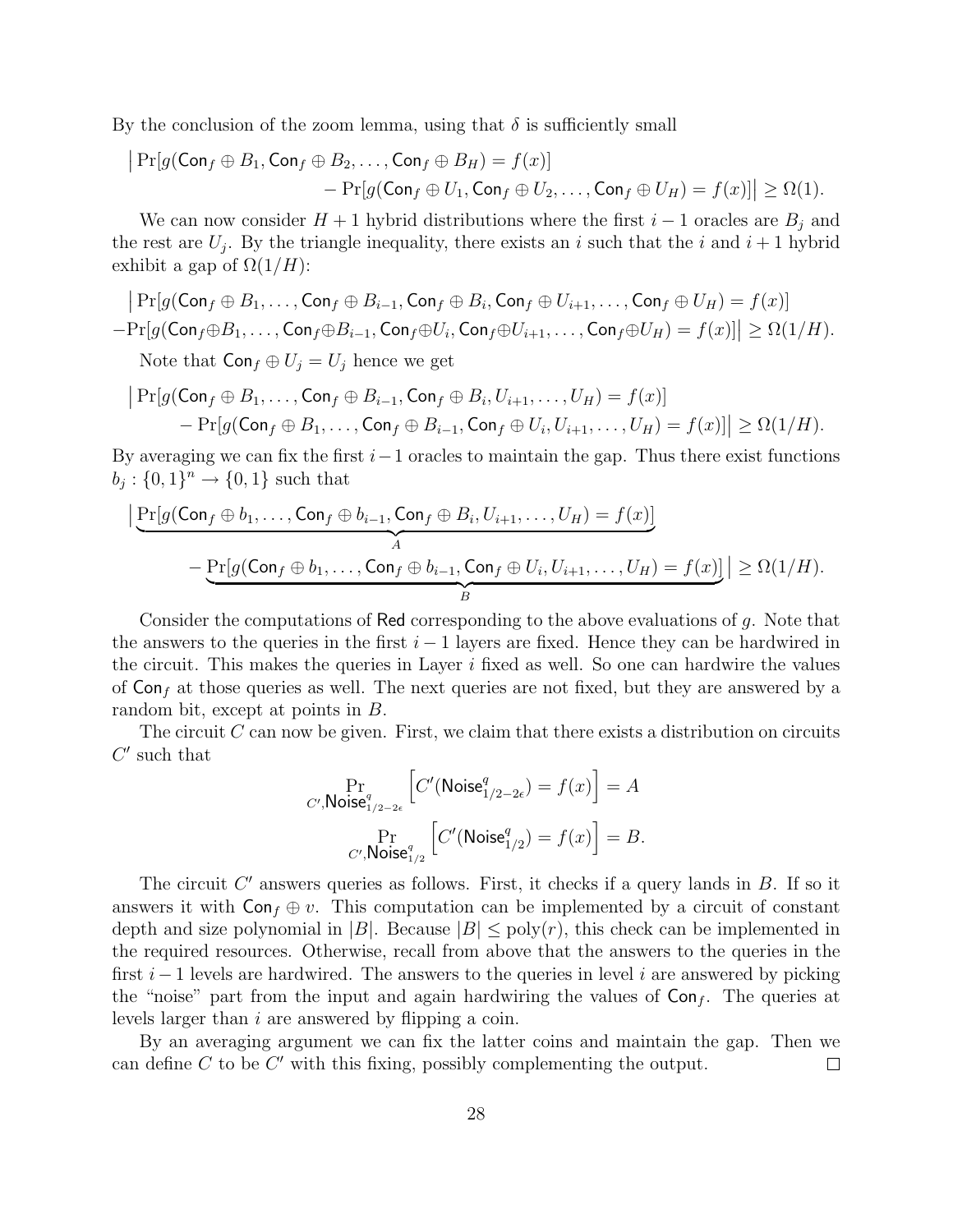# 5 Limitations on black-box hardness amplification and PRG constructions

In this section we use the zoom lemma to prove lower bounds on hardness amplification proofs. In Section 5.1 we prove Theorem 1.7 (showing a lower bound for the number of queries). In Section 5.2 we prove Theorem 1.9 (showing that hardness amplification proofs imply majority). In Section 5.3 we consider a variant of hardness amplification task (that was studied by Watson [Wat15] under the name "errorless amplification" and Artemenko and Shaltiel [AS14] under the name "basic hardness amplification"). This form of hardness amplification corresponds to a coding theoretic setting where Red is a local list decoding algorithm that recovers from erasures rather than from errors (as in standard hardness amplification). We prove tight lower bounds on the number of queries required in this setting. Finally, in Section 5.4 we state and prove our limitations on black-box PRG constructions.

## 5.1 Lower bound on the number of queries

In this section we prove Theorem 1.7. We need a lemma from [SV10] giving a lower bound on the number q of bits sufficient to distinguish  $\mathsf{Noise}_{1/2}^q$  from  $\mathsf{Noise}_{1/2-\epsilon}^q$ . See [SV10] for further discussion and related results.

**Lemma 5.1.** Let  $g: \{0,1\}^q \rightarrow \{0,1\}$  be a function such that

\n- 1. 
$$
\Pr_{\text{Noise}_{1/2-\epsilon}^{q}} \left[ g(\text{Noise}_{1/2-\epsilon}^{q}) = 1 \right] \leq p \leq 0.4
$$
, and
\n- 2.  $\Pr_{\text{Noise}_{1/2}^{q}} \left[ g(\text{Noise}_{1/2}^{q}) = 1 \right] \geq 0.49$ .
\n

Then  $q \geq \Omega(\log(1/p)/\epsilon^2)$ .

*Proof of Theorem 1.7.* We apply the Zoom Lemma 4.5, where the function  $f$  is obtained from Lemma 4.4. We claim there exists a function g such that, for both  $z = 0$  and  $z = \epsilon$ : the distribution of  $g(D)$  for D sampled from Noise $\frac{q}{1/2-z}$  is the same as the distribution of  $(\text{Red}^{\text{Con}_{f} \oplus D}(x, \alpha)|D(B) = v)$  for D sampled from Noise $_{1/2-z}^{V}$ . The function g simulates Red, answering queries in B with the corresponding value of  $\text{Con}_{f} \oplus v$  and the others with the corresponding value of  $\text{Con}_f \oplus D$ . Note that  $x, \alpha$  and f are fixed.

Hence either g or  $1-g$  satisfies the hypothesis of Lemma 5.1, and the proof is concluded.

 $\Box$ 

**Remark 5.2** (Removing the assumption that  $\text{Red}^{(\cdot)}$  is a small circuit). It is pointed out in Remark 1.8 that the assumption that Red<sup>(.)</sup> is an oracle circuit of size  $r \leq 2^{\nu \cdot k}$  can be omitted from Theorem 1.7. We now explain this claim.

The assumption that  $\text{Red}^{(.)}$  is a small circuit is used in the "zoom lemma", and more particularly in Lemma 4.7. Specifically, in the proof of Theorem 1.7, we use the zoom lemma (Lemma 4.5) with a function f that is  $1/200$ -hard for size  $r<sup>d</sup>$  (that is guaranteed by Lemma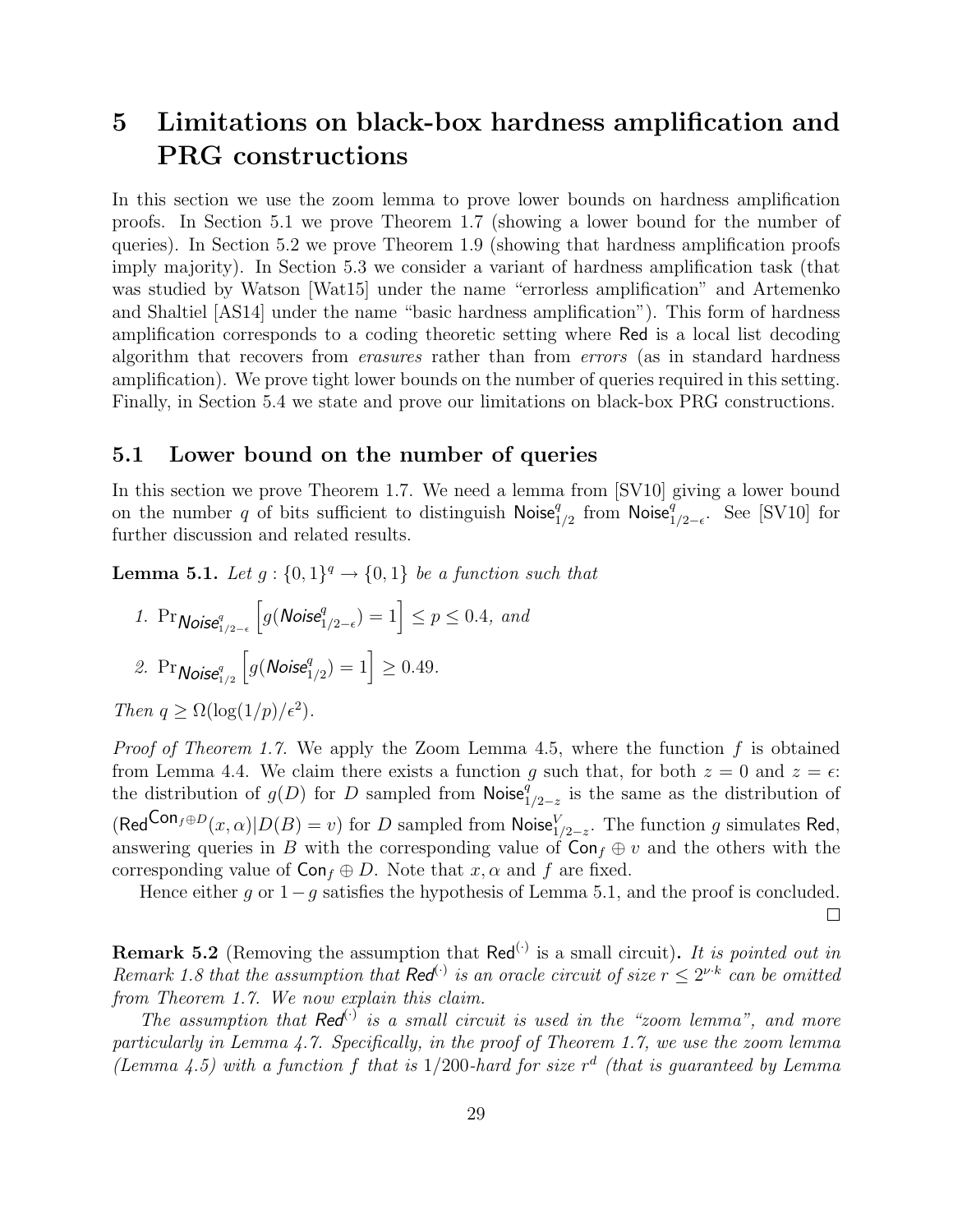4.4). The hardness of f is used in Lemma 4.7 to show that when Red is supplied with a uniformly chosen oracle, a short advice string  $\alpha$ , and a short string v, then this computation can be simulated by a small circuit, and therefore cannot compute f too well.

Nevertheless, for every fixed choice of  $\text{Red}^{(\cdot)}$  (which might not be a small oracle circuit) a simple counting argument shows that a random function f is unlikely to be computed well by the computation considered above. This is because a random function  $f: \{0,1\}^k \to \{0,1\}$ has description size  $2^k$  which is significantly larger than |B| and the length of  $\alpha$  and v (that have total length  $2^{\alpha k}$  for some small constant  $\alpha < 1$ ).

Therefore, for every reduction  $\text{Red}^{(1)}$ , there exists a function f with which Lemma 4.7 and Lemma 4.5 follow, and Theorem 1.7 follows without the assumption.

## 5.2 Hardness amplification proofs require majority

We need other results from [SV10]. Intuitively, we would like to say that any circuit that distinguishes Noise ${}^q_{1/2}$  from Noise ${}^q_{1/2-\epsilon}$  can be used to compute majority on  $1/\epsilon$  bits. Actually we do not know if that is true. As in [SV10] we need the assumption for every  $\epsilon' > \epsilon$ .

Proof of Theorem 1.9. Note that a  $\delta \to (1/2 - \epsilon)$  hardness amplification is also a  $\delta \to$  $(1/2 - \epsilon')$  hardness amplification for every  $\epsilon' > \epsilon$ . Hence for every  $\epsilon' > \epsilon$  we can apply the Zoom Lemma 4.5 and Lemma 4.8, with the function f obtained from Lemma 4.4, to obtain a circuit  $C_{\epsilon'}$  of size  $\text{poly}(r)$  and depth  $O(H)$  such that

$$
|\Pr\left[C_{\epsilon'}(\mathsf{Noise}^q_{1/2-\epsilon'})=1\right]-\Pr\left[C_{\epsilon'}(\mathsf{Noise}^q_{1/2})=1\right]|\ge \Omega(1/H)\ge \Omega(\log(1/\epsilon)).
$$

The last inequality holds by the assumption of Theorem 1.9.

From the circuits  $C_{\epsilon'}$ , the argument in Section 5 of [SV10] gives a circuit C of depth  $O(H)$  and size poly(r) that computes majority on  $1/\epsilon$  bits. The circuit C is an AC<sup>0</sup> circuit with oracle gates for certain circuits  $C_{\epsilon'}$ .  $\Box$ 

### 5.3 Lower bounds on the erasure version of hardness amplification

We now consider a variant of hardness amplification. While Definition 1.6 corresponds to locally list decodable codes against errors, the variant we consider here corresponds to locally list decodable codes against erasures. We therefore call this variant "hardness amplification with erasures".

We start by giving a definition of black-box hardness amplification with erasures. We need the following notion of "agreement with erasures", which extends the standard notion of agreement in Definition 1.6.

**Definition 5.3** (erasure-agreement of functions). Let  $g_1 : W \to O \cup \{\perp\}$ ,  $g_2 : W \to O$  be functions, where W is a finite domain and O does not include the special symbol  $\perp$ . We say that  $g_1$  p-erasure-agrees with  $g_2$  if  $g_1$  p-agrees with  $g_2$ , and for every  $w \in W$ ,  $g_1(w) \neq \perp$  $\Rightarrow$   $q_1(w) = q_2(w)$ .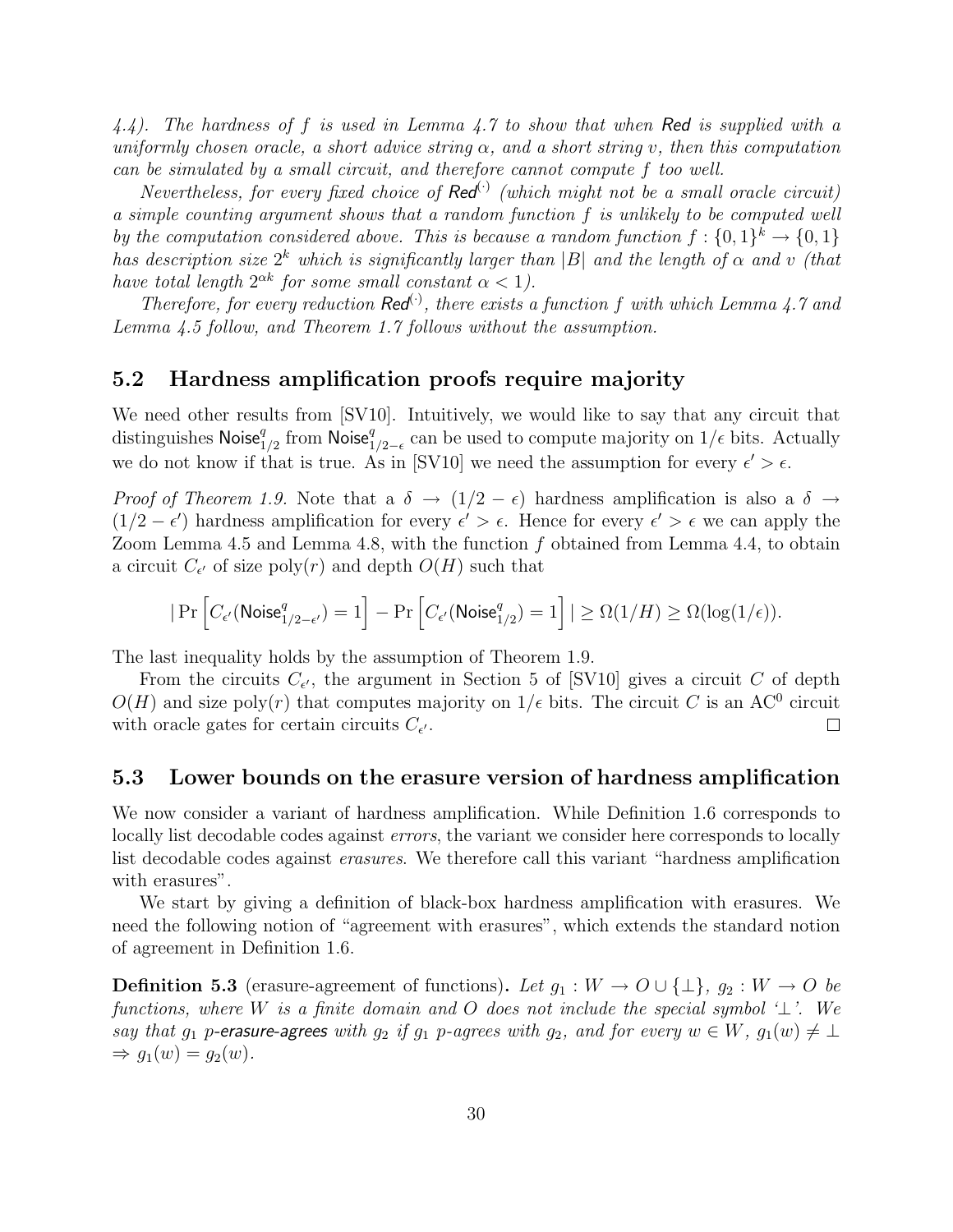Note that unlike agreement of functions, this relation isn't symmetric.

The following definition is analogous to Definition 1.6, and this form of hardness amplification was termed "basic hardness amplification" in [AS14]. Loosely speaking, it requires less than Definition 1.6 as the reduction is required to perform only if D erasure-agrees with  $Con<sub>f</sub>$ .

**Definition 5.4** (black-box hardness amplification with erasures [AS14]<sup>9</sup>).  $A \delta \rightarrow \epsilon$  black-box erasure hardness amplification with input lengths  $k$  and  $n$ , list size  $2<sup>a</sup>$ , and output length o is a pair (Con, Red) such that:

- A construction Con is a map from functions  $f: \{0,1\}^k \to \{0,1\}$  to functions Conf:  ${0,1}^n \rightarrow {0,1}^o.$
- A reduction Red is an oracle circuit Red<sup>(·)</sup> $(x, \alpha)$  that accepts two inputs:  $x \in \{0,1\}^k$ and  $\alpha \in \{0,1\}^a$  (we call  $\alpha$  a "nonuniform advice string"). Red also receives oracle access to a function  $D: \{0,1\}^n \to \{0,1\}^o$ .

We require that for all functions  $f: \{0,1\}^k \to \{0,1\}$  and  $D: \{0,1\}^n \to \{0,1\}^o$  such that D  $\epsilon$ -erasure-agrees with  $\mathsf{Con}_f$ , there exists  $\alpha \in \{0,1\}^a$  such that  $\mathsf{Red}^D(x,\alpha)$   $(1-\delta)$ -agrees with f. Note that for if  $\delta < 2^{-k}$  then it follows that  $\text{Red}^D(x, \alpha)$  1-agrees with f.

A few comments are in order:

- Given a function D that  $\epsilon$ -erasure agrees with a boolean function g, we can consider the (probabilistic) function  $D'$  which answers like D, except that whenever D answers ' $\perp$ ', D' tosses a coin. It follows that D'  $(\frac{1}{2} + \epsilon/2)$ -agrees with g.
- Consequently, any  $\delta \to \frac{1}{2} \epsilon$  black-box amplification translates into a  $\delta \to 2 \cdot \epsilon$  blackbox erasure hardness amplification. Meaning that, lower bounds on black-box erasure hardness amplification immediately translate into lower bounds on (standard) hardness amplification.
- Every black-box proof for a concatenation (or direct product) lemma, namely the case that  $\textsf{Con}_f(x_1, \ldots, x_t) = (f(x_1), \ldots, f(x_t)),$  (and note that  $\textsf{Con}_f$  isn't boolean) can be transformed into a black-box erasure hardness amplification, and so, lower bounds on black-box erasure hardness amplification apply to concatenation lemmas (or direct product lemmas).
- Another variant termed "errorless amplification", was considered by Bogdanov and Safra [BS07] and Watson [Wat15]. In our terminology, this corresponds to the more stringent requirement in Definition 5.4 that Red<sup>D</sup> $(x, \alpha)$  1 – δ-erasure-agrees with f. (That is, the reduction is allowed to answer  $\perp$  with probability  $\delta$ , but is not allowed to err.) As this requires more from the reduction, any errorless amplification is in particular erasure hardness amplification, and lower bounds for black-box erasure hardness amplification translate to the case of errorless amplification.

<sup>&</sup>lt;sup>9</sup>We use a different terminology than Artemenko and Shaltiel [AS14]. In [AS14], this task is called "function generic basic hardness amplification".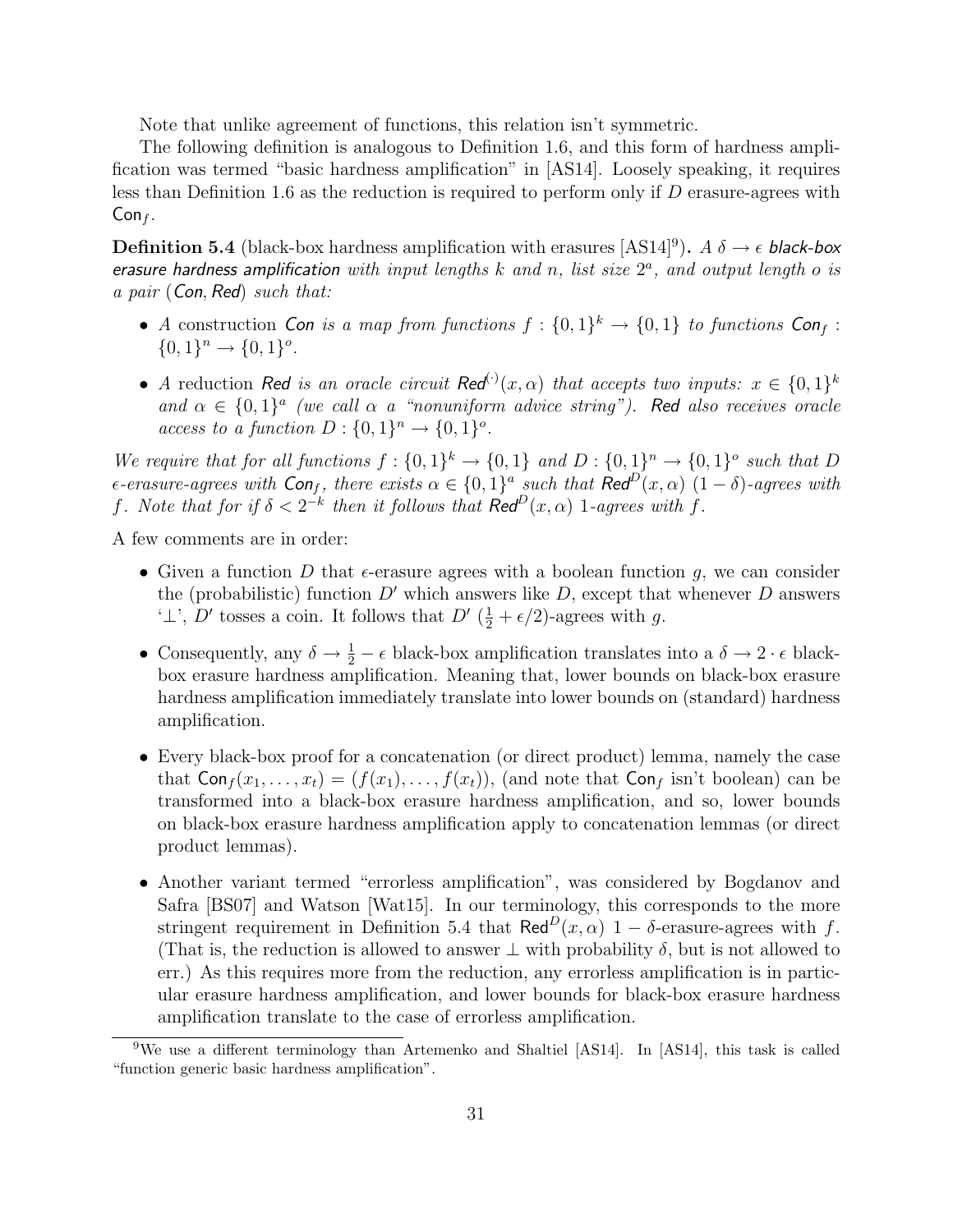• Unlike (standard) hardness amplification – erasure hardness amplification, errorless amplification, and direct product lemmas "do not imply majority". Namely, there are reductions in the literature which for small  $\epsilon$ , are constant depth circuits without majority gates [IJKW10, Wat15]. This was observed already in [Vio06] for the direct product lemma, and can be verified by inspection for example of [Wat15] for error-less hardness amplification, see [AS14] for discussion. Moreover, these reductions make less queries than is possible for (standard) hardness amplification, and achieve  $q =$  $O(\frac{\log(1/\delta)}{\epsilon})$  $\frac{(1/\delta)}{\epsilon}$ ) whereas by Theorem 1.7  $q = \Omega(\frac{\log(1/\delta)}{\epsilon^2})$  are required for black-box hardness amplification.

In light of the last comment, in the case of black-box erasure hardness amplification, we can only hope to prove lower bounds on the number of queries, and are shooting for lower bounds of the form  $q = \Omega(\frac{\log(1/\delta)}{\epsilon})$ .

Watson [Wat15] proved such a lower bound for *nonadaptive* reductions, by observing that the proof of Shaltiel and Viola [SV10] extends to the setup of erasures, and gives this bound. Artemenko and Shaltiel proved a lower bound of  $q = \Omega(\frac{1}{\epsilon})$  which holds even for *adaptive* reductions.

In this paper we prove a tight lower bound of  $q = \Omega(\frac{\log(1/\delta)}{\epsilon})$  on black-box erasure hardness amplification that holds for adaptive reductions.

**Theorem 5.5** (Lower bound on the number of queries for erasures). There exist constants  $\delta_0, \nu > 0$  such that: Let (Con, Red) be a  $\delta \rightarrow \epsilon$  black-box erasure hardness amplification with input lengths  $k$  and  $n$ , list size  $2<sup>a</sup>$  and output length o. Assume that:

- Red<sup>(*i*)</sup> is a size r oracle circuit, that makes at most q (possibly adaptive) queries.
- $n, a, \frac{1}{\epsilon} \le r \le 2^{\nu \cdot k}$  and  $2^{-2k} \le \delta \le \delta_0$ .

Then  $q = \Omega(\frac{\log(1/\delta)}{\epsilon})$ .

The proof of Theorem 5.5 follows by modifying the proof of Theorem 1.7 as follows: We prove a slightly modified version of the zoom lemma (Lemma 4.5). Specifically, for  $a, b \in \{0, 1\}$  we define:  $a \otimes b$  to be a, if  $b = 0$ , and  $\perp$  otherwise. That is, the bit b "decides" whether the bit a is kept or erased. As in the case of " $\oplus$ " we extend the definition of " $\otimes$ " to strings and functions.

In the modified version of the zoom lemma, we replace the oracles  $Con_f \oplus Noise_s$  for  $s=\frac{1}{2}$  $\frac{1}{2}$  or  $s = \frac{1}{2} - 2\epsilon$  in the lemma, by  $\text{Con}_f \otimes \text{Noise}_s$  for  $s = 1$  or  $s = 1 - 2\epsilon$  (respectively). Loosely speaking, this is analogous in the sense that  $\textsf{Con}_f \oplus \textsf{Noise}_1$  and  $\textsf{Con}_f \otimes \textsf{Noise}_1$  both "wipe out" the information in  $\textsf{Con}_f$  making such an oracle useless for a reduction, while Conf ⊕ Noise<sub>1–2 $\epsilon$ </sub> and Conf  $\circledast$  Noise<sub>1–2 $\epsilon$ </sub> are oracles on which the respective reductions should succeed. We state this version of the modified zoom-lemma below:

**Lemma 5.6.** There exist constants  $\delta_0$ ,  $\nu > 0$  and  $d > 1$  such that: Let (Con, Red) be a  $\delta \rightarrow \epsilon$ black-box erasure hardness amplification with input lengths  $k$  and  $n$ , list size  $2<sup>a</sup>$  and output length o. Suppose for every x and  $\alpha$  the reduction Red is a circuit of size r that makes at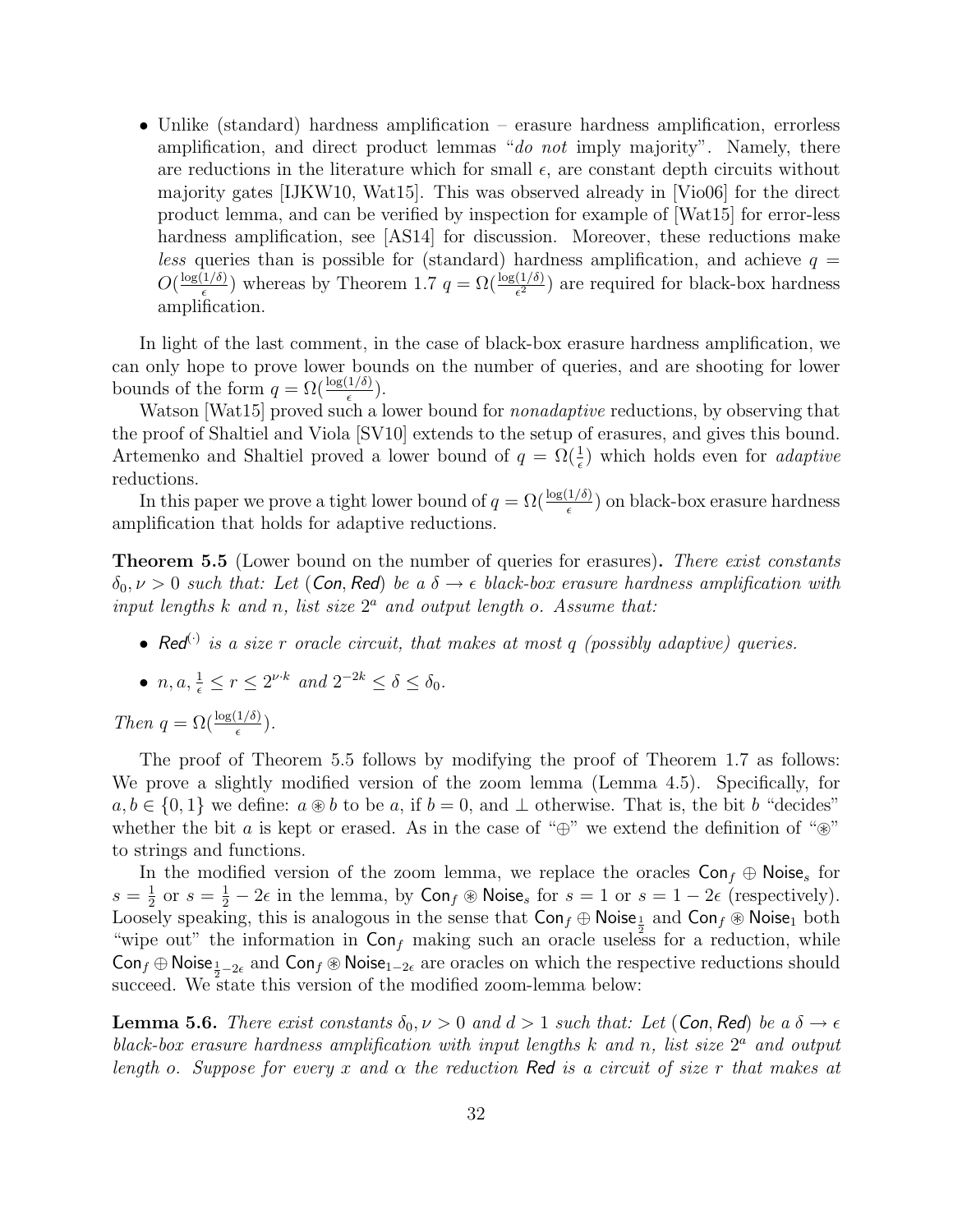most q oracle queries. Assume  $n, a, q, \frac{1}{\epsilon} \leq r \leq 2^{\nu \cdot k}$ , and  $\delta \leq \delta_0$ . Let  $\eta := \delta + 2^{-\nu \cdot k}$ , and  $V = \{0,1\}^n$ . Let  $f : \{0,1\}^k \longrightarrow \{0,1\}$  be a function that is 1/200-hard for circuits of size  $s=r^d$ .

There exists a set  $B \subseteq \{0,1\}^n$  of size  $(aq/\eta)^{O(1)}$ , a string  $v \in \{0,1\}^B$ ,  $x \in \{0,1\}^k$  and  $\alpha \in \{0,1\}^a$  such that

- $Pr_{D \leftarrow \text{Noise}_{1-2\epsilon}^V}$  [Red<sup>Con<sub>f</sub> ®D</sup> $(x, \alpha) = f(x)|D(B) = v] \ge 1 2\sqrt{\frac{2\epsilon}{\epsilon}}$  $\overline{\delta} - 2^{-\nu \cdot k},$
- Red<sup>Con<sub>f</sub>®D<sub>v</sub> $(x, \alpha) \neq f(x)$ , where  $D_v : V \to \{0, 1\}$  is defined by  $D'(y) = v(y)$  if  $y \in B$ </sup> and "one" otherwise.

The function  $D_v$  represents the case where D is chosen from the (fixed distribution) Noise<sup>V</sup>, except that on the indices in B, the value of  $D_v$  is set to v. The lemma states that in this setting the reduction fails to compute  $f(x)$ .

The proof of Lemma 5.6 follows using exactly the same argument as in Lemma 4.5 (with the modification explained above). Theorem 5.5 follows in the same way as Theorem 1.7 follows from Lemma 4.5, using the fact that if a function  $g: \{0,1\}^q \to \{0,1\}$  distinguishes Noise<sup>q</sup> from Noise<sub>1- $\epsilon$ </sub> with advantage  $1 - \delta$ , then  $q = \Omega(\frac{\log(1/\delta)}{\epsilon})$ .

## 5.4 Limitations on black-box constructions of PRGs from hard functions

Our lower bounds on black-box hardness amplification can be extended to the related setup of "black-box constructions of pseudorandom generators from hard functions". This setup is often referred to as "hardness versus randomness" or "pseudorandom generators in the Nisan-Wigderson setting". This is an extensive and highly successful line of research that is often the motivation for hardness amplification [NW94, BFNW93, Imp95, IW97, IW01, STV01, SU05, Uma03].

All the constructions above use the "hybrid argument" [GM84, BM84, Yao82], and consequently, in order to construct PRGs with error  $\epsilon'$  that outputs m bits, they need to amplify hardness and achieve "amplified hardness" of  $\epsilon < \epsilon'/n$ . (Some of the constructions [SU05, Uma03] do not explicitly use hardness amplification. However, these constructions "amplify hardness by themselves", and yield hardness amplification as explained in [SU06]).

In this section we will consider the problem of constructing PRGs from hard functions (without explicitly requiring a hardness amplification step). We do not know whether hardness amplification to  $\epsilon < 1/n$  is necessary in this setup. (The reader is referred to [FSUV13] for a study on this problem, which shows that in some weak sense, the loss of the hybrid argument can sometimes be avoided). Our techniques can be used to prove limitations on black-box PRG constructions that yield PRGs with low error.

Formal definition of black-box PRG constructions. Below, we give a definition of black-box PRG constructions. The main difference from hardness amplification is that in this setup: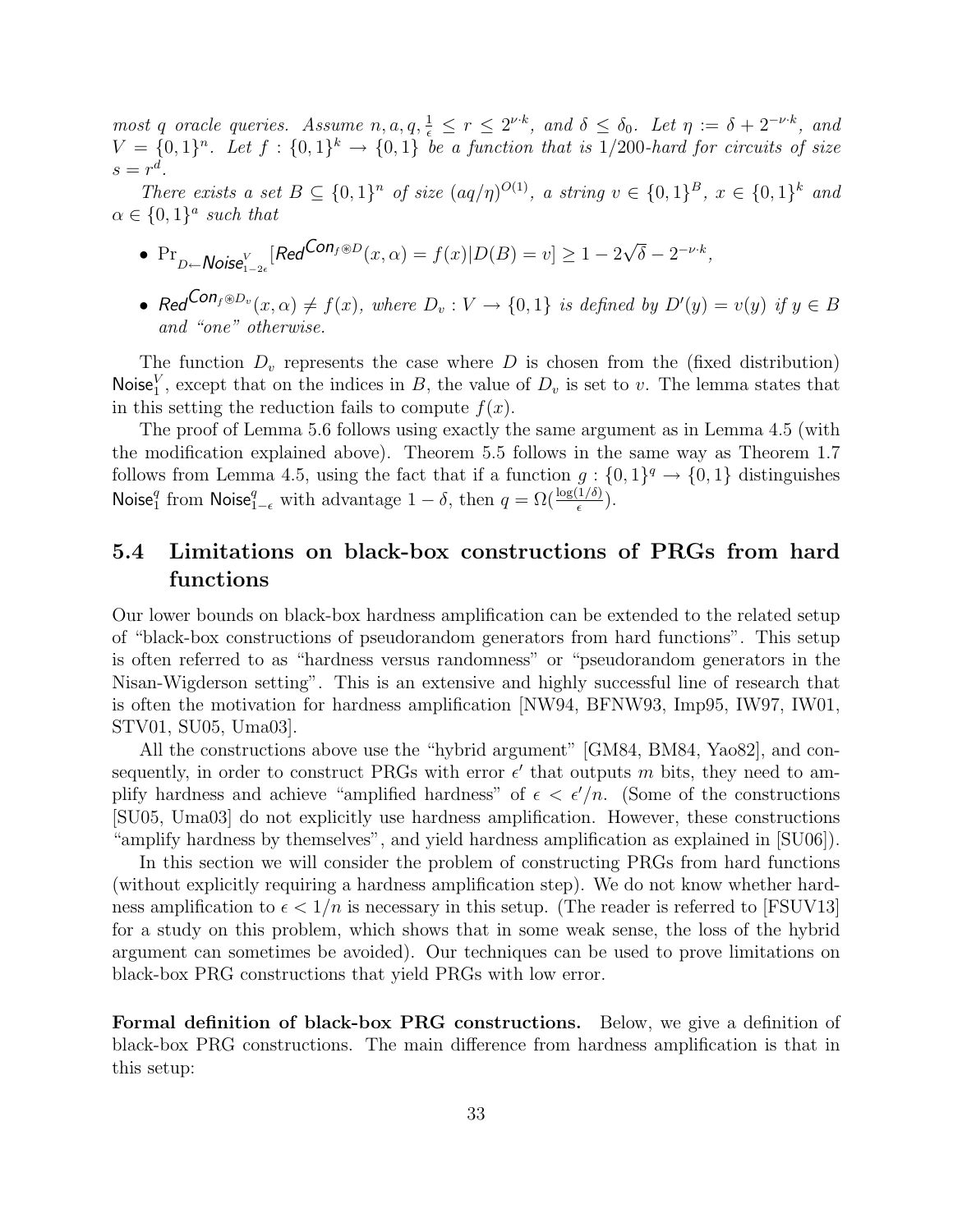- The task of  $\textsf{Con}_{f}$  is to construct a "PRG" stretching  $\ell$  bits to n bits.
- The reduction Red expects to receive oracle access to a function  $D: \{0,1\}^n \to \{0,1\}$ that "breaks" the PRG  $Con<sub>f</sub>$ .

A precise definition follows.

**Definition 5.7.** A function  $D: \{0,1\}^n \to \{0,1\}$  e-breaks a function  $G: \{0,1\}^{\ell} \to \{0,1\}^n$ if:

$$
|\Pr_{S \leftarrow U_{\ell}}[D(G(S)) = 1] - \Pr_{Y \leftarrow U_n}[D(Y) = 1]| > \epsilon
$$

**Definition 5.8** (black-box PRG constructions). A  $\delta \rightarrow \epsilon$  black-box PRG coonstruction with input lengths k, seed length  $\ell$ , output length n, and list size  $2^a$ , is a pair (Con, Red) such that:

- A construction Con is a map from functions  $f: \{0,1\}^k \to \{0,1\}$  to functions Conf:  $\{0,1\}^{\ell} \to \{0,1\}^n$ .
- A reduction Red is an oracle circuit Red<sup>(·)</sup> $(x, \alpha)$  that accepts two inputs:  $x \in \{0,1\}^k$ and  $\alpha \in \{0,1\}^a$  (we call  $\alpha$  a "nonuniform advice string"). Red also receives oracle access to a function  $D: \{0,1\}^n \to \{0,1\}.$

We require that for all functions  $f: \{0,1\}^k \to \{0,1\}$  and  $D: \{0,1\}^n \to \{0,1\}$  such that D  $\epsilon$ -breaks Con<sub>f</sub>, there exists  $\alpha \in \{0,1\}^a$  such that  $\text{Red}^D(x, \alpha)$   $(1-\delta)$ -agrees with f. Note that for if  $\delta < 2^{-k}$  then it follows that  $\text{Red}^D(x, \alpha)$  1-agrees with f.

We remark that black-box PRG constructions are closely related to seeded extractors [Tre01] (see for example discussion in [Sha02]) and local list-decoding algorithms to "extractor codes" [TZ04]. Loosely speaking, this relation is "of the same kind" of black-box hardness amplification to error correcting codes.

Our results on black-box PRG constructions. We can prove the following extension of Theorems 1.7 and Theorem 1.9.

Theorem 5.9 (Lower bound on the number of queries for PRGs). There exist constants  $\delta_0, \nu > 0$  such that: Let (Con, Red) be a  $\delta \rightarrow \epsilon$  black-box PRG construction with input lengths k, seed length  $\ell$ , output length n, and list size  $2^a$ . Assume that:

- Red<sup>(c)</sup> is a size r oracle circuit, that makes at most q (possibly adaptive) queries.
- $n, a, \frac{1}{\epsilon} \le r \le 2^{\nu \cdot k}, 2^{-2k} \le \delta \le \delta_0$  and  $\ell < n$ .

Then  $q = \Omega(\frac{\log(1/\delta)}{\epsilon})$ .

**Theorem 5.10** (Hardness amplification implies majority). There exist constants  $\delta_0, \nu > 0$ such that: Let (Con, Red) be a  $\delta \rightarrow \epsilon$  black-box PRG construction with input lengths k, seed length  $\ell$ , output length n, and list size  $2^a$ . Assume that: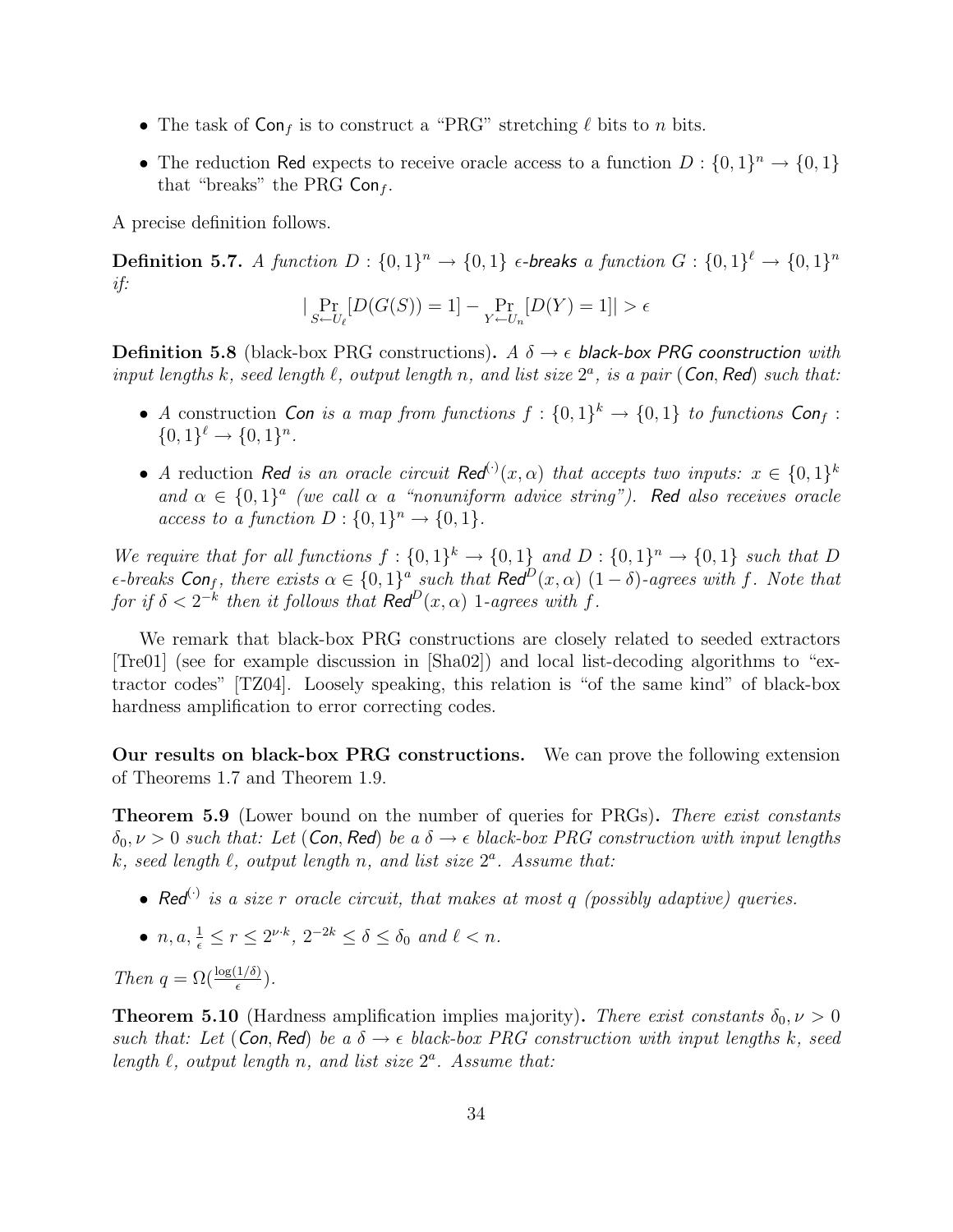- Red<sup>(.)</sup> is a size r oracle circuit of depth  $d = O(\log(1/\epsilon))$  (over a set of gates that includes the standard boolean gates with unbounded fan-in)
- $n, a, \frac{1}{\epsilon} \le r \le 2^{\nu \cdot k}$  and  $\delta \le \delta_0$ .

Then there exists a circuit R of size  $poly(r)$ , and depth  $O(d)$  that uses the gates allowed to Red, and computes the majority function on inputs of length  $\Omega(1/\epsilon)$ .

Adapting the proofs to PRG constructions. We sketch the proofs of Theorem 5.9 and Theorem 5.10. The high level idea is to prove the following zoom lemma in this setting. The lemma is identical to Lemma 4.5 except that, in the oracle,  $Con<sub>f</sub>$  is replaced by a function  $\text{Dist}_f$  which we now define: on input  $y \in \{0,1\}^n$ ,  $\text{Dist}_f(y)$  answers one iff there exists  $s \in \{0,1\}^{\ell}$  such that  $\mathsf{Con}_f(s) = y$ .

Lemma 5.11 (Zoom Lemma for black-box PRG constructions). There exist constants  $\delta_0, \nu > 0$  and  $d > 1$  such that: Let (Con, Red) be a  $\delta \rightarrow \epsilon$  black-box PRG construction with input lengths k, seed length  $\ell$ , output length n, and list size  $2^a$ . Suppose for every x and  $\alpha$  the reduction Red is a circuit of size r that makes at most q oracle queries. Assume  $n, a, q, \frac{1}{\epsilon} \leq r \leq 2^{\nu \cdot k}, \ \delta \leq \delta_0, \ \ell < n.$  Let  $\eta := \delta + 2^{-\nu \cdot k}.$  Let  $f : \{0,1\}^k \to \{0,1\}$  be a function that is  $1/200$ -hard for circuits of size  $s = r<sup>d</sup>$ .

Then, there exists a set  $B \subseteq \{0,1\}^n$  of size  $(aq/\eta)^{O(1)}$ , a string  $v \in \{0,1\}^B$ ,  $x \in \{0,1\}^k$ and  $\alpha \in \{0,1\}^a$  such that

\n- $$
\Pr_{D \leftarrow \text{Noise}_{\frac{1}{2}-2\epsilon}^V}[\text{Red}^{\text{Dist}_f \oplus D}(x, \alpha) = f(x)|D(B) = v] \ge 1 - 2\sqrt{\delta} - 2^{-\nu \cdot k},
$$
\n- $\Pr_{D \leftarrow \text{Noise}_{\frac{1}{2}}^V}[\text{Red}^{\text{Dist}_f \oplus D}(x, \alpha) = f(x)|D(B) = v] \le 0.51.$
\n

The high level idea is the following. We consider two oracles:  $\text{Dist}_f \oplus \text{Noise}_{\frac{1}{2}}^N$ , and Dist<sub>f</sub>  $\oplus$  Noise $\frac{N}{\frac{1}{2}-2\epsilon}$ . In the first oracle, the noise completely masks out the information in  $Dist<sub>f</sub>$ , and so a reduction Red the receives access to this oracle cannot succeed. The second oracle  $\epsilon$ -breaks  $Con_f$ , because  $\ell < n$ , and so with this oracle the reduction must succeed. From here the proof of the zoom lemma proceeds as in the case of hardness amplification. The two theorems now follow from the zoom lemma, in the same manner as in the case of hardness amplification.

## 6 Conclusion and open problems

This paper concludes a line of research initiated in [Vio04, Vio06] by establishing that hardness amplification requires majority and many queries. Recall that a function f can be written as the majority of a polynomial number of functions from a class C if and only if for any distribution on the inputs there exists a function in  $C$  that computes f correctly with probability  $> 1/2 + 1$ /poly. (One direction can be proved via boosting [Fre95, Section 2.2] or min-max/linear-programming duality [GHR92, Section 5]. The other direction follows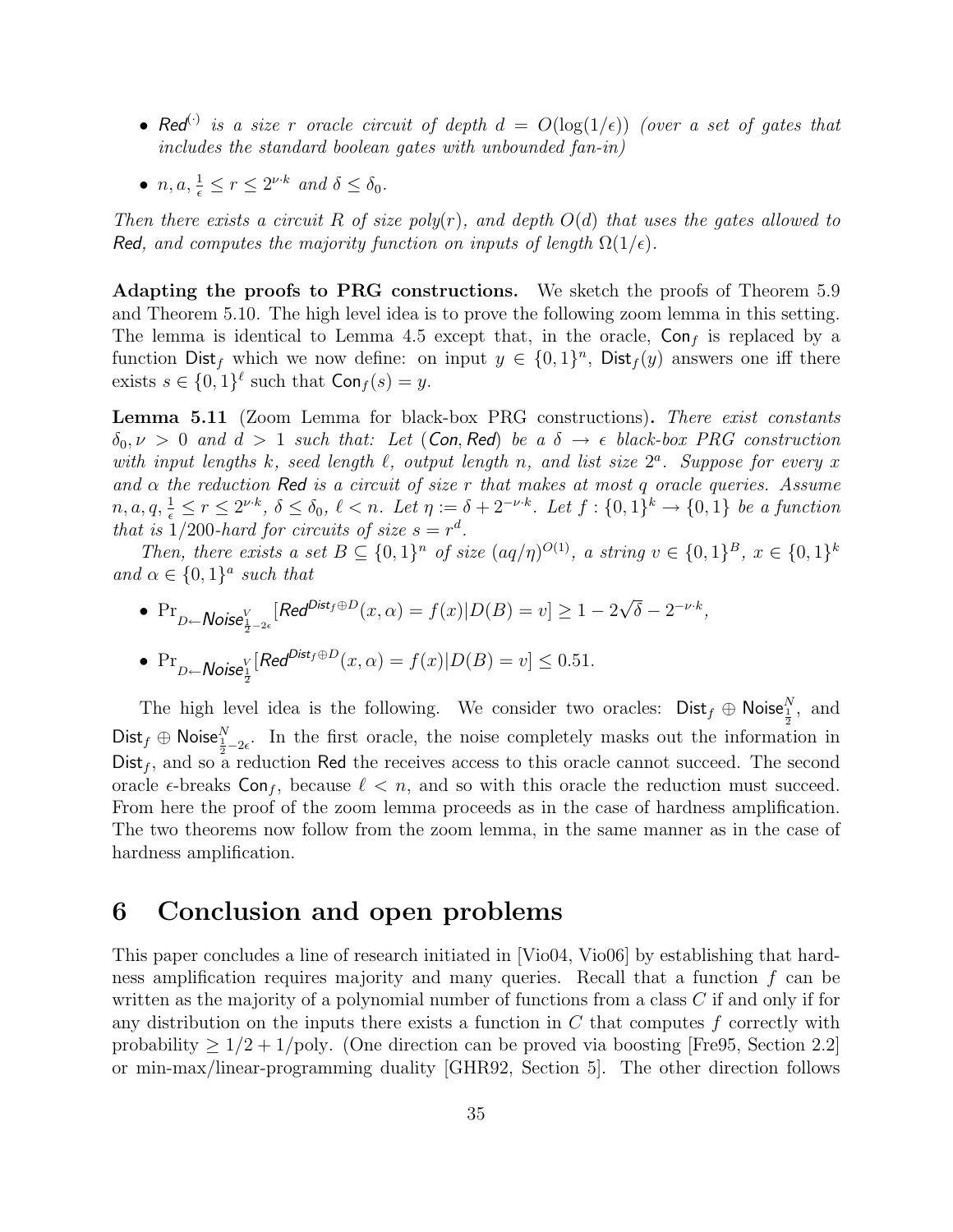from the "discriminator lemma" of [HMP<sup>+</sup>93].) Hence we offer the following alternative interpretation of hardness amplification:

Black-box hardness amplification is a process that takes a function f that is already  $1/2 - \epsilon$ hard under some distribution, and produces another function  $f'$  that has roughly the same hardness under the uniform distribution.

A fundamental question remains: is hardness amplification false? In particular, is the XOR lemma true for restricted circuit classes, such as constant-depth circuits with parity gates? One can show that the XOR lemma is false for the class of constant-depth circuits with one majority gate. This follows by the bounds in [ABFR94], and the fact that the XOR lemma applied to parity is again just parity. But that is essentially the only counterexample that we know.

Our results apply to black-box techniques. We remark that one possible way to break the black-box barrier is to come up with proofs that use the fact that  $D$  is a small circuit (bypassing the black-box limitations). A potential non-black-box approach was presented by Gutfreund, Shaltiel and Ta-Shma [GST07] (see also [Ats06, Gut06, GT07]) in a very specific scenario that has some similarity to "worst-case to average case reductions in NP". The techniques of these papers provably break black-box limitations in a related setting. See discussion by Gutfreund and Ta-Shma [GT07].

Another question, already highlighted in [SV10], is whether the construction of pseudorandom generators with constant error requires majority. The techniques in this paper have recently enabled the first progress on this question, see [Vio18].

Acknowledgments. We are grateful to Iftach Haitner for very helpful discussions. We also thank the anonymous referees for detailed and helpful feedback.

# References

- [AASY15] Benny Applebaum, Sergei Artemenko, Ronen Shaltiel, and Guang Yang. Incompressible functions, relative-error extractors, and the power of nondeterministic reductions (extended abstract). In Conf. on Computational Complexity (CCC), pages 582–600, 2015.
- [AB09] Sanjeev Arora and Boaz Barak. Computational Complexity. Cambridge University Press, 2009. A modern approach.
- [ABFR94] James Aspnes, Richard Beigel, Merrick Furst, and Steven Rudich. The expressive power of voting polynomials. Combinatorica. An Journal on Combinatorics and the Theory of Computing,  $14(2):135-148$ , 1994.
- [AS14] Sergei Artemenko and Ronen Shaltiel. Lower bounds on the query complexity of non-uniform and adaptive reductions showing hardness amplification. Computational Complexity, 23(1):43–83, 2014.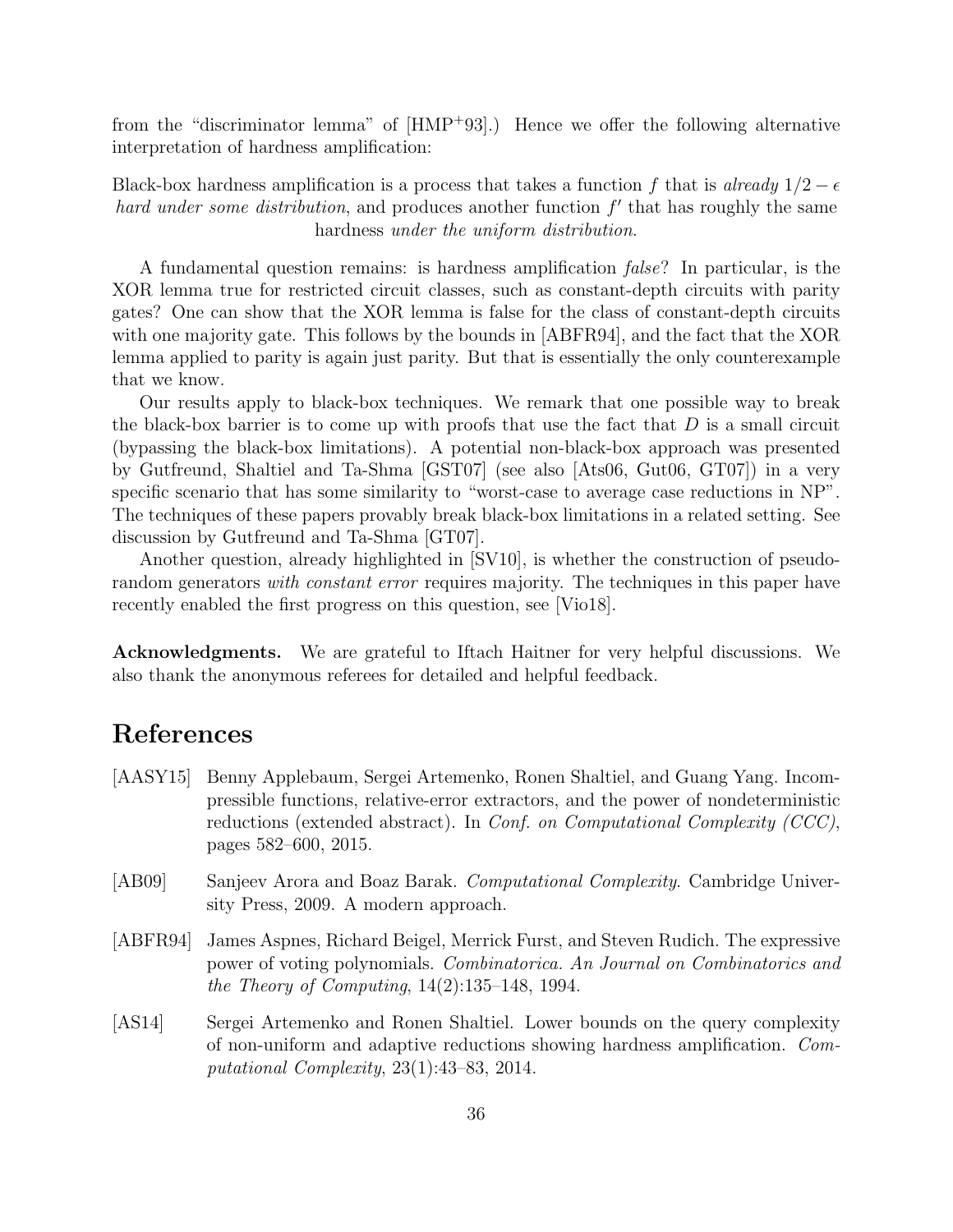- [Ats06] Albert Atserias. Distinguishing SAT from polynomial-size circuits, through black-box queries. In *IEEE Conf. on Computational Complexity (CCC)*, pages 88–95, 2006.
- [BFNW93] László Babai, Lance Fortnow, Noam Nisan, and Avi Wigderson. BPP has subexponential time simulations unless EXPTIME has publishable proofs. Computational Complexity, 3(4):307–318, 1993.
- [BM84] Manuel Blum and Silvio Micali. How to generate cryptographically strong sequences of pseudo-random bits.  $SIAM J.$  on Computing,  $13(4)$ :850–864, November 1984.
- [BS07] Andrej Bogdanov and Muli Safra. Hardness amplification for errorless heuristics. In IEEE Symp. on Foundations of Computer Science (FOCS), pages 418–426, 2007.
- [CDGS18] Sandro Coretti, Yevgeniy Dodis, Siyao Guo, and John Steinberger. Random oracles and non-uniformity. In Int. Conf. on the Theory and Applications of Cryptographic Techniques (EUROCRYPT), 2018.
- [CK82] Imre Csiszar and Janos Korner. Information Theory: Coding Theorems for Discrete Memoryless Systems. Academic Press, Inc., 1982.
- [CT06] Thomas Cover and Joy Thomas. Elements of Information Theory (Wiley Series in Telecommunications and Signal Processing). Wiley-Interscience, 2006.
- [DGK17] Yevgeniy Dodis, Siyao Guo, and Jonathan Katz. Fixing cracks in the concrete: Random oracles with auxiliary input, revisited. In *Int. Conf. on the Theory* and Applications of Cryptographic Techniques (EUROCRYPT), pages 473–495, 2017.
- [EIRS01] Jeff Edmonds, Russell Impagliazzo, Steven Rudich, and Jiri Sgall. Communication complexity towards lower bounds on circuit depth. Computational Complexity,  $10(3):210-246$ ,  $2001$ .
- [Fre95] Yoav Freund. Boosting a weak learning algorithm by majority. Information and Computation, 121(2):256–285, 1995.
- [FSUV13] Bill Fefferman, Ronen Shaltiel, Christopher Umans, and Emanuele Viola. On beating the hybrid argument. Theory of Computing, 9:809–843, 2013.
- [GGH<sup>+</sup>07] Shafi Goldwasser, Dan Gutfreund, Alexander Healy, Tali Kaufman, and Guy N. Rothblum. Verifying and decoding in constant depth. In ACM Symp. on the Theory of Computing (STOC), pages 440–449, 2007.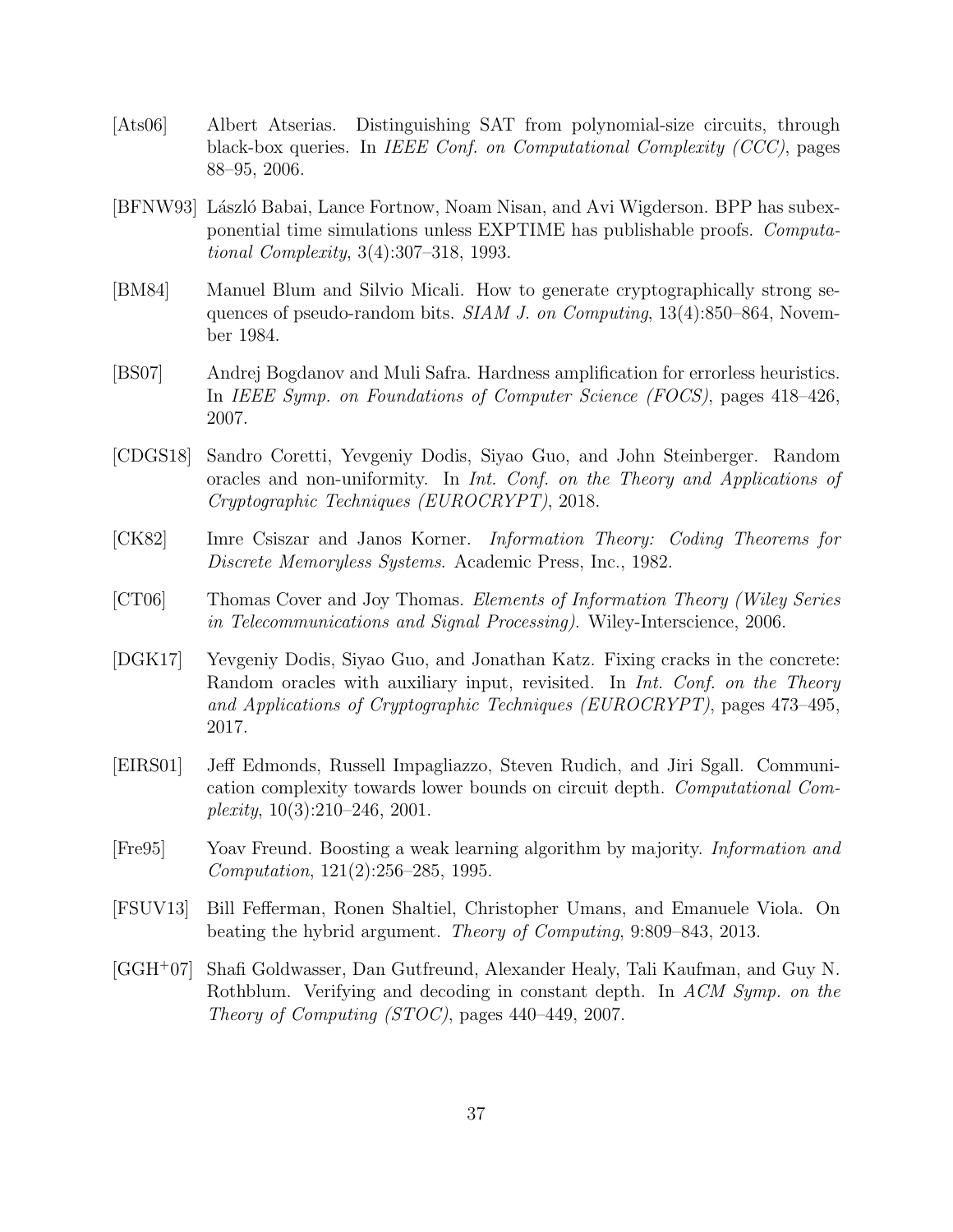- [GHR92] Mikael Goldmann, Johan Håstad, and Alexander A. Razborov. Majority gates vs. general weighted threshold gates. Computational Complexity, 2:277–300, 1992.
- [GM84] Shafi Goldwasser and Silvio Micali. Probabilistic encryption. J. of Computer and System Sciences, 28(2):270–299, April 1984.
- [GNW95] Oded Goldreich, Noam Nisan, and Avi Wigderson. On Yao's XOR lemma. Technical Report TR95–050, Electronic Colloquium on Computational Complexity, March 1995. www.eccc.uni-trier.de/.
- [GR08] Dan Gutfreund and Guy Rothblum. The complexity of local list decoding. In 12th Intl. Workshop on Randomization and Computation (RANDOM), 2008.
- [GST07] Dan Gutfreund, Ronen Shaltiel, and Amnon Ta-Shma. If NP languages are hard on the worst-case, then it is easy to find their hard instances. Computational Complexity, 16(4):412–441, 2007.
- [GT07] Dan Gutfreund and Amnon Ta-Shma. Worst-case to average-case reductions revisited. In Approximation, Randomization, and Combinatorial Optimization. Algorithms and Techniques, 10th International Workshop, APPROX 2007, and 11th International Workshop, RANDOM 2007, Princeton, NJ, USA, August 20- 22, 2007, Proceedings, pages 569–583, 2007.
- [Gut06] Dan Gutfreund. Worst-case vs. algorithmic average-case complexity in the polynomial-time hierarchy. In Workshop on Randomization and Computation (RANDOM), pages 386–397, 2006.
- [HMP<sup>+</sup>93] András Hajnal, Wolfgang Maass, Pavel Pudlák, Márió Szegedy, and György Turán. Threshold circuits of bounded depth. J. of Computer and System Sciences, 46(2):129–154, 1993.
- [IJKW10] Russell Impagliazzo, Ragesh Jaiswal, Valentine Kabanets, and Avi Wigderson. Uniform direct product theorems: Simplified, optimized, and derandomized. SIAM J. on Computing, 39(4):1637–1665, 2010.
- [Imp95] Russell Impagliazzo. Hard-core distributions for somewhat hard problems. In IEEE Symp. on Foundations of Computer Science (FOCS), pages 538–545, 1995.
- [IW97] Russell Impagliazzo and Avi Wigderson.  $P = BPP$  if E requires exponential circuits: Derandomizing the XOR lemma. In 29th  $ACM$  Symp. on the Theory of Computing (STOC), pages 220–229. ACM, 1997.
- [IW01] Russell Impagliazzo and Avi Wigderson. Randomness vs time: Derandomization under a uniform assumption. J. of Computer and System Sciences,  $63(4):672-$ 688, 2001.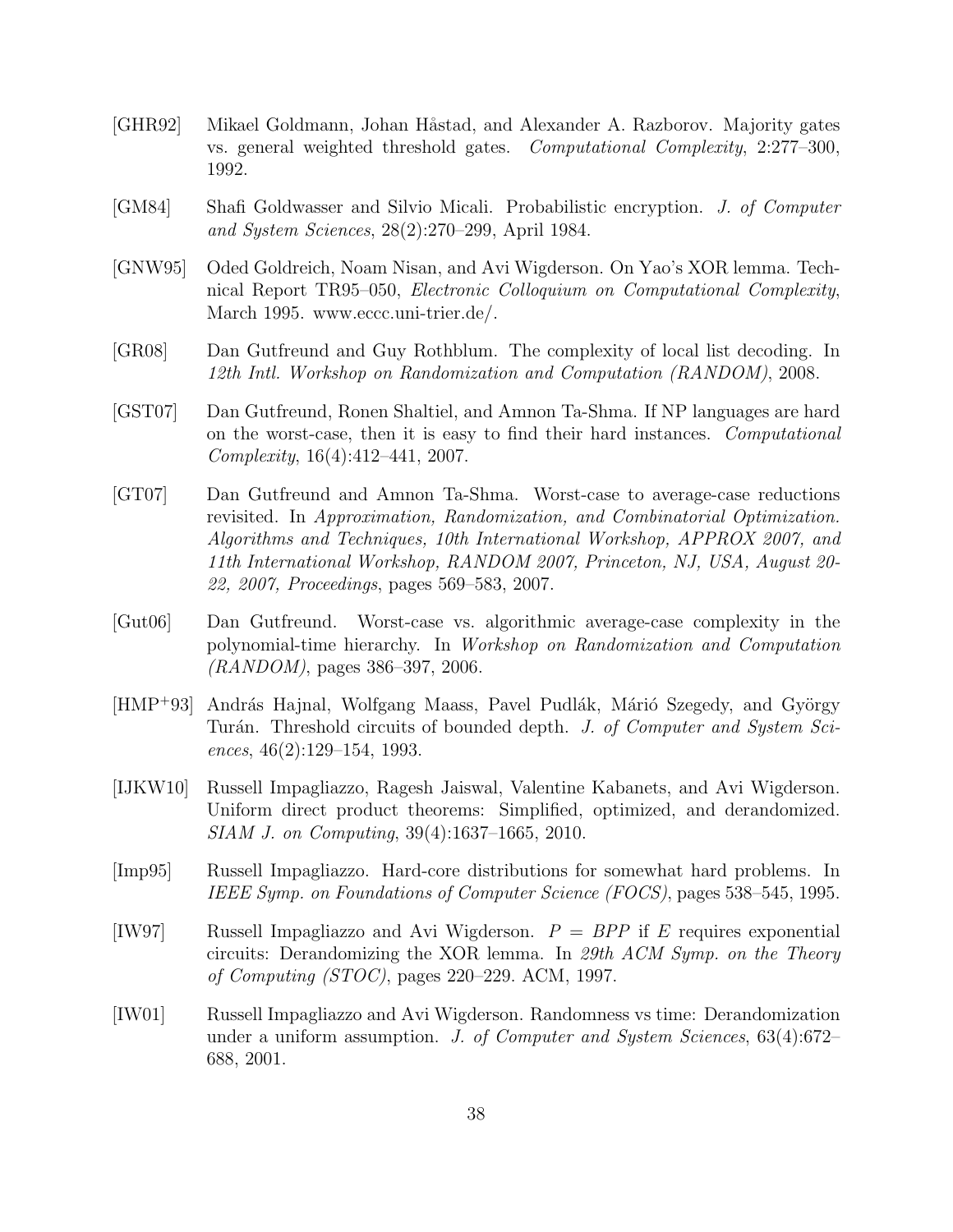- [Kli01] Adam R. Klivans. On the derandomization of constant depth circuits. In Workshop on Randomization and Computation (RANDOM). Springer, 2001.
- [KS03] Adam Klivans and Rocco A. Servedio. Boosting and hard-core sets. Machine Learning, 53(3):217–238, 2003.
- [LTW11] Chi-Jen Lu, Shi-Chun Tsai, and Hsin-Lung Wu. Complexity of hard-core set proofs. Computational Complexity, 20(1):145–171, 2011.
- [MV15] Eric Miles and Emanuele Viola. Substitution-permutation networks, pseudorandom functions, and natural proofs. J. of the  $ACM$ ,  $62(6)$ ,  $2015$ .
- [MW17] Or Meir and Avi Wigderson. Prediction from partial information and hindsight, with application to circuit lower bounds. Electronic Colloquium on Computational Complexity (ECCC), 24:149, 2017.
- [Nis91] Noam Nisan. Pseudorandom bits for constant depth circuits. *Combinatorica*. An Journal on Combinatorics and the Theory of Computing, 11(1):63–70, 1991.
- [NR04] Moni Naor and Omer Reingold. Number-theoretic constructions of efficient pseudo-random functions. J. of the  $ACM$ ,  $51(2):231-262$ , 2004.
- [NW94] Noam Nisan and Avi Wigderson. Hardness vs randomness. J. of Computer and System Sciences, 49(2):149–167, 1994.
- [PV10] Mihai Pǎtraşcu and Emanuele Viola. Cell-probe lower bounds for succinct partial sums. In 21th ACM-SIAM Symp. on Discrete Algorithms (SODA), pages 117– 122, 2010.
- [Raz87] Alexander Razborov. Lower bounds on the dimension of schemes of bounded depth in a complete basis containing the logical addition function. Akademiya Nauk SSSR. Matematicheskie Zametki, 41(4):598–607, 1987. English translation in Mathematical Notes of the Academy of Sci. of the USSR, 41(4):333-338, 1987.
- [Raz98] Ran Raz. A parallel repetition theorem. SIAM J. on Computing, 27(3):763–803, 1998.
- [RR97] Alexander Razborov and Steven Rudich. Natural proofs. J. of Computer and System Sciences, 55(1):24–35, August 1997.
- [Sha02] Ronen Shaltiel. Recent developments in explicit constructions of extractors. Bulletin of the European Association for Theoretical Computer Science, 77:182– 194, 2002.
- [ST17] Alexander Smal and Navid Talebanfard. Prediction from partial information and hindsight, an alternative proof. Electronic Colloquium on Computational Complexity (ECCC), 24:191, 2017.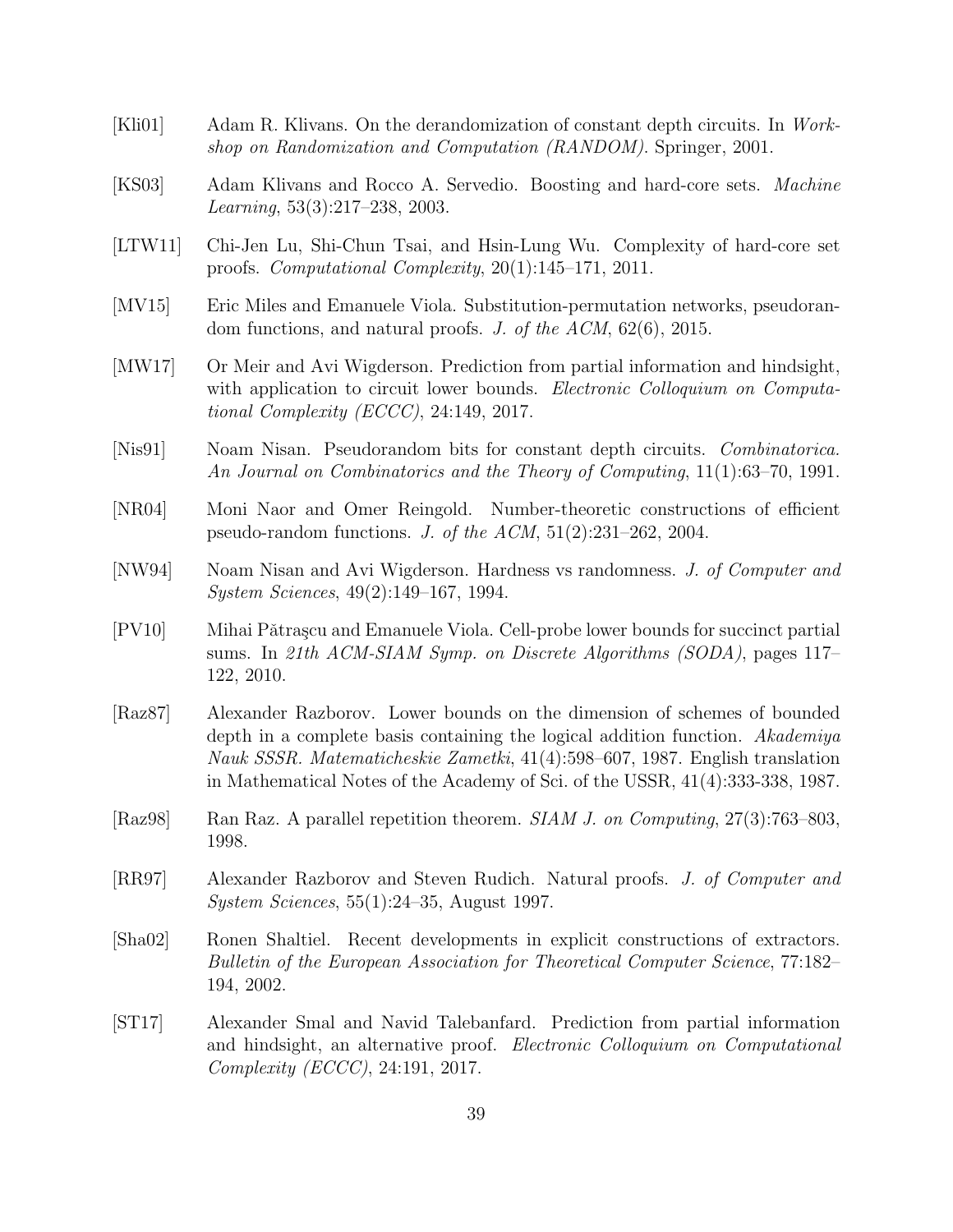- [STV01] Madhu Sudan, Luca Trevisan, and Salil Vadhan. Pseudorandom generators without the XOR lemma. J. of Computer and System Sciences,  $62(2):236-266$ , 2001.
- [SU05] Ronen Shaltiel and Christopher Umans. Simple extractors for all min-entropies and a new pseudorandom generator. J. of the ACM,  $52(2):172-216$ , 2005.
- [SU06] Ronen Shaltiel and Christopher Umans. Pseudorandomness for approximate counting and sampling. Computational Complexity, 15(4):298–341, 2006.
- [SV10] Ronen Shaltiel and Emanuele Viola. Hardness amplification proofs require majority. SIAM J. on Computing, 39(7):3122–3154, 2010.
- [Tre01] Luca Trevisan. Extractors and pseudorandom generators. J. of the ACM, 48(4):860–879, 2001.
- [TZ04] Amnon Ta-Shma and David Zuckerman. Extractor codes. IEEE Trans. Information Theory, 50(12):3015-3025, 2004.
- [Uma03] Christopher Umans. Pseudo-random generators for all hardnesses. J. of Computer and System Sciences, 67(2):419–440, 2003. Special issue on STOC2002 (Montreal, QC).
- [Unr07] Dominique Unruh. Random oracles and auxiliary input. In Int. Cryptology Conf. (CRYPTO), pages 205–223, 2007.
- [Vio04] Emanuele Viola. The complexity of constructing pseudorandom generators from hard functions. *Computational Complexity*, 13(3-4):147–188, 2004.
- [Vio06] Emanuele Viola. The Complexity of Hardness Amplification and Derandomization. PhD thesis, Harvard University, 2006.
- [Vio09a] Emanuele Viola. Cell-probe lower bounds for prefix sums, 2009. arXiv:0906.1370v1.
- [Vio09b] Emanuele Viola. Gems of theoretical computer science. Lecture notes of the class taught at Northeastern University. Available at http://www.ccs.neu.edu/home/viola/classes/gems-08/index.html, 2009.
- [Vio12] Emanuele Viola. Bit-probe lower bounds for succinct data structures. SIAM J. on Computing, 41(6):1593?–1604, 2012.
- [Vio18] Emanuele Viola. Constant-error pseudorandomness proofs from hardness require majority. Available at http://www.ccs.neu.edu/home/viola/, 2018.
- [Wat15] Thomas Watson. Query complexity in errorless hardness amplification. Computational Complexity, 24(4):823–850, 2015.